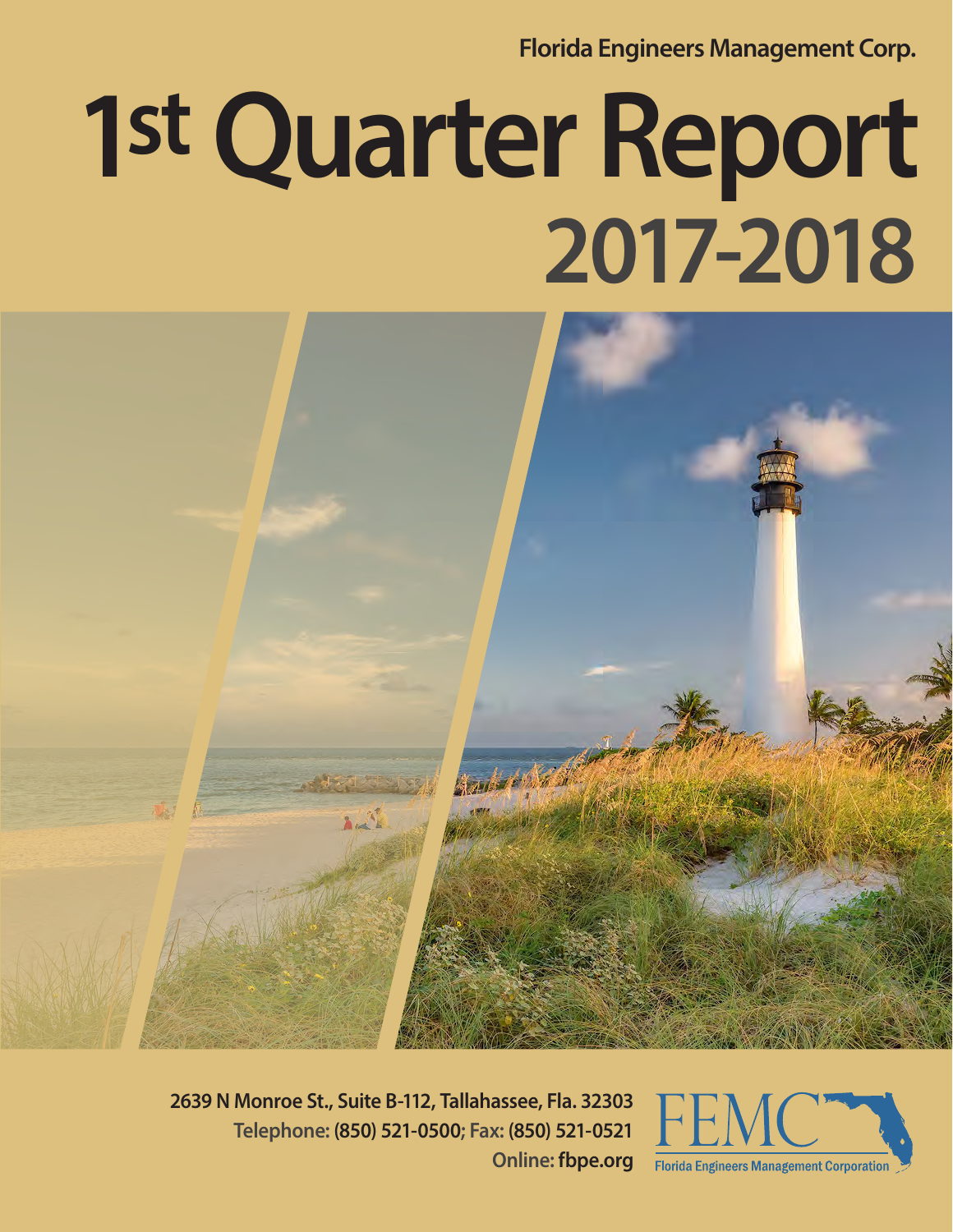#### **TABLE OF CONTENTS**

#### **FLORIDA ENGINEERS MANAGEMENT CORPORATION Quarterly Report in Compliance with Sections VII Deliverables**

#### **First Quarter 2017-2018**

#### **Section VII Deliverables, B. Quarterly Reports – Requirements of Contract for Quarterly Report**

- B1. The status of the performance standards adopted by Rule 61G15-37.001, Florida Administrative Code.
- B2. Compliance with priority referrals from the Contract Manager, per Section III, Contract Manager, of the Agreement, Attachment I, Scope of Work.
- B3. Information related to disciplinary actions.
	- a. A list and status of all complaints made during this agreement (open and closed, licensed and unlicensed). Status information should include:
		- The name of the complainant;
		- The name and license number of subject;
		- The date of the complaint;
		- The alleged violation;
		- The last action taken; and
		- The next appropriate action recommended.
	- b. A list of all cases FEMC closed as legally insufficient since the last report;
	- c. A list showing the status of compliance with all final orders with pending provisions;
	- d. A list of cases where the alleged violation is for unlicensed activity and the subject also holds a license with another profession within the department.
- B4. Information regarding the failure of FEMC to comply with any provisions of the contract.
- B5. A list of all legal cases where FEMC has not been the prevailing party. The list must include copies of final orders and specify cases where attorney fees have been awarded.
- B6. Corrective Plan as required by Section V(G) of the contract.
- B7. A detailed report of expenditures and cash balance.
- B8. Long Range Estimates of Revenue.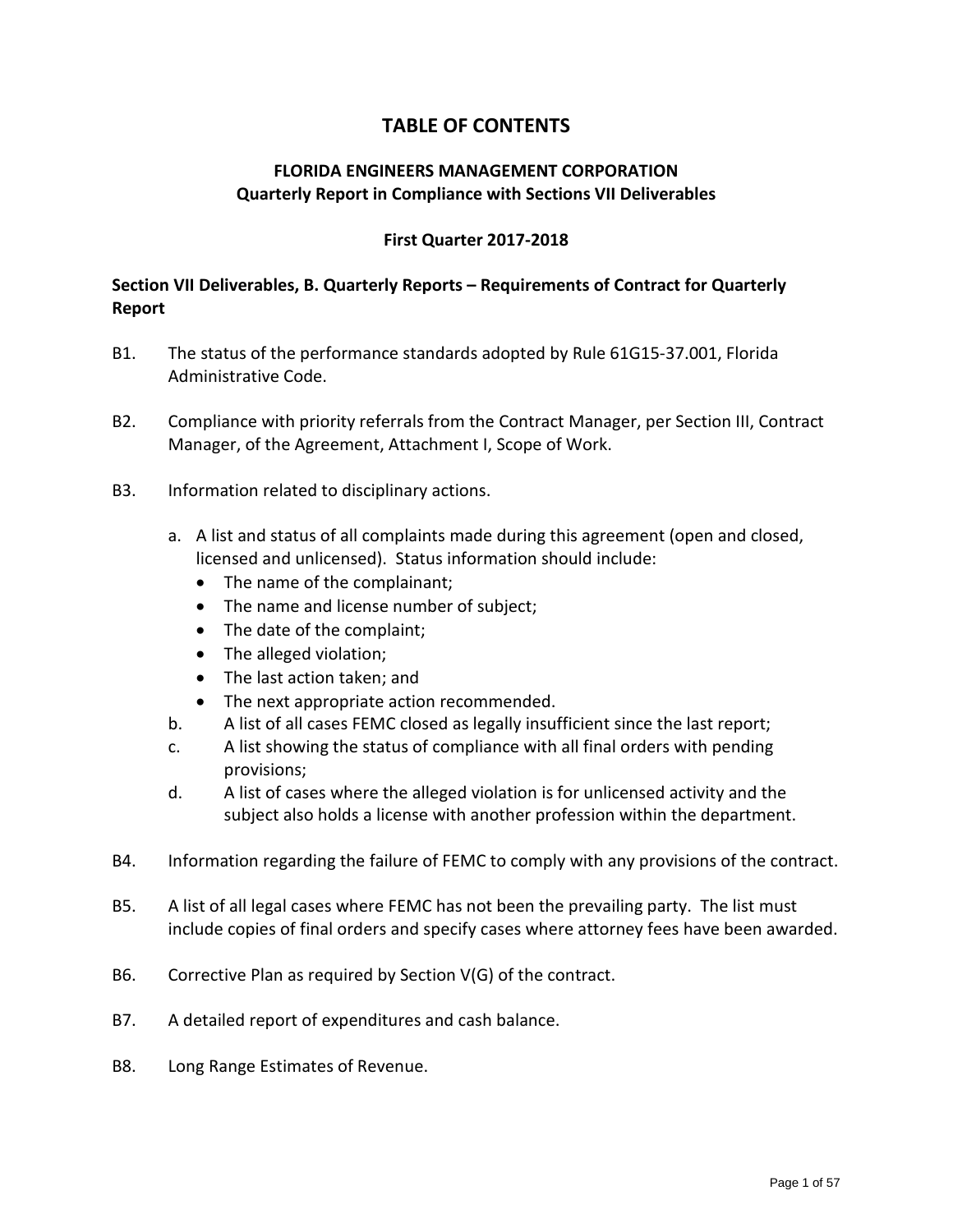#### B9. Detailed information for the last quarter as required by contract:

- The number of license renewals;
- The number of license applications received;
- The number of licenses approved;
- The number of licenses denied;
- The number of licenses issued;
- The average time required to issue a license;
- The number of examinations administered;
- The number of applicants who passed the examination;
- The number of applicants who failed the examination;
- The number of complaints received;
- The number of complaints determined to be legally sufficient;
- The number of complaints dismissed;
- The number of complaints determined to have probable cause;
- The number of administrative complaints issued along with the status of the complaint; and
- The number and nature of disciplinary actions taken by the FBPE.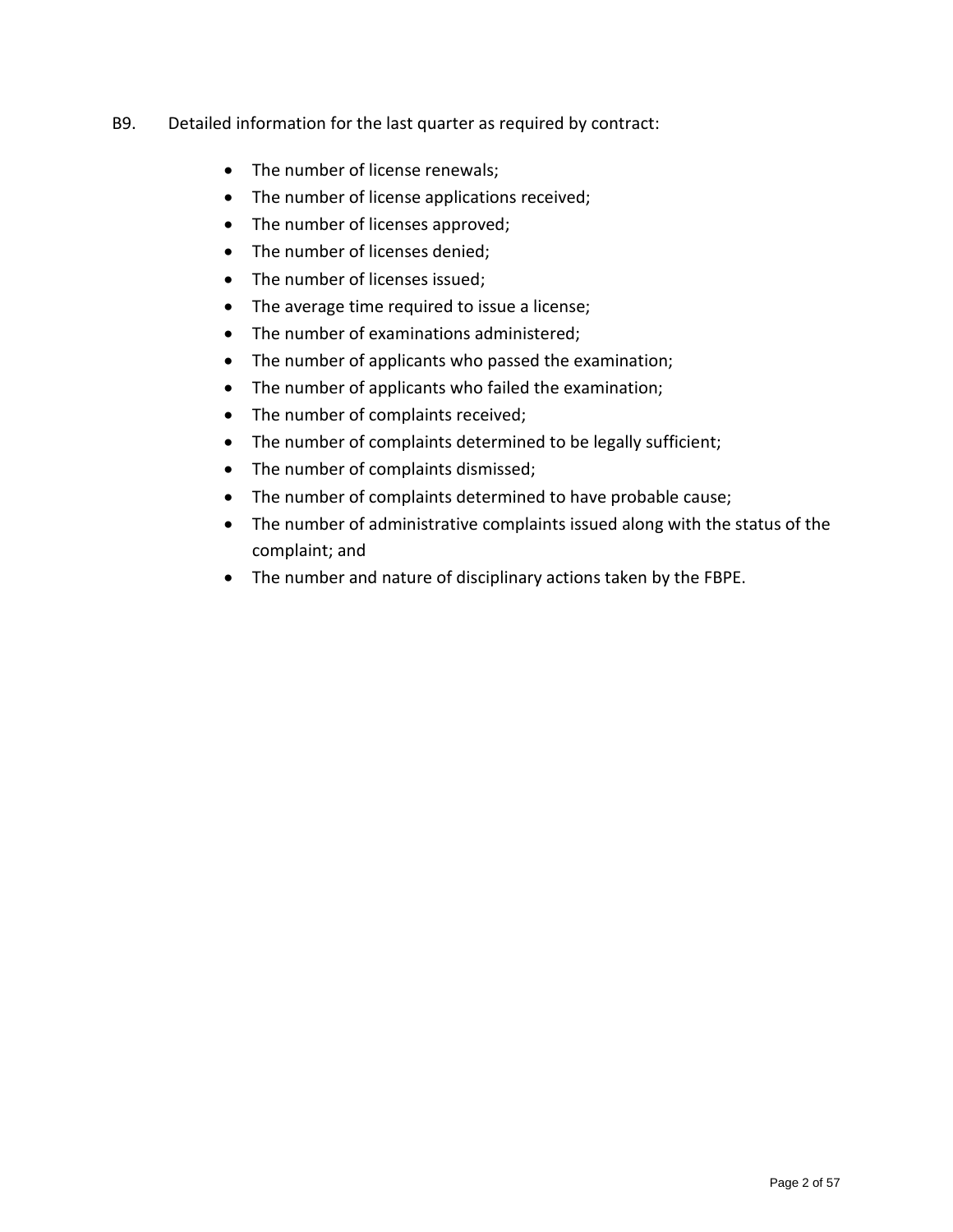*B1. Performance Standards*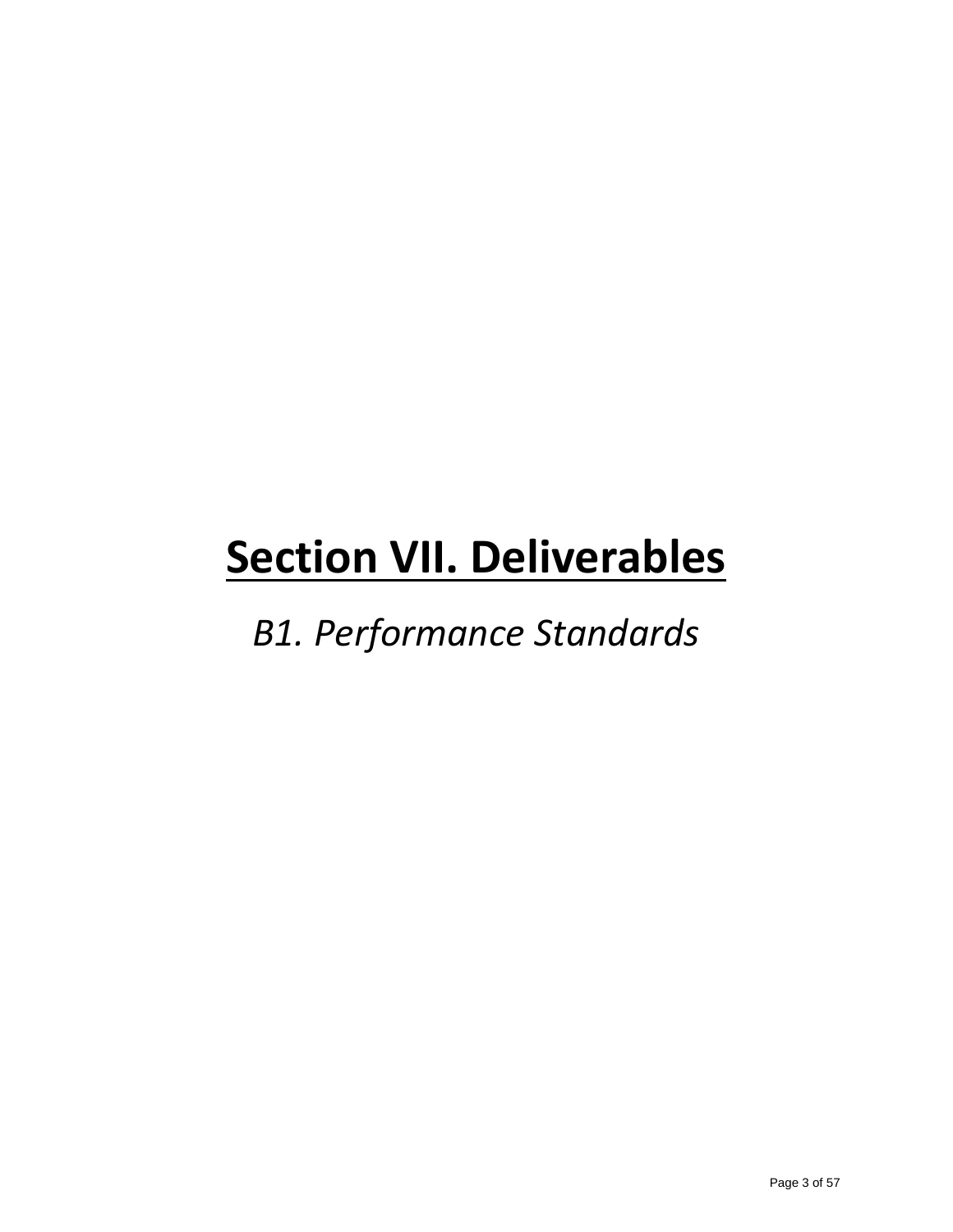In order to facilitate efficient and cost effective regulation by the Florida Engineers Management Corporation ("FEMC"), the following performance standards and measurable outcomes are adopted:

(1) FEMC shall make a determination of legal sufficiency within 30 days of receipt of a complaint.

*In the First Quarter of Fiscal Year 2017 / 2018, 52 total new complaints were received of which 40 were complaints against licensees and 12 were complaints against unlicensed individuals or entities. Of the new licensed complaints, 34 were deemed legally sufficient, 2 were deemed legally insufficient, and 4 were undetermined at the end of the First Quarter, as they were still within the 30 days of determination and were still in the initial review process. Of the new unlicensed complaints, 11 were deemed legally sufficient,1 were deemed legally insufficient, and 0 were undetermined at the end of the Fourth Quarter, due to being within the 30 days of determination and still in the initial review process.*

(2) Within fifteen days of receiving a complaint that is determined to be legally sufficient, FEMC shall furnish to the subject or the subject's attorney a copy of the complaint or document that resulted in the initiation of the investigation.

*Of the 45 cases deemed legally sufficient, the subject (or subject's attorney) was notified and furnished a copy of the complaint, or, in the case of some unlicensed cases, furnished with a Cease and Desist Order resulting in 100% compliance with the Rule.*

(3) FEMC shall provide status reports to the Board regarding all outstanding disciplinary cases at every other regularly scheduled meeting of the Board. The status report shall include all legally sufficient disciplinary cases until entry of a final order by the Board. Upon entry of a final order, FEMC shall notify the licensee's employer of the action taken by the Board.

*Status reports were submitted to the Board at the August 2017 FBPE meeting. As far as FEMC can reasonably ascertain the existence of an employer for Respondent, FEMC now has 100% compliance with that requirement.* 

(4) FEMC shall refer to the Board any investigation or disciplinary proceeding not before the Division of Administrative Hearings pursuant to Chapter 120, Florida Statutes, or otherwise completed by FEMC within one year after the filing of a complaint.

*Referenced in the previous quarterly report, at the end of the 4th Quarter of the fiscal year 2016 –2017, 24 cases were identified as being more than one year old; and, of those 24 cases, 14 have been resolved. As a result of aging, there are 5 additional cases that reached year old status during the First Quarter of Fiscal*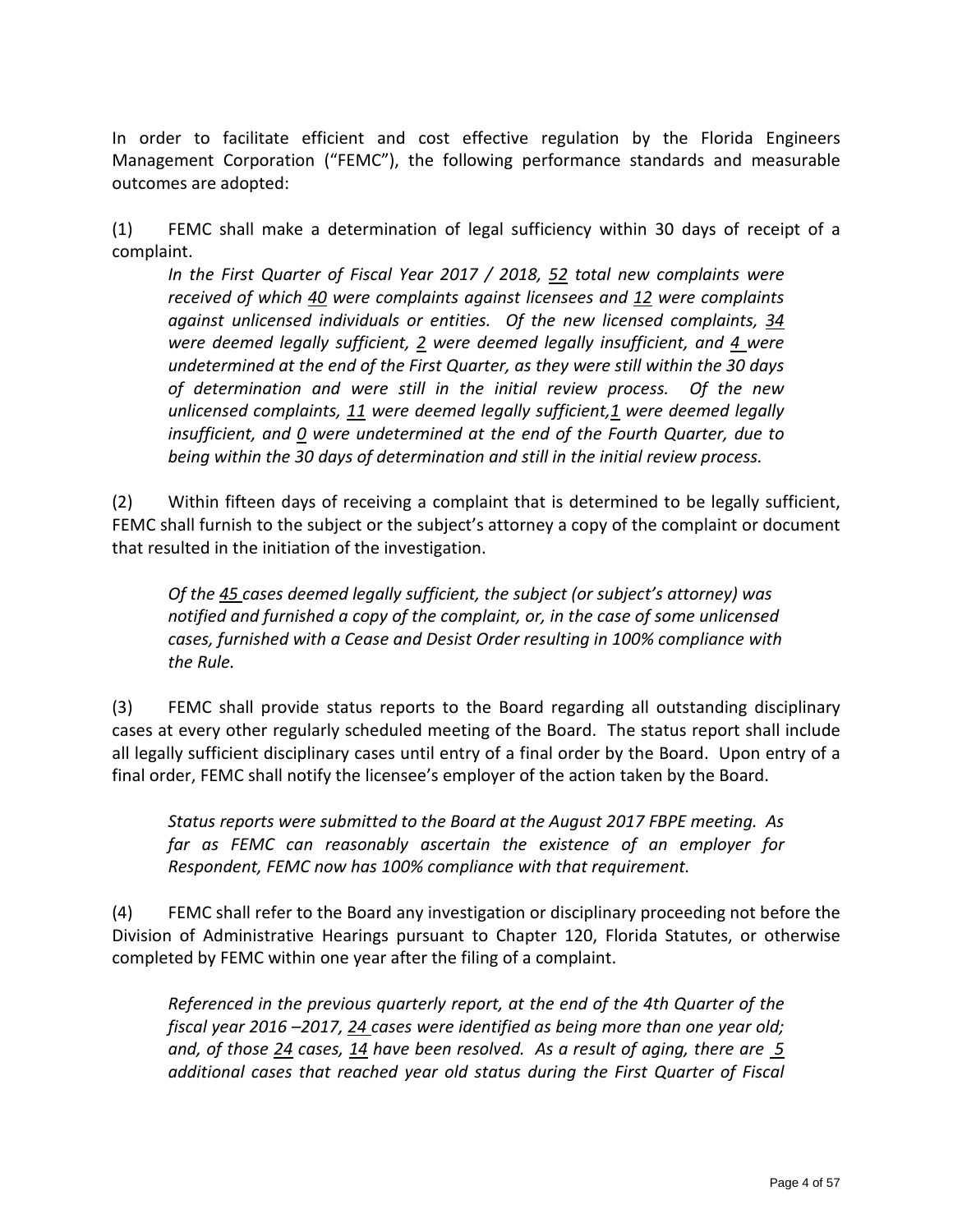*Year 2017 / 2018 thus making a total of 15 cases which were more than one year old at the end of the First Quarter for the 2017 / 2018 Fiscal Year.* 

(5) FEMC shall notify the person who filed the complaint of the status of the investigation every six months, including whether probable cause has been found, when the case is on the agenda for consideration by the Board, and the status of any administrative proceeding or appeal.

*FEMC is in 100% compliance with this section.* 

(6) At least 90 days before the end of a licensure cycle, FEMC shall forward a licensure renewal notification to active or inactive licensees at the licensee's last known address of record with FEMC.

*FEMC is in 100% compliance with this section.*

(7) At least 90 days before the end of a licensure cycle, FEMC shall forward a notice of pending cancellation of licensure to a delinquent status licensee at the licensee's last known address of record with FEMC.

*FEMC is in 100% compliance with this section.*

(8) Upon receipt of an application for a license, FEMC shall examine the application and, within 30 days after such receipt, notify the applicant of any apparent errors or omissions and request any additional information FEMC is permitted by law to require.

| Type of Application                      | <b>Applications Received</b> | Applications in<br>compliance | Applications not in<br>compliance with 30 day<br>notice |
|------------------------------------------|------------------------------|-------------------------------|---------------------------------------------------------|
| Engineer Intern                          | 375                          | 375                           |                                                         |
| <b>Continuing Education</b><br>Providers | 11                           | 11                            |                                                         |
| <b>Continuing Education</b><br>Courses   | $\overline{2}$               | $\overline{2}$                |                                                         |
| <b>Professional Engineer</b>             | 46                           | 46                            |                                                         |
| Endorsement                              | 405                          | 405                           |                                                         |
| Certificate of<br>Authorizations         | 169                          | 169                           |                                                         |

(9) Every application for a license shall be approved or denied within 90 days after receipt of a completed application.

*FEMC is in 100% compliance with the rule.*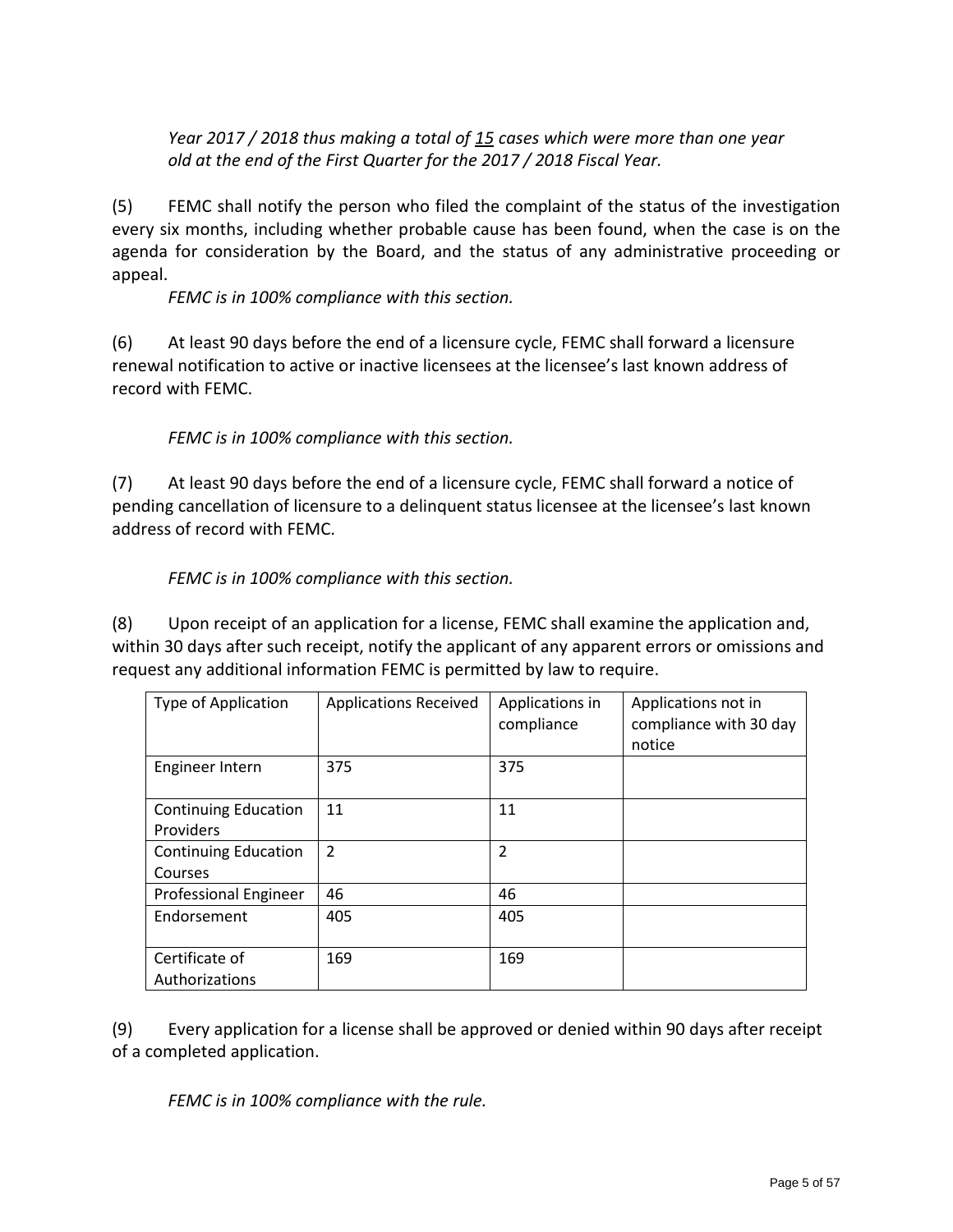| Applications Received and in 90 - Day Compliance |     |
|--------------------------------------------------|-----|
| <b>July 2017</b>                                 |     |
| Principles & Practice                            | 13  |
| Engineer Intern/Fundamentals                     | 51  |
| <b>Continuing Education</b>                      | 4   |
| Endorsements                                     | 246 |
| <b>Special Inspectors</b>                        | 1   |
| <b>Total</b>                                     | 315 |
| August 2017                                      |     |
| Principles & Practice                            | 13  |
| Engineer Intern/Fundamentals                     | 39  |
| <b>Continuing Education</b>                      | 3   |
| Endorsements                                     | 208 |
| <b>Special Inspectors</b>                        | 0   |
| <b>Total</b>                                     | 263 |
| September 2017                                   |     |
| Principles & Practice                            | 45  |
| Engineer Intern/Fundamentals                     | 52  |
| <b>Continuing Education</b>                      | 5   |
| Endorsements                                     | 192 |
| Special Inspectors                               | 1   |
| <b>Total</b>                                     | 295 |
| <b>Grand Total for quarter</b>                   | 873 |

(10) If an applicant seeks a license for an activity that is exempt from licensure, FEMC shall notify the applicant and return any tendered application fee within 30 days after receipt of the original application.

*FEMC is in 100% compliance with this section due to the fact that it has not received any application for an exempt activity.* 

(11) FEMC shall maintain the Board's web page and update the web page within 14 days of the date the updates go into effect. Administrative complaints shall be posted no later than 30 days after the recommendation by the probable cause panel. All active disciplinary cases shall be posted on the web page, including the final action taken by the Board until the terms of the final order are completed or until the licensee becomes inactive, retires, relinquishes the license or permits the license to become null and void.

*FEMC is in 100% compliance with this section.*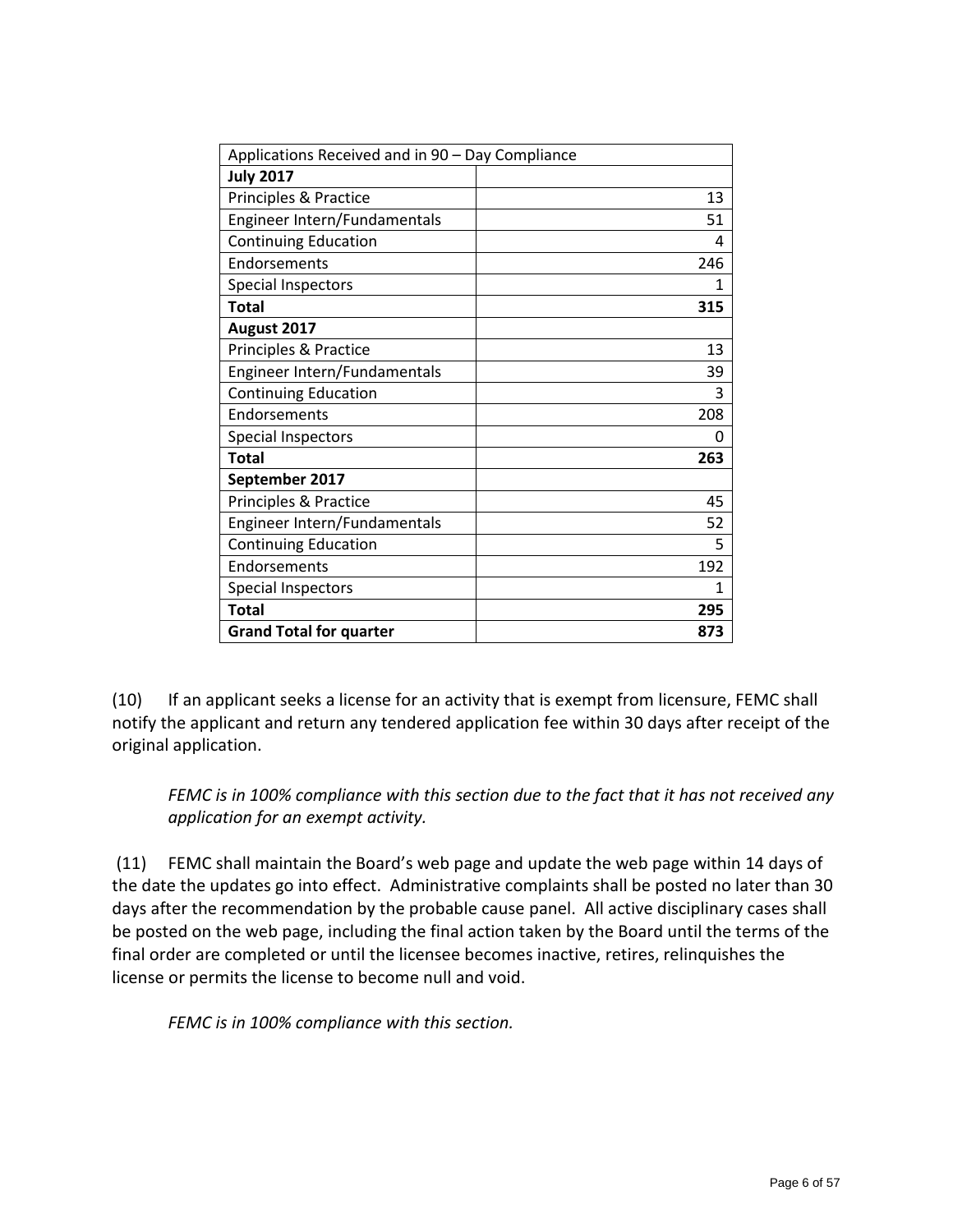*B2. Priority Referrals Compliance*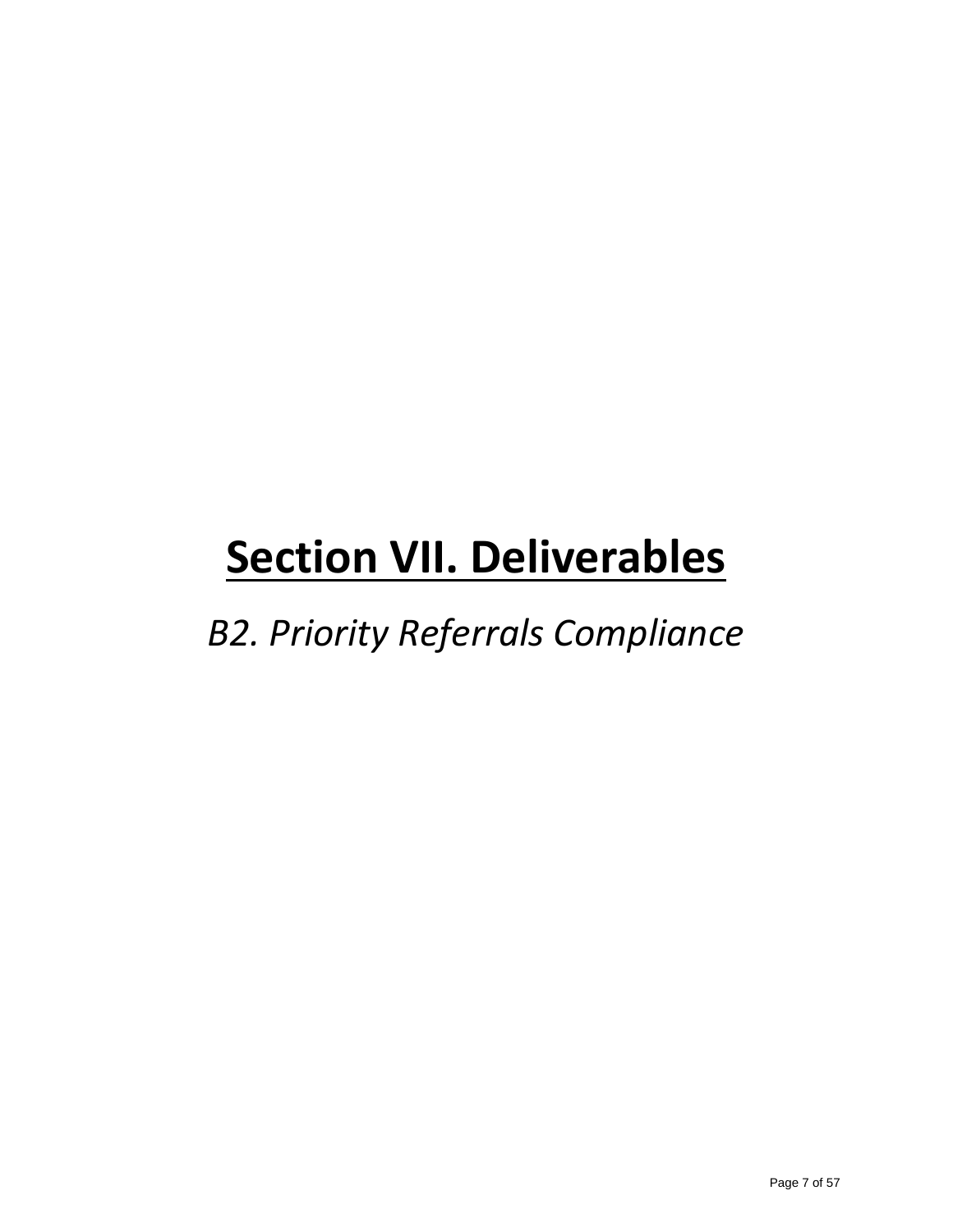During the first quarter of 2017-2018, there were no priority referrals.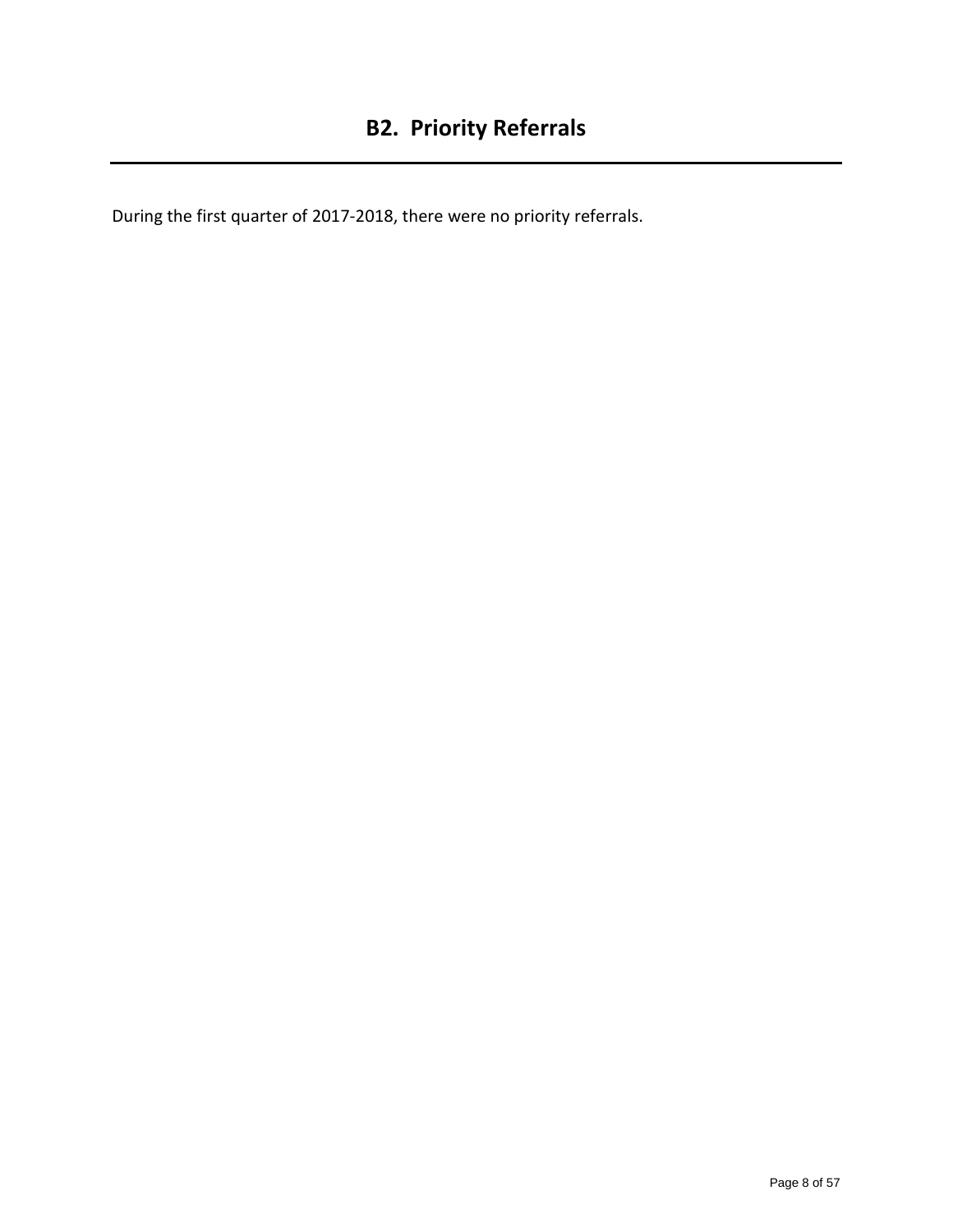### *B3a. Complaint Status List*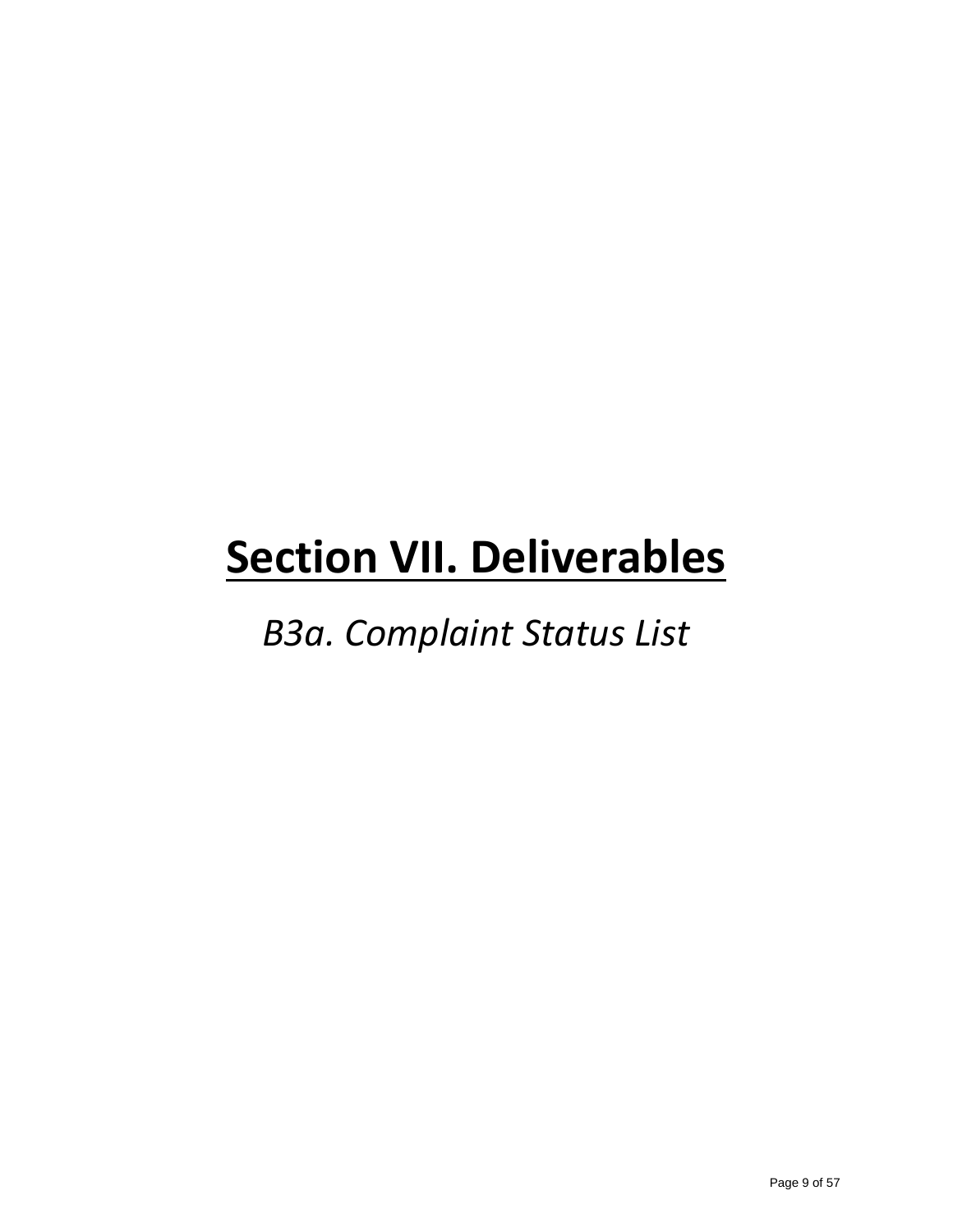| 1.  | 2015013030 | McGuire, Kevin  | Henry, Earl            | 03/20/15 | Statute or Rule at Issue: Section 471.033(1)(g), F.S., & Rule 61G15-     | Administrative Complaint filed | Received EOR/Referred to     |
|-----|------------|-----------------|------------------------|----------|--------------------------------------------------------------------------|--------------------------------|------------------------------|
|     |            |                 |                        |          | 19.001(4) by engaging in negligence in the practice of engineering       |                                | <b>DOAH</b>                  |
| 2.  | 2015023764 | <b>REDACTED</b> | <b>REDACTED</b>        | 05/27/15 |                                                                          | Sent to Consultant for Opinion | Receive Opinion and proceed  |
|     |            |                 |                        |          |                                                                          |                                |                              |
| 3.  | 2015042782 | Lavrich, Daniel | Uz, Jose F.            | 09/25/15 | Statute or Rule at Issue: § 471.033(1)(a), FS: A person may not:         | Closed                         | Dismissed with Closing Order |
| UL  |            |                 | Unlicensed             |          | Practice Engineering unless the person is licensed or exempt from        |                                |                              |
|     |            |                 |                        |          | licensure under this chapter                                             |                                |                              |
| 4.  | 2015042786 | Lavrich, David  | Wingard, Paul          | 09/25/15 | Statute or Rule at Issue: § 471.033(1)(j), FS: Affixing or permitting    | Closed                         | Closed with Letter of        |
|     |            |                 |                        |          | to be affixed his or her seal, name, or digital signature to any final   |                                | Guidance                     |
|     |            |                 |                        |          | drawings, specifications, plans, reports, or documents that were         |                                |                              |
|     |            |                 |                        |          | not prepared by him or her or under his or her responsible               |                                |                              |
|     |            |                 |                        |          | supervision, direction, or control; Failure to seal final engineering    |                                |                              |
|     |            |                 |                        |          | documents, Section 471.025(1), Florida Statutes                          |                                |                              |
| 5.  | 2015045620 | Lewis, Ed       | Ina, Paul              | 10/28/15 | Statute or Rule at Issue: Section 471.033(1)(g), F.S., & Rule 61G15-     | Closed                         | Closed with Final Order      |
|     |            |                 |                        |          | 19.001(4) by engaging in negligence in the practice of engineering       |                                |                              |
| 6.  | 2015045621 | Lewis, Ed       | Sneddon, Gary          | 10/08/15 | Statute or Rule at Issue: Section 471.033(1)(g), F.S., & Rule 61G15-     | Closed                         | Closed with Final Order      |
|     |            |                 |                        |          | 19.001(4) by engaging in negligence in the practice of engineering       |                                |                              |
| 7.  | 2015045622 | Lewis, Ed       | Mahoney, John          | 10/08/15 | Statute or Rule at Issue: Section 471.033(1)(g), F.S., & Rule 61G15-     | Closed                         | Closed with Final Order      |
|     |            |                 |                        |          | 19.001(4) by engaging in negligence in the practice of engineering       |                                |                              |
| 8.  | 2015045726 | Rios, Zobeyda   | Martinez. Fermin       | 10/16/15 | Statute or Rule at Issue: Section 471.033(1)(g), F.S., & Rule 61G15-     | Closed                         | Closed with Final Order      |
|     |            |                 |                        |          | 19.001(4) by engaging in negligence in the practice of engineering       |                                |                              |
| 9.  | 2015047351 | Lavrich, David  | Caribbean Realty       | 10/28/15 | Statute or Rule at Issue: §471.033(1) (a), FS: Violating any provision   | Closed                         | Dismissed with Closing Order |
|     |            |                 | Support Services, Inc. |          | of s. 455.227(1), s. 471.025; §471.023(1), FS: All final drawings,       |                                |                              |
|     |            |                 |                        |          | specifications, plans, reports, or documents involving practices         |                                |                              |
|     |            |                 |                        |          | licensed under this chapter which are prepared or approved for           |                                |                              |
|     |            |                 |                        |          | the use of the business organization or for public record within the     |                                |                              |
|     |            |                 |                        |          | state shall be dated and shall bear the signature and seal of the        |                                |                              |
|     |            |                 |                        |          | licensee who prepared or approved them                                   |                                |                              |
| 10. | 2015052732 | <b>REDACTED</b> | REDACTED               | 12/07/15 |                                                                          | Sent to Consultant for Opinion | Receive Opinion and proceed  |
| 11. | 2016000255 | Cartier, Kyle   | Watkins, Malcolm       | 12/21/15 | Statute or Rule at Issue: : § 455.227(1)(c), FS: Being convicted or      | <b>CLOSED</b>                  | Closed with Final Order      |
|     |            |                 |                        |          | found guilty of, or entering a plea of guilty or nolo contendere to,     |                                |                              |
|     |            |                 |                        |          | regardless of adjudication, a crime in any jurisdiction which relates to |                                |                              |
|     |            |                 |                        |          | theability to practice, a licensee's profession; §455.227(1)(t), FS:     |                                |                              |
|     |            |                 |                        |          | Failing to report in writing a conviction or plea of nolo contendere, a  |                                |                              |
|     |            |                 |                        |          | crime in any jurisdiction                                                |                                |                              |
| 12. | 2016003962 | Arena, Oscar    | Forbes, Carlton        | 01/25/16 | Statute or Rule at Issue: Section 471.033(1)(g), F.S., & Rule 61G15-     | Closed                         | Closed with Final Order      |
|     |            |                 |                        |          | 19.001(4) by engaging in negligence in the practice of engineering       |                                |                              |
| 13. | 2016005023 | REDACTED        | <b>REDACTED</b>        | 02/01/16 |                                                                          | Sent to Consultant for Opinion | Receive Opinion and proceed  |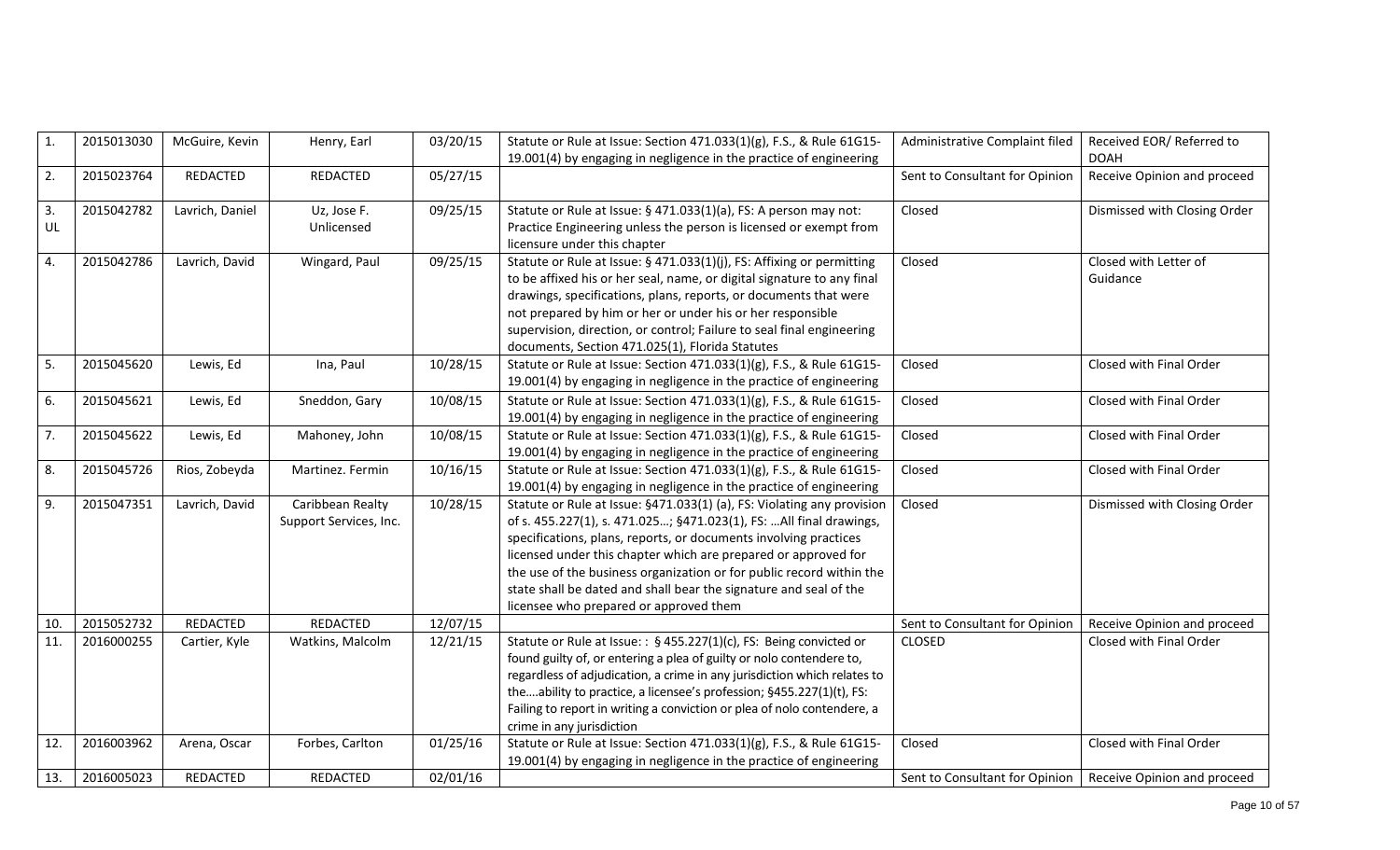| 14. | 2016007254 | Amaral, Mark    | Bergsten, Harold    | 02/12/16 | Statute or Rule at Issue: Section 471.033(1)(g), F.S., & Rule 61G15-  | Closed                         | Closed with Final Order-                           |
|-----|------------|-----------------|---------------------|----------|-----------------------------------------------------------------------|--------------------------------|----------------------------------------------------|
|     |            |                 |                     |          | 19.001(4) by engaging in negligence in the practice of engineering    |                                | Voluntary Relinquishment                           |
|     |            |                 |                     |          |                                                                       |                                |                                                    |
| 15. | 2016010099 | REDACTED        | REDACTED            | 03/01/16 | <b>Unlicensed Activity</b>                                            | Under Investigation            | Continue Investigation                             |
| UL  |            |                 | UNLICENSED          |          |                                                                       |                                |                                                    |
| 16. | 2016013495 | Amaral, Mark    | Kastner, Stehpen    | 03/17/16 | Statute or Rule at Issue: Section 471.033(1)(g), F.S., & Rule 61G15-  | Administrative Complaint filed | Received response to AC/In                         |
|     |            |                 |                     |          | 19.001(4) by engaging in negligence in the practice of engineering    |                                | Negotiations                                       |
| 17. | 2016014037 | <b>FBPE</b>     | Cool, Carl          | 03/21/16 | Statute or Rule at Issue: Section 471.033(1)(g), F.S., & Rule 61G15-  | Closed                         | Closed with Final Order                            |
|     |            |                 |                     |          | 19.001(4) by engaging in negligence in the practice of engineering    |                                |                                                    |
| 18. | 2016014130 | REDACTED        | REDACTED            | 03/21/16 |                                                                       | Sent to Consultant for Review  | Await return of opinion and<br>proceed accordingly |
| 19. | 2016018432 | Manucy, Ray     | Bennardo, Frank     | 04/05/16 | Statute or Rule at Issue: Section 471.033(1)(g), F.S., & Rule 61G15-  | Closed                         | Dismissed with Closing Order                       |
|     |            |                 |                     |          | 19.001(4) by engaging in negligence in the practice of engineering    |                                |                                                    |
| 20. | 2016023777 | Manucy, Ray     | Bennardo, Frank     | 05/09/16 | Statute or Rule at Issue: Section 471.033(1)(g), F.S., & Rule 61G15-  | Closed                         | Dismissed with Closing Order                       |
|     |            |                 |                     |          | 19.001(4) by engaging in negligence in the practice of engineering    |                                |                                                    |
| 21. | 2016026528 | Rosales         | Martinez, Fermin    | 05/31/16 | Statute or Rule at Issue: Section 471.033(1)(g), F.S., & Rule 61G15-  | Closed                         | Closed with Final Order                            |
|     |            | Montero, Ruth   |                     |          | 19.001(4) by engaging in negligence in the practice of engineering    |                                |                                                    |
| 22. | 2016028352 | <b>FBPE</b>     | Gavarrete, Gilberto | 06/02/16 | Statute or Rule at Issue: §471.033(1) (k), FS: Violating any order of | <b>Investigation Complete</b>  | Set for December 2017 Board                        |
|     |            |                 |                     |          | the board of department previously entered in a disciplinary          |                                | presentation-Default                               |
|     |            |                 |                     |          | hearing                                                               |                                |                                                    |
| 23. | 2016028548 | REDACTED        | Kastner, Stephen    | 06/15/16 | Statute or Rule at Issue: Section 471.033(1)(g), F.S., & Rule 61G15-  | <b>Investigation Complete</b>  | AC filed/waiting on EOR to be                      |
|     |            |                 |                     |          | 19.001(4) by engaging in negligence in the practice of engineering    |                                | returned                                           |
| 24. | 2016029320 | FBPE            | Gilberti, Joseph    | 06/20/16 | Statute or Rule at Issue: §455.227(1)(t), FS: Failing to report in    | Administrative Complaint filed | Received EOR/ Referred to                          |
|     |            |                 |                     |          | writing a conviction or plea of nolo contendere, a crime in any       |                                | <b>DOAH</b>                                        |
|     |            |                 |                     |          | jurisdiction                                                          |                                |                                                    |
| 25. | 2016033151 | <b>REDACTED</b> | REDACTED            | 07/14/16 | Statute or Rule at Issue: Section 471.033(1)(g), F.S., & Rule 61G15-  | <b>Investigation Complete</b>  | Set for November 2017 PCP                          |
|     |            |                 |                     |          | 19.001(4) by engaging in negligence in the practice of engineering    |                                |                                                    |
| 26. | 2016035614 | Manestar,       | Crockett, Grant     | 07/28/16 | Statute or Rule at Issue: Section 471.033(1)(g), F.S., & Rule 61G15-  | Closed                         | Dismissed with Closing Order                       |
|     |            | Robert          |                     |          | 19.001(4) by engaging in negligence in the practice of engineering    |                                |                                                    |
| 27. | 2016035621 | REDACTED        | REDACTED            | 07/28/16 |                                                                       | Sent to Consultant for Opinion | Receive Opinion and proceed                        |
| 28. | 2016035647 | Sagul, Timothy  | Meehan, James       | 07/29/16 | Statute or Rule at Issue: §471.025(2), FS: It is unlawful for any     | Closed                         | Closed with Final Order                            |
| UL  |            |                 | UNLICENSED          |          | person to seal or digitally sign any document with a seal or digital  |                                |                                                    |
|     |            |                 |                     |          | signature after his or her license has expired §471.033(1), FS:       |                                |                                                    |
|     |            |                 |                     |          | Practicing on a revoked, suspended, inactive or delinquent license.   |                                |                                                    |
|     |            |                 |                     |          | §471.033(k), FS: Violating any order of the board or department       |                                |                                                    |
|     |            |                 |                     |          | previously entered in a disciplinary hearing                          |                                |                                                    |
| 29. | 2016037330 | FBPE            | Meehan, James       | 08/09/16 | Statute or Rule at Issue: §471.025(2), FS: It is unlawful for any     | Closed                         | Closed with Final Order                            |
| UL  |            |                 | <b>ULICENSED</b>    |          | person to seal or digitally sign any document with a seal or digital  |                                |                                                    |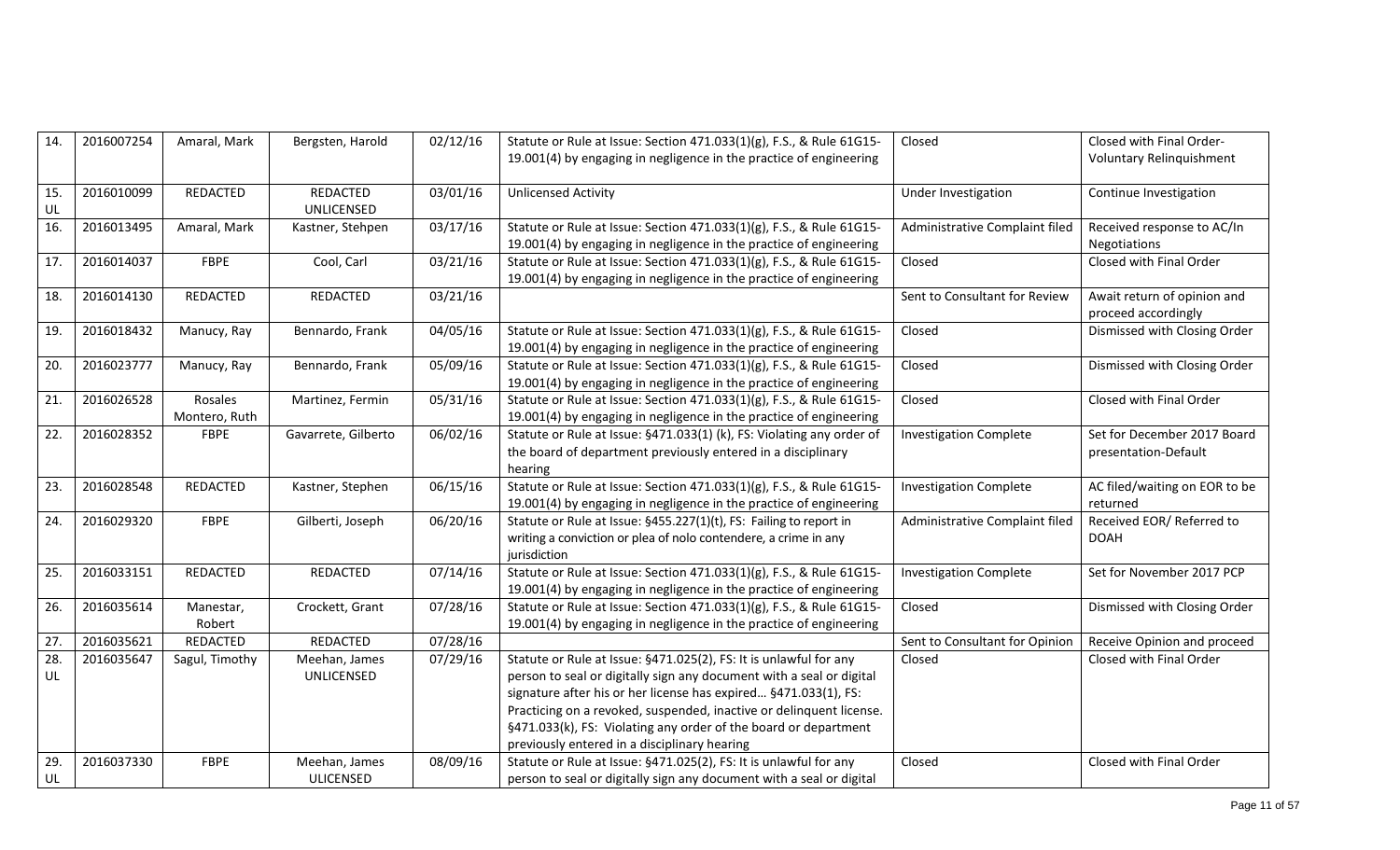|           |            |                  |                                                                                          |          | signature after his or her license has expired §471.033(1), FS:<br>Practicing on a revoked, suspended, inactive or delinquent license.<br>§471.033(k), FS: Violating any order of the board or department<br>previously entered in a disciplinary hearing                                                                                                                                                                                                                                                              |                                           |                                                         |
|-----------|------------|------------------|------------------------------------------------------------------------------------------|----------|------------------------------------------------------------------------------------------------------------------------------------------------------------------------------------------------------------------------------------------------------------------------------------------------------------------------------------------------------------------------------------------------------------------------------------------------------------------------------------------------------------------------|-------------------------------------------|---------------------------------------------------------|
| 30.       | 2016039268 | REDACTED         | REDACTED                                                                                 | 07/27/16 | Statute or Rule at Issue: Section 471.033(1)(a) (violation of any<br>provision of Chapter 471); §471.023(4), FS:  Each business<br>organization certified under this section must notify the board<br>within 1 month after any change in the information contained in<br>the application upon which the certification is based                                                                                                                                                                                         | <b>Investigation Complete</b>             | Set for November 2017 PCP                               |
| 31.       | 2016041979 | Geller, Leon     | Brady, Robert                                                                            | 08/30/16 | Statute or Rule at Issue: Section 471.033(1)(g), F.S., & Rule 61G15-<br>19.001(4) by engaging in negligence in the practice of engineering                                                                                                                                                                                                                                                                                                                                                                             | Administrative Complaint filed            | Received EOR/Referred to<br><b>DOAH</b>                 |
| 32.       | 2016044376 | <b>FBPE</b>      | Mitchell, Stephen                                                                        | 09/13/16 | Statute or Rule at Issue: Section 471.033(1)(g), F.S., & Rule 61G15-<br>19.001(4) by engaging in negligence in the practice of engineering                                                                                                                                                                                                                                                                                                                                                                             | <b>Investigation Complete</b>             | Set for December 2017<br>presentation                   |
| 33.       | 2016045018 | <b>FBPE</b>      | Meehan, James<br>UNLICENSED                                                              | 09/23/16 | Statute or Rule at Issue: §471.025(2), FS: It is unlawful for any<br>person to seal or digitally sign any document with a seal or digital<br>signature after his or her license has expired §471.033(1), FS:<br>Practicing on a revoked, suspended, inactive or delinquent license.<br>§471.033(k), FS: Violating any order of the board or department<br>previously entered in a disciplinary hearing                                                                                                                 | Closed                                    | Closed with Final Order                                 |
| 34.       | 2016048989 | <b>FBPE</b>      | Cardona, Alberto                                                                         | 10/24/16 | Statute or Rule at Issue: §471.033(1)(k), F.S.: Violating any order of<br>the board or department previously entered in a disciplinary hearing                                                                                                                                                                                                                                                                                                                                                                         | Closed                                    | Closed with Final Order                                 |
| 35.       | 2016049209 | <b>REDACTED</b>  | REDACTED                                                                                 | 10/25/16 |                                                                                                                                                                                                                                                                                                                                                                                                                                                                                                                        | Under Investigation                       | Continue Investigation                                  |
| 36.       | 2016049863 | Balicki, Gregory | Nanayakkara, Lakdas                                                                      | 10/28/16 | Statute or Rule at Issue: Section 471.033(1)(g), F.S., & Rule 61G15-<br>19.001(4) by engaging in negligence in the practice of engineering;<br>Failure to sign and date sealed engineering documents in<br>conformance with Section 471.025(1); and Rules 61G15-<br>23.001(4)(d) and 61G15-23.003(1).                                                                                                                                                                                                                  | Closed                                    | Closed with Letter of<br>Guidance                       |
| 37.       | 2016050175 | <b>FBPE</b>      | <b>AA Masters</b><br>Mechanical Air<br>Moving and<br><b>Engineering Systems</b><br>Corp. | 10/31/16 | Statute or Rule at Issue: Section 471.033(1)(a): Violating any  any<br>other provision of this chapter or rule of the board or department.<br>F. S., §471.023(1), FS: All final drawings, specifications, plans,<br>reports, or documents involving practices licensed under this<br>chapter which are prepared or approved for the use of the<br>business organization or for public record within the state shall be<br>dated and shall bear the signature and seal of the licensee who<br>prepared or approved them | Sent to Consultant for Review             | Await return of opinion and<br>proceed accordingly      |
| 38.<br>UL | 2016050431 | <b>FBPE</b>      | James L. Dentico<br>Contracting, Inc.<br>UNLICENSED                                      | 10/31/16 | <b>Unlicensed Activity</b>                                                                                                                                                                                                                                                                                                                                                                                                                                                                                             | Notice to CEASE & DESIST<br><b>ISSUED</b> | Awaiting Signed Affidavit from<br>Subject to Close file |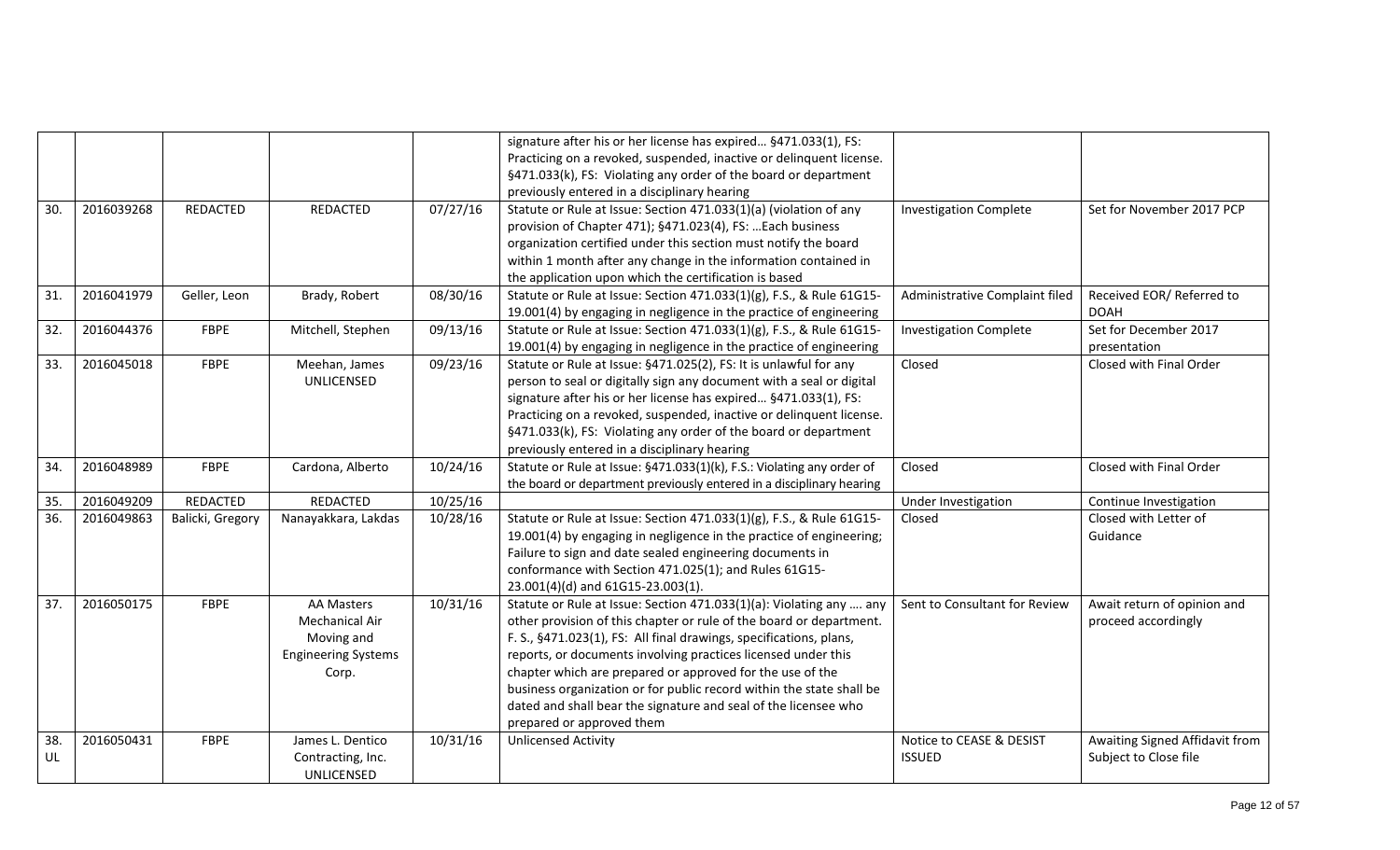| 39.               | 2016050775 | REDACTED         | REDACTED          | 11/03/16 | Statute or Rule at Issue: Section 471.033(1)(g), F.S., & Rule 61G15-                                                     | <b>Investigation Complete</b>  | Set for November 2017 PCP    |
|-------------------|------------|------------------|-------------------|----------|--------------------------------------------------------------------------------------------------------------------------|--------------------------------|------------------------------|
|                   |            |                  |                   |          | 19.001(4) by engaging in negligence in the practice of engineering                                                       |                                |                              |
| 40.               | 2016051722 | Ball, Allan      | Van Camp, William | 11/08/16 | Statute or Rule at Issue: Section 471.033(1)(g) and Rule 61G15-<br>19.001(6)(f)(having undisclosed conflict of interest) | Closed                         | Dismissed with Closing Order |
| 41.               | 2016054024 | FBPE             | Bell, Robin       | 11/10/16 | Statute or Rule at Issue: §471.033(1)(c), FS: Having a license to                                                        | Closed                         | Closed with Final Order      |
|                   |            |                  |                   |          | practice engineering revoked, suspended, or otherwise acted against,                                                     |                                |                              |
|                   |            |                  |                   |          | including the denial of licensurefor any act that would constitute a                                                     |                                |                              |
|                   |            |                  |                   |          | violation of this chapter or chapter 455; § 455.227(1)(c), FS: Being                                                     |                                |                              |
|                   |            |                  |                   |          | convicted or found guilty of, or entering a plea of guilty or nolo                                                       |                                |                              |
|                   |            |                  |                   |          | contendere to, regardless of adjudication, a crime in any jurisdiction                                                   |                                |                              |
|                   |            |                  |                   |          | which relates to theability to practice, a licensee's profession;                                                        |                                |                              |
|                   |            |                  |                   |          | §455.227(1)(t), FS: Failing to report in writing a conviction or plea of                                                 |                                |                              |
|                   |            |                  |                   |          | nolo contendere, a crime in any jurisdiction                                                                             |                                |                              |
| 42                | 2016054298 | Bostick, Melissa | Barnett, Winthrop | 11/28/16 | Statute or Rule at Issue: Section 471.033(1)(g), F.S., & Rule 61G15-                                                     | <b>Investigation Complete</b>  | AC Filed received EOR/in     |
|                   |            |                  |                   |          | 19.001(4) by engaging in negligence in the practice of engineering                                                       |                                | negotiations                 |
| 43.               | 2016055099 | REDACTED         | REDACTED          | 12/02/16 |                                                                                                                          | Sent to Consultant for Opinion | Receive Opinion and proceed  |
| 44.               | 2016055932 | <b>FEMC</b>      | Bergsten, Harold  | 12/08/16 |                                                                                                                          | Closed                         | Closed with Final Order-     |
|                   |            |                  |                   |          |                                                                                                                          |                                | Voluntary Relinquishment     |
|                   |            |                  |                   |          |                                                                                                                          |                                |                              |
| 45.               | 2016056560 | <b>REDACTED</b>  | REDACTED          | 12/12/16 | <b>Unlicensed Activity</b>                                                                                               | Sent to Consultant for Opinion | Receive Opinion and proceed  |
| UL                |            |                  | UNLICENSED        |          |                                                                                                                          |                                |                              |
| 46.               | 2016056561 | Huck, David      | Burlington, Sean  | 12/12/16 | Statute or Rule at Issue: §471.033, F.S.: Engaging in fraud or                                                           | Closed                         | Dismissed with Closing Order |
|                   |            |                  |                   |          | deceit, negligence, incompetence or misconduct, in the practice of                                                       |                                |                              |
|                   |            |                  |                   |          | engineering                                                                                                              |                                |                              |
| 47.               | 2016056565 | REDACTED         | REDACTED          | 12/13/16 |                                                                                                                          | Sent to Consultant for Opinion | Receive Opinion and proceed  |
|                   |            |                  |                   |          |                                                                                                                          |                                |                              |
| 48.               | 2016057765 | Leon, Juan       | Orozco, Emiliano  | 12/20/16 | Statute or Rule at Issue: §471.033(1)(a), FS: Violating any provision                                                    | Closed                         | Dismissed with Closing Order |
|                   |            |                  |                   |          | of s. 455.227(1), s. 471.025, or s. 471.031, or any other provision                                                      |                                |                              |
|                   |            |                  |                   |          | of this chapter or rule of the board or department; Rule 61G15-                                                          |                                |                              |
|                   |            |                  |                   |          | 27.001 "Procedures for a Successor Engineer Adopting As His Own                                                          |                                |                              |
|                   |            |                  |                   |          | the Work of Another Engineer."                                                                                           |                                |                              |
| 49.               | 2017002512 | Teply, Debra     | Harris Civil      | 01/17/17 | Statute or Rule at Issue: § 471.023, FS: Offering Engineering                                                            | <b>Investigation Complete</b>  | Set for November 2017 PCP    |
| UL                |            |                  | Engineering, LLC  |          | Services without a Certificate of Authorization. § 471.031(1)(b)1.,                                                      |                                |                              |
|                   |            |                  | UNLICENSED        |          | FS: Utilizing the protected title of Civil Engineer                                                                      |                                |                              |
| 50.               | 2017002568 | REDACTED         | REDACTED          | 01/17/17 |                                                                                                                          | Sent to Consultant for Opinion | Receive Opinion and proceed  |
| $\overline{51}$   | 2017002576 | <b>REDACTED</b>  | REDACTED          | 01/17/17 |                                                                                                                          | Sent to Consultant for Opinion | Receive Opinion and proceed  |
| 52.               | 2017002868 | REDACTED         | REDACTED          | 01/18/17 |                                                                                                                          | Sent to Consultant for Opinion | Receive Opinion and proceed  |
| $\overline{53}$ . | 2017002872 | Mazur, Edward    | Wertz, Heather    | 01/19/19 | Statute or Rule at Issue: § 471.033(1) (a), FS: Violating any                                                            | Closed                         | Closed with Letter of        |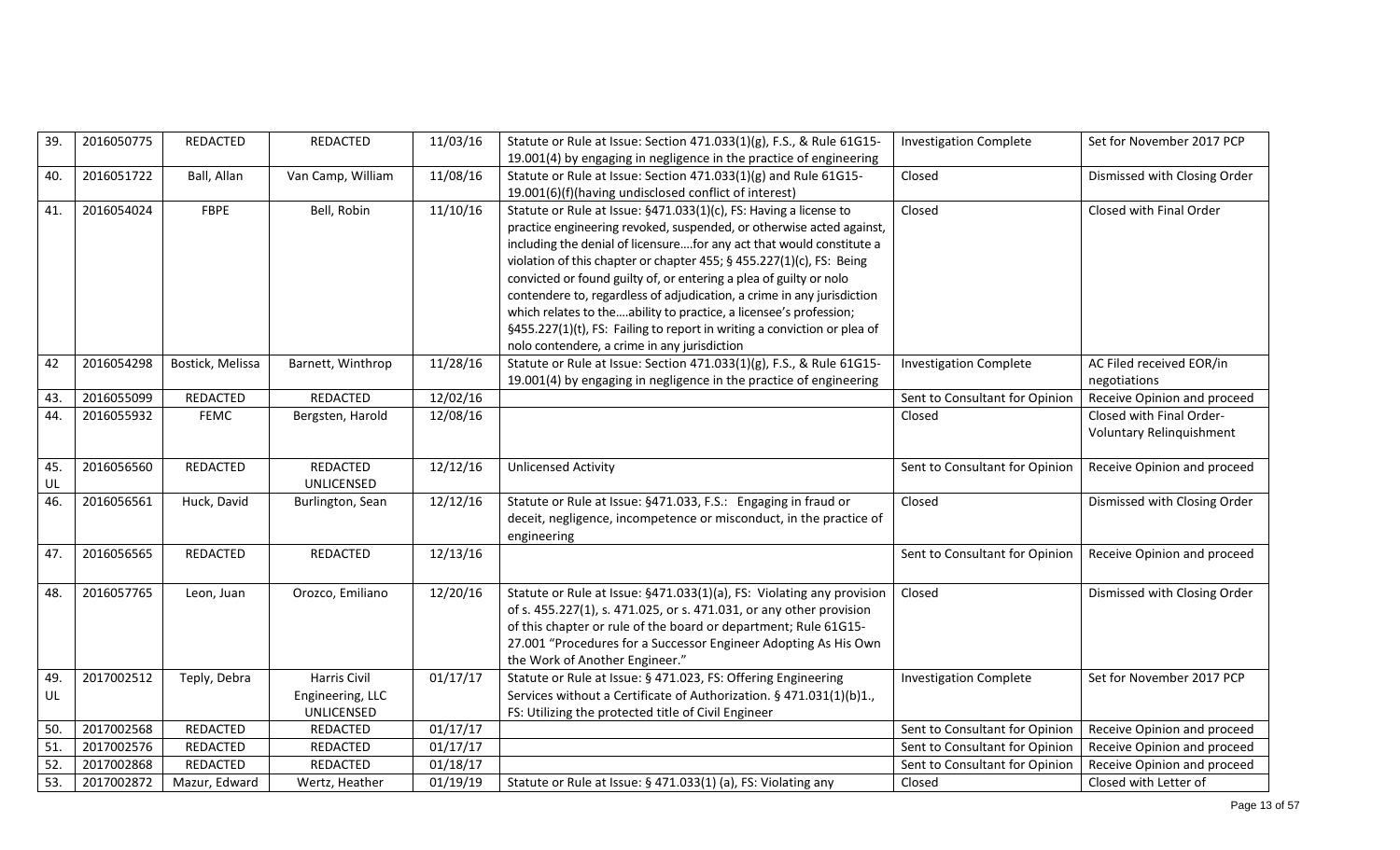|           |            |                 |                                              |          | provision of §455.227(1), §471.025, or §471.031, or any other<br>provision of this chapter or rule of the board or department. Rule<br>61G15-27.001(1), FAC: A successor professional engineer must use<br>his own title block, seal and signature and must remove the title<br>block, seal and signature of the original professional engineer<br>before reusing any sealed contract documents; § 471.033 (1)(j)<br>Affixing or permitting to be affixed his or her seal, name or digital<br>signature to any final to any final drawings, specifications, plans<br>reports or documents that were not prepared by him or her or<br>under his or her responsible supervision, direction, or control |                                                           | Guidance                                                   |
|-----------|------------|-----------------|----------------------------------------------|----------|------------------------------------------------------------------------------------------------------------------------------------------------------------------------------------------------------------------------------------------------------------------------------------------------------------------------------------------------------------------------------------------------------------------------------------------------------------------------------------------------------------------------------------------------------------------------------------------------------------------------------------------------------------------------------------------------------|-----------------------------------------------------------|------------------------------------------------------------|
| 54.<br>UL | 2017003147 | <b>REDACTED</b> | REDACTED<br><b>UNLICENSED</b>                | 01/09/17 |                                                                                                                                                                                                                                                                                                                                                                                                                                                                                                                                                                                                                                                                                                      | Under Investigation                                       | Continue Investigation                                     |
| 55.       | 2017003149 | REDACTED        | REDACTED                                     | 01/09/17 |                                                                                                                                                                                                                                                                                                                                                                                                                                                                                                                                                                                                                                                                                                      | Sent to Consultant for Review                             | Await return of opinion and<br>proceed accordingly         |
| 56.       | 2017004672 | REDACTED        | REDACTED                                     | 01/30/17 |                                                                                                                                                                                                                                                                                                                                                                                                                                                                                                                                                                                                                                                                                                      | Sent to Consultant for Opinion                            | Receive Opinion and proceed                                |
| 57.       | 2017005262 | REDACTED        | REDACTED                                     | 02/01/17 |                                                                                                                                                                                                                                                                                                                                                                                                                                                                                                                                                                                                                                                                                                      | Sent to Consultant for Opinion                            | Receive Opinion and proceed                                |
| 58.       | 2017005754 | FBPE            | Consolidated<br><b>Professional Services</b> | 02/02/17 | Statute or Rule at Issue: §471.033(1)(a), FS: Violating any provision<br>of s. 455.227(1), s. 471.025, or s. 471.031, or any other provision<br>of this chapter or rule of the board or department; F. S.,<br>§471.023(1), FS: All final drawings, specifications, plans, reports,<br>or documents involving practices licensed under this chapter<br>which are prepared or approved for the use of the business<br>organization or for public record within the state shall be dated<br>and shall bear the signature and seal of the licensee who prepared<br>or approved them                                                                                                                      | Closed                                                    | Closed with Letter of<br>Guidance                          |
| 59.       | 2017005756 | <b>FBPE</b>     | Brady, Robert                                | 02/02/17 | Statute or Rule at Issue: §471.025(1), FS: Failure to sign, seal, and<br>date a final engineering document                                                                                                                                                                                                                                                                                                                                                                                                                                                                                                                                                                                           | Closed                                                    | Closed with Letter of<br>Guidance                          |
| 60.<br>UL | 2017006001 | <b>REDACTED</b> | REDACTED<br>UNLICENSED                       | 02/06/17 |                                                                                                                                                                                                                                                                                                                                                                                                                                                                                                                                                                                                                                                                                                      | Under Investigation                                       | Continue Investigation                                     |
| 61.       | 2017006351 | <b>FBPE</b>     | Strauss, Harvey                              | 02/09/17 | Statute or Rule at Issue: Section 471.033(1) (i), FS: Providing<br>engineering services through a corporation without a Certificate of<br>Authorization                                                                                                                                                                                                                                                                                                                                                                                                                                                                                                                                              | Closed                                                    | Closed with Letter of<br>Guidance                          |
| 62.       | 2017006475 | <b>FBPE</b>     | Williams, Allan B.                           | 02/09/17 | Statute or Rule at Issue: §471.031(1)(k), Florida Statutes: Violating<br>any order of the board or department previously entered in a<br>disciplinary hearing                                                                                                                                                                                                                                                                                                                                                                                                                                                                                                                                        | <b>Investigation Complete</b>                             | AC filed/Set for Board<br>Presentation-Subject<br>Deceased |
| 63.<br>UL | 2017006837 | <b>FBPE</b>     | Williams, Allan B.<br>UNLICENSED             | 02/13/17 | Statute or Rule at Issue: §471.023, Florida Statutes; Offering and<br>providing engineering services without a Certificate of Authorization                                                                                                                                                                                                                                                                                                                                                                                                                                                                                                                                                          | <b>Investigation Complete</b><br>Notice to CEASE & DESIST | AC filed/Set for Board<br>presentation Subject             |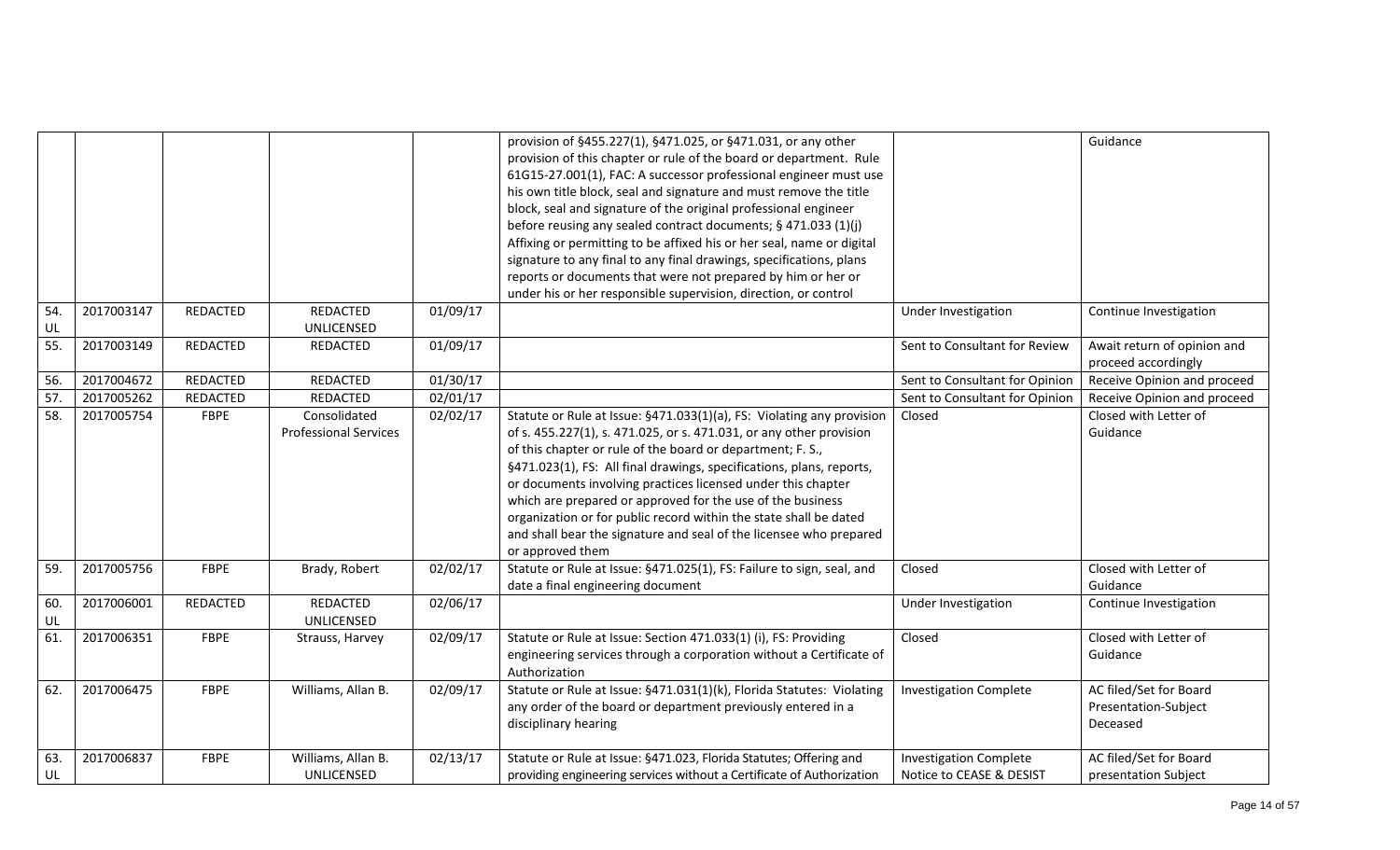|           |            |                 |                                                    |          |                                                                                                                                             | ISSUED                                                    | Deceased                                                |
|-----------|------------|-----------------|----------------------------------------------------|----------|---------------------------------------------------------------------------------------------------------------------------------------------|-----------------------------------------------------------|---------------------------------------------------------|
|           |            |                 |                                                    |          |                                                                                                                                             |                                                           | Awaiting Signed Affidavit from<br>Subject to Close file |
| 64        | 2017007080 | REDACTED        | REDACTED                                           | 02/13/17 |                                                                                                                                             | Sent to Consultant for Opinion                            | Receive Opinion and proceed                             |
| 65.       | 2017007963 | Manucy, Ray     | Cubas, Milton                                      | 02/20/17 | Statute or Rule at Issue: Section 471.033(1)(g), F.S., & Rule 61G15-                                                                        | Closed                                                    | Dismissed with Closing Order                            |
|           |            |                 |                                                    |          | 19.001(4) by engaging in negligence in the practice of engineering                                                                          |                                                           |                                                         |
| 66.       | 2017008786 | REDACTED        | REDACTED                                           | 02/23/17 |                                                                                                                                             | Sent to Consultant for Opinion                            | Receive Opinion and proceed                             |
| 67.       | 2017008790 | REDACTED        | REDACTED                                           | 02/23/17 | Statute or Rule at Issue: Section 471.033(1)(g), F.S., & Rule 61G15-                                                                        | <b>Investigation Complete</b>                             | Set for November 2017 PCP                               |
|           |            |                 |                                                    |          | 19.001(4) by engaging in negligence in the practice of engineering                                                                          |                                                           |                                                         |
| 68.       | 2017008793 | Sicard, Franzie | Mahmoud, Haytham                                   | 02/23/17 | Statute or Rule at Issue: §471.033, F.S.: Engaging in fraud or                                                                              | Closed                                                    | Dismissed with Closing Order                            |
|           |            |                 |                                                    |          | deceit, negligence, incompetence or misconduct, in the practice of                                                                          |                                                           |                                                         |
|           |            |                 |                                                    |          | engineering                                                                                                                                 |                                                           |                                                         |
| 69.       | 2017009065 | FBPE            | Aziz, Sherif                                       | 02/23/17 | Statute or Rule at Issue: §471.033(1)(c) Having a license to practice                                                                       | Closed                                                    | Closed with Letter of                                   |
|           |            |                 |                                                    |          | engineering acted against by another jurisdiction for any act that                                                                          |                                                           | Guidance                                                |
|           |            |                 |                                                    |          | would constitute a violation of this chapter or chapter 455                                                                                 |                                                           |                                                         |
| 70.<br>UL | 2017009244 | Anonymous       | <b>Baseline Engineering</b><br>and Land Surveying, | 02/24/17 | Statute or Rule at Issue: §471.023(1), FS: Offering engineering<br>services through a corporation without a Certificate of                  | <b>Investigation Complete</b><br>Notice to CEASE & DESIST | AC filed/waiting on EOR to be<br>returned               |
|           |            |                 | Inc.                                               |          | Authorization                                                                                                                               | <b>ISSUED</b>                                             | Awaiting Signed Affidavit from                          |
|           |            |                 | Unlicensed                                         |          |                                                                                                                                             |                                                           | Subject to Close file                                   |
| 71.       | 2017009313 | Self-Reported   | Finn, Kevin                                        | 02/27/17 | Statute or Rule at Issue: §471.033(1)(c, Florida Statutes, by having                                                                        | Closed                                                    | Closed with Letter of                                   |
|           |            |                 |                                                    |          | a license to practice engineering acted against by another                                                                                  |                                                           | Guidance                                                |
|           |            |                 |                                                    |          | jurisdiction for acts which would have been a violation in Florida:                                                                         |                                                           |                                                         |
|           |            |                 |                                                    |          | Section 471.025(1), Florida Statutes, and Rule 61G15-23.002                                                                                 |                                                           |                                                         |
| 72.       | 2017009322 | <b>FBPE</b>     | Dumack, Heath                                      | 02/27/17 | Statute or Rule at Issue: §471.033(1)(c) Having a license to practice                                                                       | Closed                                                    | Closed with Letter of                                   |
|           |            |                 |                                                    |          | engineering acted against by another jurisdiction; (failure to                                                                              |                                                           | Guidance                                                |
|           |            |                 |                                                    |          | maintain CE records, Section 471.033(1)(a) & Rule 61G15-22.00)                                                                              |                                                           |                                                         |
| 73        | 2017010023 | <b>REDACTED</b> | REDACTED                                           | 03/02/17 | Statute or Rule at Issue: §471.025(1), FS: Failure to sign, seal or                                                                         | <b>Investigation Complete</b>                             | Set for November 2017 PCP                               |
|           |            |                 |                                                    |          | date final engineering documents.                                                                                                           |                                                           |                                                         |
| 74.       | 2017010149 | <b>FBPE</b>     | Wilson, Mario                                      | 02/20/17 |                                                                                                                                             | Notice to CEASE & DESIST                                  | Awaiting Signed Affidavit from                          |
| UL        |            |                 | UNLICENSED                                         |          |                                                                                                                                             | <b>ISSUED</b>                                             | Subject to Close file                                   |
| 75.       | 2017010771 | REDACTED        | REDACTED                                           | 03/04/17 |                                                                                                                                             | Under Investigation                                       | Continue Investigation                                  |
| 76.       | 2017011835 | <b>REDACTED</b> | <b>REDACTED</b>                                    | 03/10/17 | Statute or Rule at Issue: Section 471.033(1)(g), F.S., & Rule 61G15-                                                                        | Sent to Consultant for Review                             | Await return of opinion and                             |
| 77.       | 2017013575 | <b>FBPE</b>     | Milligan, Jason                                    | 03/10/17 | 19.001(4) by engaging in negligence in the practice of engineering<br>Statute or Rule at Issue: §471.033(1)(c) Having a license to practice | Closed                                                    | proceed accordingly<br>Closed with Letter of            |
|           |            |                 |                                                    |          | engineering acted against by another jurisdiction (Section                                                                                  |                                                           | Guidance                                                |
|           |            |                 |                                                    |          | 471.031(1), practicing engineering without an active license)                                                                               |                                                           |                                                         |
| 78.       | 2017014339 | Anonymous       | TRC Worldwide                                      | 03/13/17 | Statute or Rule at Issue: Section 471.031(1)(b), Florida Statutes,                                                                          | Closed                                                    | Closed with Letter of                                   |
|           |            |                 | Engineering, Inc.                                  |          | (use of term PE without holding an active license); 471.023(5),                                                                             |                                                           | Guidance                                                |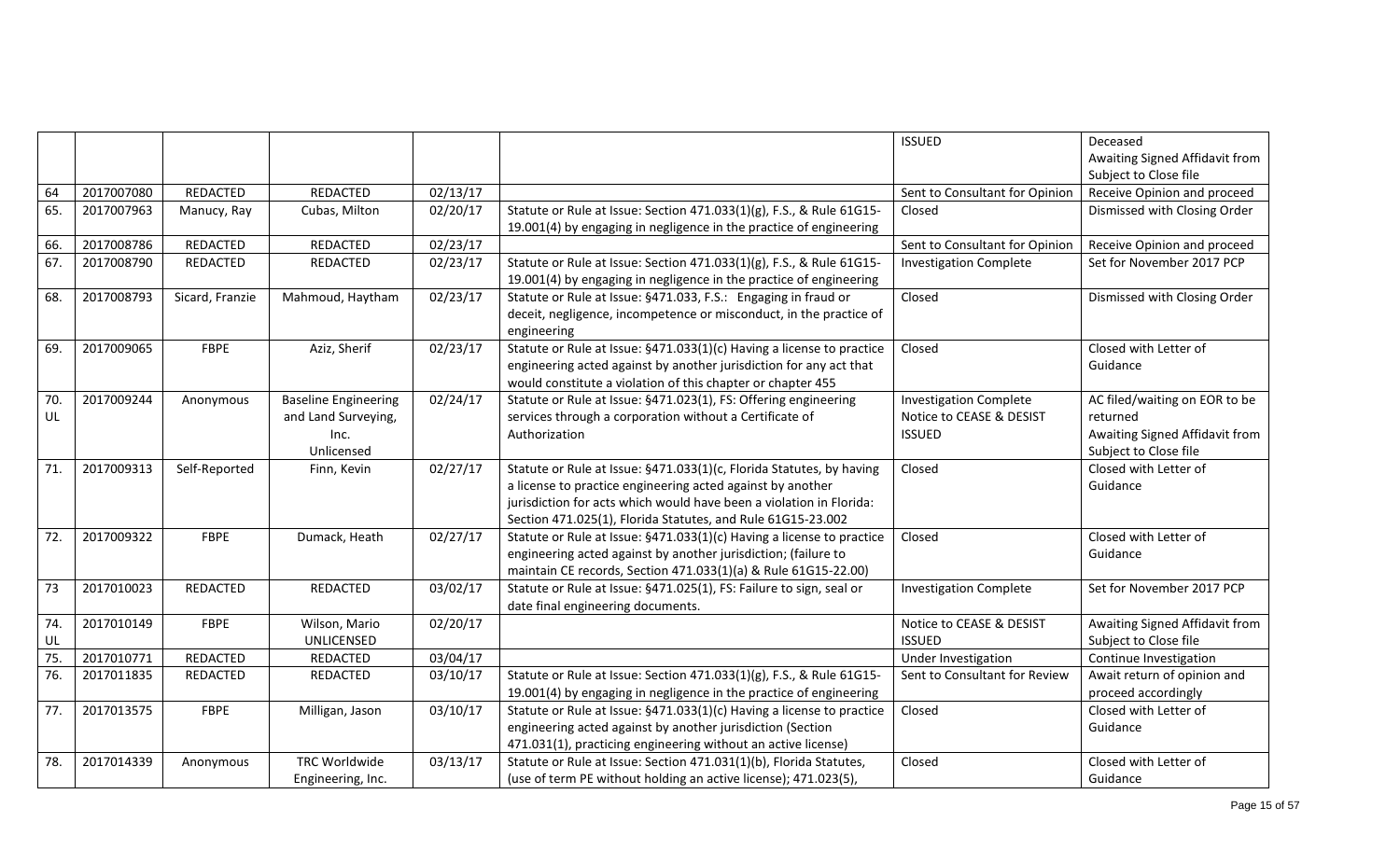|           |            |                      |                                           |          | ("Disciplinary action against a business organization shall be                                                                                                                                                                                                                                                                                                                                                                                                                                                                                             |                                           |                                                         |
|-----------|------------|----------------------|-------------------------------------------|----------|------------------------------------------------------------------------------------------------------------------------------------------------------------------------------------------------------------------------------------------------------------------------------------------------------------------------------------------------------------------------------------------------------------------------------------------------------------------------------------------------------------------------------------------------------------|-------------------------------------------|---------------------------------------------------------|
|           |            |                      |                                           |          | administered in the same manner and on the same grounds as<br>disciplinary action against a licensed engineer")                                                                                                                                                                                                                                                                                                                                                                                                                                            |                                           |                                                         |
| 79.       | 2017016054 | REDACTED             | REDACTED                                  | 04/04/17 |                                                                                                                                                                                                                                                                                                                                                                                                                                                                                                                                                            | Under Investigation                       | Continue Investigation                                  |
|           |            |                      |                                           |          |                                                                                                                                                                                                                                                                                                                                                                                                                                                                                                                                                            |                                           |                                                         |
| 80.       | 2017016715 | REDACTED             | REDACTED                                  | 04/06/17 |                                                                                                                                                                                                                                                                                                                                                                                                                                                                                                                                                            | Sent to Consultant for Opinion            | Receive Opinion and proceed                             |
| 81.       | 2017017073 | <b>FBPE</b>          | Fogelberg, Todd                           | 04/05/17 | Statute or Rule at Issue: §471.033(1)(c) Having a license to practice<br>engineering acted against by another jurisdiction; Section<br>471.033(1)(a), violation of a Board Rule-Improper sealing of<br>document, Rules 61G15-23.002(5) and 61G15-23.003(2)(a),(b),(c),<br>and $(d)$                                                                                                                                                                                                                                                                        | Closed                                    | Closed with Letter of<br>Guidance                       |
| 82.       | 2017017109 | REDACTED             | REDACTED                                  | 04/05/17 |                                                                                                                                                                                                                                                                                                                                                                                                                                                                                                                                                            | Sent to Consultant for Review             | Await return of opinion and<br>proceed accordingly      |
| 83.       | 2017018865 | REDACTED             | REDACTED                                  | 04/19/17 |                                                                                                                                                                                                                                                                                                                                                                                                                                                                                                                                                            | Sent to Consultant for Review             | Await return of opinion and<br>proceed accordingly      |
| 84.       | 2017020571 | May, Joseph          | Stoppi, John                              | 04/27/17 | Statute or Rule at Issue: § 471.033(1) (a), FS: Violating any<br>provision of §455.227(1), §471.025, or §471.031, or any other<br>provision of this chapter or rule of the board or department: Rule<br>61G15-29.001(3); § 471.033 (1)(j) and Rule 61G15-19.001(6)(b);<br>Affixing or permitting to be affixed his or her seal, name or digital<br>signature to any final to any final drawings, specifications, plans<br>reports or documents that were not prepared by him or her or<br>under his or her responsible supervision, direction, or control. | <b>Investigation Complete</b>             | AC filed/waiting on EOR to be<br>returned               |
| 85.       | 2017021023 | Decarion,<br>Timothy | Jarmel, Richard                           | 05/02/17 |                                                                                                                                                                                                                                                                                                                                                                                                                                                                                                                                                            | Notice to CEASE & DESIST<br><b>ISSUED</b> | Awaiting Signed Affidavit from<br>Subject to Close file |
| 86.       | 2017021036 | <b>FBPE</b>          | Kizel, Jarmel                             | 05/02/17 |                                                                                                                                                                                                                                                                                                                                                                                                                                                                                                                                                            | Notice to CEASE & DESIST                  | Awaiting Signed Affidavit from                          |
| UL        |            |                      | UNLICENSED                                |          |                                                                                                                                                                                                                                                                                                                                                                                                                                                                                                                                                            | <b>ISSUED</b>                             | Subject to Close file                                   |
| 87.       | 2017021048 | <b>REDACTED</b>      | REDACTED                                  | 05/01/17 |                                                                                                                                                                                                                                                                                                                                                                                                                                                                                                                                                            | Under Investigation                       | Continue Investigation                                  |
| 88.       | 2017021082 | <b>REDACTED</b>      | REDACTED                                  | 04/28/17 |                                                                                                                                                                                                                                                                                                                                                                                                                                                                                                                                                            | Sent to Consultant for Review             | Await return of opinion and<br>proceed accordingly      |
| 89.       | 2017022151 | <b>REDACTED</b>      | REDACTED                                  | 05/05/17 | <b>Citation Issued</b>                                                                                                                                                                                                                                                                                                                                                                                                                                                                                                                                     | <b>Citation Issued</b>                    | Continue Investigation                                  |
| 90.<br>UL | 2017022374 | REDACTED             | REDACTED<br>UNLICENSED                    | 05/08/17 |                                                                                                                                                                                                                                                                                                                                                                                                                                                                                                                                                            | Under Investigation                       | Continue Investigation                                  |
| 91.       | 2017022437 | <b>REDACTED</b>      | REDACTED                                  | 05/08/17 |                                                                                                                                                                                                                                                                                                                                                                                                                                                                                                                                                            | Under Investigation                       | Continue Investigation                                  |
| 92.<br>UL | 2017022609 | <b>FBPE</b>          | Wainwright<br>Engineering &<br>Consulting | 05/08/17 |                                                                                                                                                                                                                                                                                                                                                                                                                                                                                                                                                            | Notice to CEASE & DESIST<br><b>ISSUED</b> | Awaiting Signed Affidavit from<br>Subject to Close file |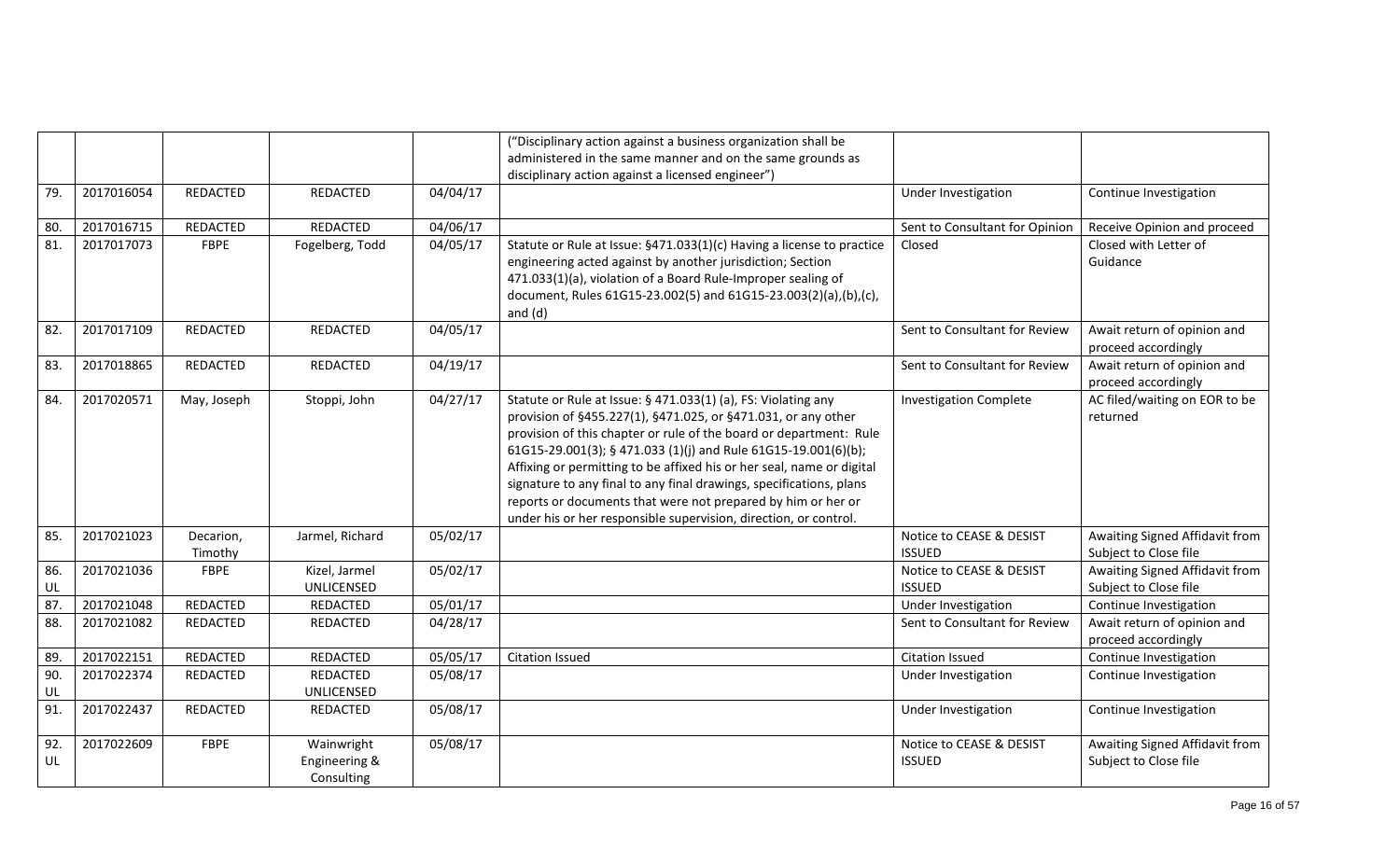|           |            |                 | UNLICENSED                                     |          |                                                                                                                                                                                                                                                                                                                                                     |                                                      |                                                    |
|-----------|------------|-----------------|------------------------------------------------|----------|-----------------------------------------------------------------------------------------------------------------------------------------------------------------------------------------------------------------------------------------------------------------------------------------------------------------------------------------------------|------------------------------------------------------|----------------------------------------------------|
| 93.       | 2017023036 | <b>FBPE</b>     | <b>Merritt Engineering</b><br>Consulting, P.C. | 05/10/17 |                                                                                                                                                                                                                                                                                                                                                     | Closed-<br>NOTICE TO CEASE & DESIST<br><b>ISSUED</b> | Close file-Agreement-<br>Informal                  |
| 94.       | 2017023531 | REDACTED        | REDACTED                                       | 05/15/17 |                                                                                                                                                                                                                                                                                                                                                     | Sent to Consultant for Review                        | Await return of opinion and<br>proceed accordingly |
| 95.       | 2017025010 | REDACTED        | REDACTED                                       | 05/24/17 |                                                                                                                                                                                                                                                                                                                                                     | Under Investigation                                  | Continue Investigation                             |
| 96.       | 2017025403 | REDACTED        | REDACTED                                       | 05/23/17 |                                                                                                                                                                                                                                                                                                                                                     | Under Investigation                                  | Continue Investigation                             |
| 97        | 2017026342 | REDACTED        | REDACTED                                       | 06/02/17 |                                                                                                                                                                                                                                                                                                                                                     | Under Investigation                                  | Continue Investigation                             |
| 98.       | 2017026726 | REDACTED        | REDACTED                                       | 06/05/17 |                                                                                                                                                                                                                                                                                                                                                     | Sent to Consultant for Review                        | Await return of opinion and<br>proceed accordingly |
| 99.       | 2017026730 | REDACTED        | REDACTED                                       | 06/05/17 |                                                                                                                                                                                                                                                                                                                                                     | Sent to Consultant for Review                        | Await return of opinion and<br>proceed accordingly |
| 100<br>UL | 2017026770 | Anonymous       | Terk, Jacob<br>UNLICENSED                      | 06/05/17 |                                                                                                                                                                                                                                                                                                                                                     | Closed-                                              | Close file-Agreement-<br>Informal                  |
|           |            |                 |                                                |          |                                                                                                                                                                                                                                                                                                                                                     | NOTICE TO CEASE & DESIST<br><b>ISSUED</b>            |                                                    |
| 101<br>UL | 2017026811 | <b>REDACTED</b> | REDACTED<br><b>UNLICENSED</b>                  | 06/05/17 |                                                                                                                                                                                                                                                                                                                                                     | <b>CLOSED</b>                                        | No Further Action Needed                           |
| 102       | 2017026828 | <b>REDCTED</b>  | REDACTED                                       | 06/05/17 | Statute or Rule at Issue: §471.033(1) (i), FS: Practicing on a<br>revoked, suspended, inactive, or delinquent license                                                                                                                                                                                                                               | <b>Investigation Complete</b>                        | Set for September 2017 PCP-<br>AC to be filed      |
| 103       | 2017028342 | REDACTED        | REDACTED                                       | 06/11/17 |                                                                                                                                                                                                                                                                                                                                                     | Sent to Consultant for Review                        | Await return of opinion and<br>proceed accordingly |
| 104       | 2017028343 | <b>REDACTED</b> | REDACTED                                       | 06/12/17 | Statute or Rule at Issue: Section 471.033(1)(g), F.S., & Rule 61G15-<br>19.001(4) by engaging in negligence in the practice of engineering                                                                                                                                                                                                          | <b>Investigation Complete</b>                        | Set for November 2017 PCP                          |
| 105       | 2017028406 | FBPE            | Kilsheimer, Allyn                              | 06/13/17 | Statute or Rule at Issue: §471.033(1)(c) Having a license to practice<br>engineering acted against by another jurisdiction for an act which<br>would constitute the basis for discipline in Florida, see Section<br>471.033(1)(a) failure to comply with a Board Rule and Rule 61G15-<br>22.008 required maintenance of CE records                  | Closed                                               | Closed with Letter of<br>Guidance                  |
| 106<br>UL | 2017028447 | REDACTED        | REDACTED<br><b>UNLICENSED</b>                  | 06/12/17 |                                                                                                                                                                                                                                                                                                                                                     | Under Investigation                                  | Continue Investigation                             |
| 107       | 2017028456 | <b>REDACTED</b> | REDACTED                                       | 06/15/17 | Statute or Rule at Issue: §471.033(1)(g), FS: Engaging in fraud or<br>deceit, negligence, incompetence, or misconduct, in the practice of<br>engineering; Rule 61G15-19.001(6)(f) "Becoming involved in a<br>conflict of interest with an employer or client, without the knowledge<br>and approval of the client or employer, but if unavoidable a | <b>Investigation Complete</b>                        | Set for November 2017 PCP                          |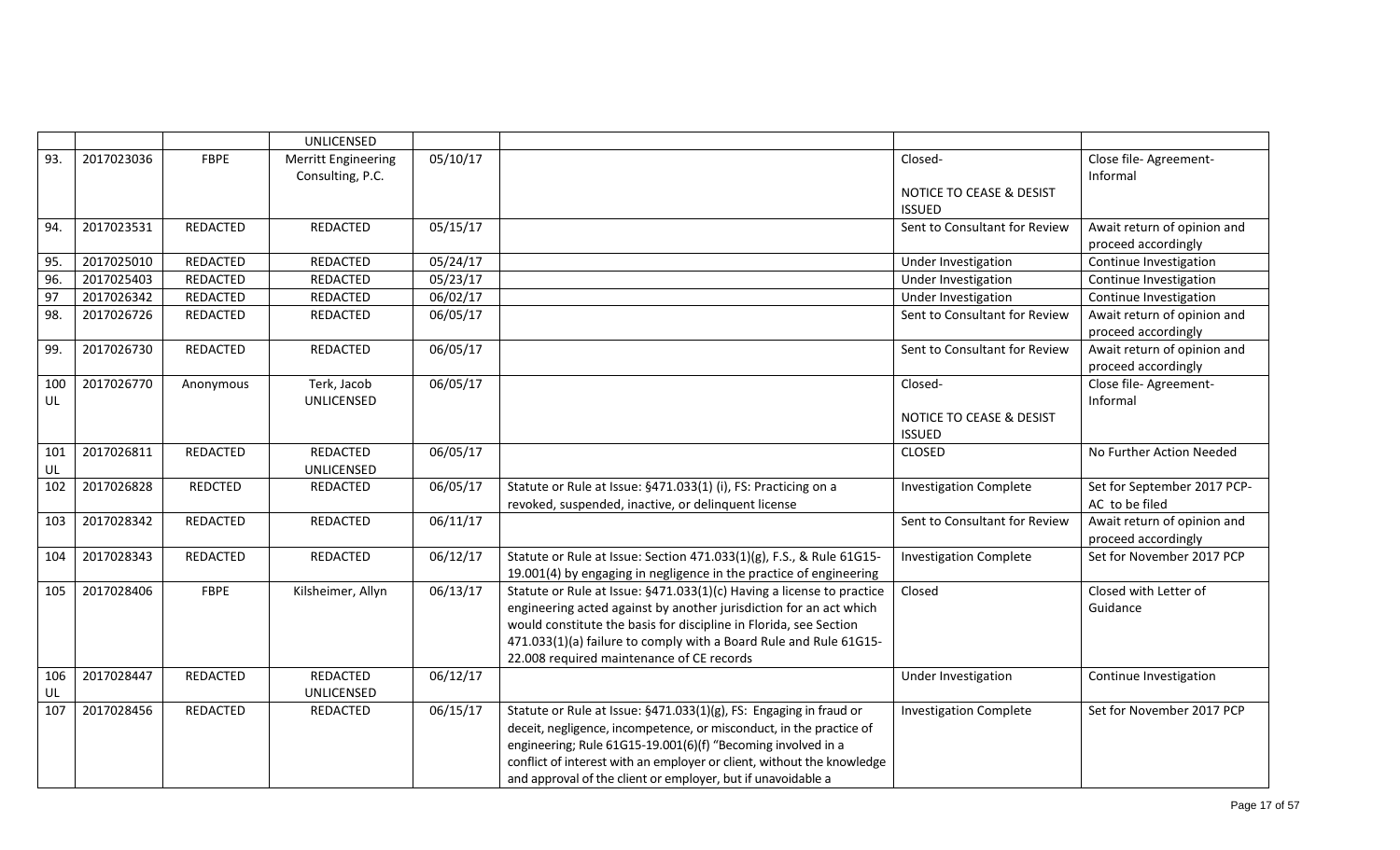|           |            |                 |                                             |          | professional engineer shall immediately take the following actions:<br>1. Disclose in writing to his employer or client the full circumstances<br>as to a possible conflict of interest; and,<br>2. Assure in writing that the conflict will in no manner influence the<br>professional engineer's judgment or the quality of his services to his<br>employer or client; and<br>3. Promptly inform his client or employer in writing of any business<br>association, interest or circumstances which may be influencing his<br>judgment or the quality of his services to his client or employer;" &<br>61G15-19.001(6)(r) "Revealing facts, data or information obtained in<br>a professional capacity without the prior consent of the professional<br>engineer's client or employer except as authorized or required by<br>law. |                                           |                                                         |
|-----------|------------|-----------------|---------------------------------------------|----------|------------------------------------------------------------------------------------------------------------------------------------------------------------------------------------------------------------------------------------------------------------------------------------------------------------------------------------------------------------------------------------------------------------------------------------------------------------------------------------------------------------------------------------------------------------------------------------------------------------------------------------------------------------------------------------------------------------------------------------------------------------------------------------------------------------------------------------|-------------------------------------------|---------------------------------------------------------|
| 108       | 2017028609 | <b>REDACTED</b> | REDACTED                                    | 05/23/17 |                                                                                                                                                                                                                                                                                                                                                                                                                                                                                                                                                                                                                                                                                                                                                                                                                                    | Under Investigation                       | Continue Investigation                                  |
| 109       | 2017028611 | <b>REDACTED</b> | REDACTED                                    | 06/16/17 | <b>Citation Issued</b>                                                                                                                                                                                                                                                                                                                                                                                                                                                                                                                                                                                                                                                                                                                                                                                                             | <b>Citation Issued</b>                    | Continue Investigation                                  |
| 110       | 2017029480 | <b>REDACTED</b> | REDACTED                                    | 06/17/17 |                                                                                                                                                                                                                                                                                                                                                                                                                                                                                                                                                                                                                                                                                                                                                                                                                                    | Under Investigation                       | Continue Investigation                                  |
| 111       | 2017029746 | REDACTED        | REDACTED                                    | 06/08/17 |                                                                                                                                                                                                                                                                                                                                                                                                                                                                                                                                                                                                                                                                                                                                                                                                                                    | Sent to Consultant for Review             | Await return of opinion and<br>proceed accordingly      |
| 112       | 2017030099 | REDACTED        | REDACTED                                    | 06/23/17 |                                                                                                                                                                                                                                                                                                                                                                                                                                                                                                                                                                                                                                                                                                                                                                                                                                    | Sent to Consultant for Review             | Await return of opinion and<br>proceed accordingly      |
| 113       | 2017030474 | <b>REDACTED</b> | REDACTED                                    | 06/22/17 |                                                                                                                                                                                                                                                                                                                                                                                                                                                                                                                                                                                                                                                                                                                                                                                                                                    | CLOSED                                    | Legally Insufficient                                    |
| 114       | 2017030995 | <b>REDACTED</b> | REDACTED                                    | 06/2/17  |                                                                                                                                                                                                                                                                                                                                                                                                                                                                                                                                                                                                                                                                                                                                                                                                                                    | <b>Under Investigations</b>               | Continue Investigation                                  |
| 115       | 2017031256 | <b>REDACTED</b> | REDACTED                                    | 06/29/17 |                                                                                                                                                                                                                                                                                                                                                                                                                                                                                                                                                                                                                                                                                                                                                                                                                                    | Sent to Consultant for Review             | Await return of opinion and<br>proceed accordingly      |
| 116<br>UL | 2017031447 | FBPE            | American Services of<br>Miami<br>Unlicensed | 06/27/17 |                                                                                                                                                                                                                                                                                                                                                                                                                                                                                                                                                                                                                                                                                                                                                                                                                                    | Notice to CEASE & DESIST<br><b>ISSUED</b> | Awaiting Signed Affidavit from<br>Subject to Close file |
| 117       | 2017032049 | <b>REDACTED</b> | REDACTED                                    | 07/05/17 |                                                                                                                                                                                                                                                                                                                                                                                                                                                                                                                                                                                                                                                                                                                                                                                                                                    | Sent to Consultant for Review             | Await return of opinion and<br>proceed accordingly      |
| 118       | 2017033051 | <b>REDACTED</b> | <b>REDACTED</b>                             | 07/10/17 |                                                                                                                                                                                                                                                                                                                                                                                                                                                                                                                                                                                                                                                                                                                                                                                                                                    | Sent to Consultant for Review             | Await return of opinion and<br>proceed accordingly      |
| 119       | 2017033052 | <b>REDACTED</b> | REDACTED                                    | 07/10/17 |                                                                                                                                                                                                                                                                                                                                                                                                                                                                                                                                                                                                                                                                                                                                                                                                                                    | Closed                                    | Open in Error                                           |
| 120       | 2017033337 | <b>REDACTED</b> | REDACTED                                    | 07/11/17 |                                                                                                                                                                                                                                                                                                                                                                                                                                                                                                                                                                                                                                                                                                                                                                                                                                    | Under Investigation                       | Continue Investigation                                  |
| 121       | 2017033357 | <b>REDACTED</b> | <b>REDACTED</b>                             | 07/07/17 |                                                                                                                                                                                                                                                                                                                                                                                                                                                                                                                                                                                                                                                                                                                                                                                                                                    | Notice to CEASE & DESIST                  | Awaiting Signed Affidavit from                          |
| UL        |            |                 | Unlicensed                                  |          |                                                                                                                                                                                                                                                                                                                                                                                                                                                                                                                                                                                                                                                                                                                                                                                                                                    | <b>ISSUED</b>                             | Subject to Close file                                   |
| 122       | 2017033366 | REDACTED        | REDACTED                                    | 06/16/17 |                                                                                                                                                                                                                                                                                                                                                                                                                                                                                                                                                                                                                                                                                                                                                                                                                                    | Under Investigation                       | Continue Investigation                                  |
| 123       | 2017034742 | REDACTED        | REDACTED                                    | 07/18/17 |                                                                                                                                                                                                                                                                                                                                                                                                                                                                                                                                                                                                                                                                                                                                                                                                                                    | Sent to Consultant for Review             | Await return of opinion and                             |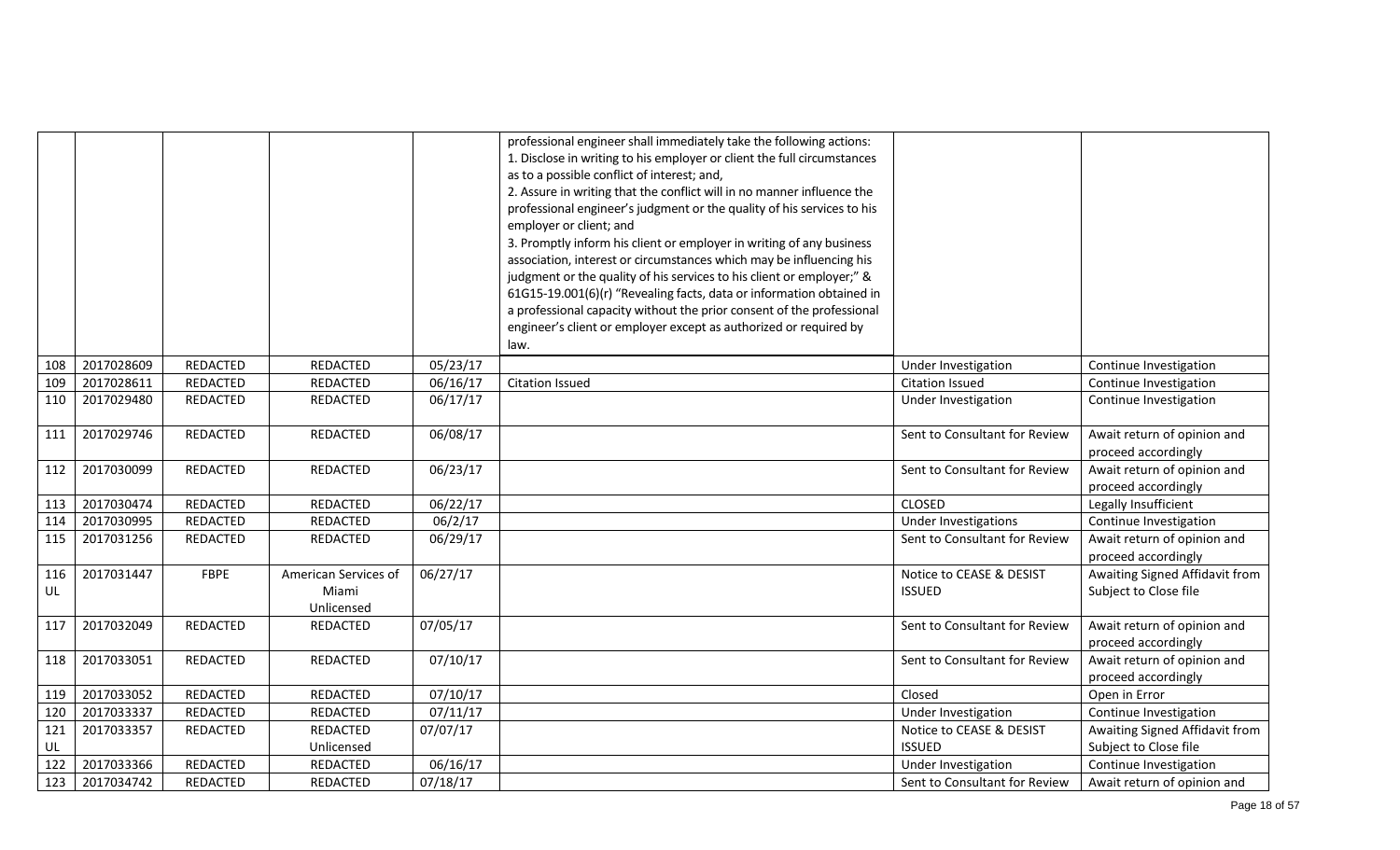|     |            |                 |                             |          |                                                                      |                               | proceed accordingly            |
|-----|------------|-----------------|-----------------------------|----------|----------------------------------------------------------------------|-------------------------------|--------------------------------|
| 124 | 2017034915 | FBPE            | Legrand, Janet              | 07/18/17 |                                                                      | Notice to CEASE & DESIST      | Awaiting Signed Affidavit from |
| UL  |            |                 | Unlicensed                  |          |                                                                      | <b>ISSUED</b>                 | Subject to Close file          |
| 125 | 2017035040 | <b>REDACTED</b> | <b>REDACTED</b>             | 07/21/17 |                                                                      | Under Investigations          | Continue Investigation         |
| 126 | 2017035048 | <b>REDACTED</b> | <b>REDACTED</b>             | 07/21/17 |                                                                      | <b>Under Investigations</b>   | Continue Investigation         |
| 127 | 2017035180 | <b>REDACTED</b> | <b>REDACTED</b>             | 07/06/17 |                                                                      | <b>Under Investigations</b>   | Continue Investigation         |
| 128 | 2017035195 | REDACTED        | <b>REDACTED</b>             | 06/29/17 |                                                                      | Closed                        | Legally Insufficient           |
| 129 | 2017035452 | REDACTED        | <b>REDACTED</b>             | 07/18/17 |                                                                      | Under Investigations          | Continue Investigation         |
| 130 | 2017035483 | REDACTED        | <b>REDACTED</b>             | 07/24/17 |                                                                      | Under Investigations          | Continue Investigation         |
| UL  |            |                 | UNLICENSED                  |          |                                                                      |                               |                                |
| 131 | 2017035636 | REDACTED        | REDACTD                     | 07/25/17 | Statute or Rule at Issue: §471.033, F.S.: Engaging in fraud or       | <b>Investigation Complete</b> | Set for November 2017 PCP      |
|     |            |                 |                             |          | deceit, negligence, incompetence or misconduct, in the practice of   |                               |                                |
|     |            |                 |                             |          | engineering; Rule 61G15-19.001(6)(f) failure to disclose conflict of |                               |                                |
|     |            |                 |                             |          | interest relating to the practice of engineering                     |                               |                                |
| 132 | 2017035640 | <b>REDACTED</b> | <b>REDACTED</b>             | 07/25/17 | Statute or Rule at Issue: §471.033, F.S.: Engaging in fraud or       | <b>Investigation Complete</b> | Set for November 2017 PCP      |
|     |            |                 |                             |          | deceit, negligence, incompetence or misconduct, in the practice of   |                               |                                |
|     |            |                 |                             |          | engineering; Rule 61G15-19.001(6)(f) failure to disclose conflict of |                               |                                |
|     |            |                 |                             |          | interest relating to the practice of engineering                     |                               |                                |
| 133 | 2017036044 | <b>REDACTED</b> | <b>REDACTED</b>             | 07/26/17 |                                                                      | Closed                        | Legally Insufficient           |
| 134 | 2017036438 | REDACTED        | REDACTED                    | 07/27/17 |                                                                      | Sent to Consultant for Review | Await return of opinion and    |
|     |            |                 |                             |          |                                                                      |                               | proceed accordingly            |
| 135 | 2017037225 | FBPE            | Brizeula, Alfredo           | 07/31/17 | Statute or Rule at Issue: §471.033(1) (i), FS: Practicing on a       | <b>Investigation Complete</b> | AC filed/waiting on EOR to be  |
|     |            |                 |                             |          | revoked, suspended, inactive, or delinquent license                  |                               | returned                       |
| 136 | 2017037229 | FBPE            | Al Brizuela                 | 07/31/17 | Statute or Rule at Issue: §471.033(1) (i), FS: Practicing on a       | <b>Investigation Complete</b> | AC filed/waiting on EOR to be  |
|     |            |                 | Engineering                 |          | revoked, suspended, inactive, or delinquent license                  |                               | returned                       |
| 137 | 2017038543 | <b>REDACTED</b> | REDACTED                    | 08/02/17 |                                                                      | <b>Under Investigations</b>   | Continue Investigation         |
| 138 | 2017038581 | <b>FBPE</b>     | Murdoch Engineering,        | 08/02/17 |                                                                      | Notice to CEASE & DESIST      | Awaiting Signed Affidavit from |
| UL  |            |                 | <b>LLC</b>                  |          |                                                                      | <b>ISSUED</b>                 | Subject to Close file          |
|     |            |                 | UNLICENSED                  |          |                                                                      |                               |                                |
| 139 | 2017038740 | <b>REDACTED</b> | <b>REDACTED</b>             | 07/30/17 |                                                                      | Closed                        | Duplicate Complaint            |
| 140 | 2017038898 | <b>RDACTED</b>  | REDACTED                    | 08/03/17 |                                                                      | <b>Under Investigations</b>   | Continue Investigation         |
| 141 | 2017038902 | REDACTED        | REDACTED                    | 08/03/17 |                                                                      | Under Investigations          | Continue Investigation         |
| 142 | 2017039449 | REDACTED        | <b>REDACTED</b>             | 08/03/17 |                                                                      | <b>Under Investigations</b>   | Continue Investigation         |
| 143 | 2017039533 | <b>FBPE</b>     | AAA Construction and        | 08/11/17 |                                                                      | Notice to CEASE & DESIST      | Awaiting Signed Affidavit from |
| UL  |            |                 | <b>Restoration Services</b> |          |                                                                      | <b>ISSUED</b>                 | Subject to Close file          |
|     |            |                 | UNLICENSED                  |          |                                                                      |                               |                                |
| 144 | 2017039800 | <b>REDACTED</b> | <b>REDACTED</b>             | 08/15/17 | <b>Citation Issued</b>                                               | <b>Citation Issued</b>        | Continue Investigation         |
| 145 | 2017040036 | <b>REDACTED</b> | <b>REDACTED</b>             | 08/14/17 |                                                                      | Closed                        | Legally Insufficient           |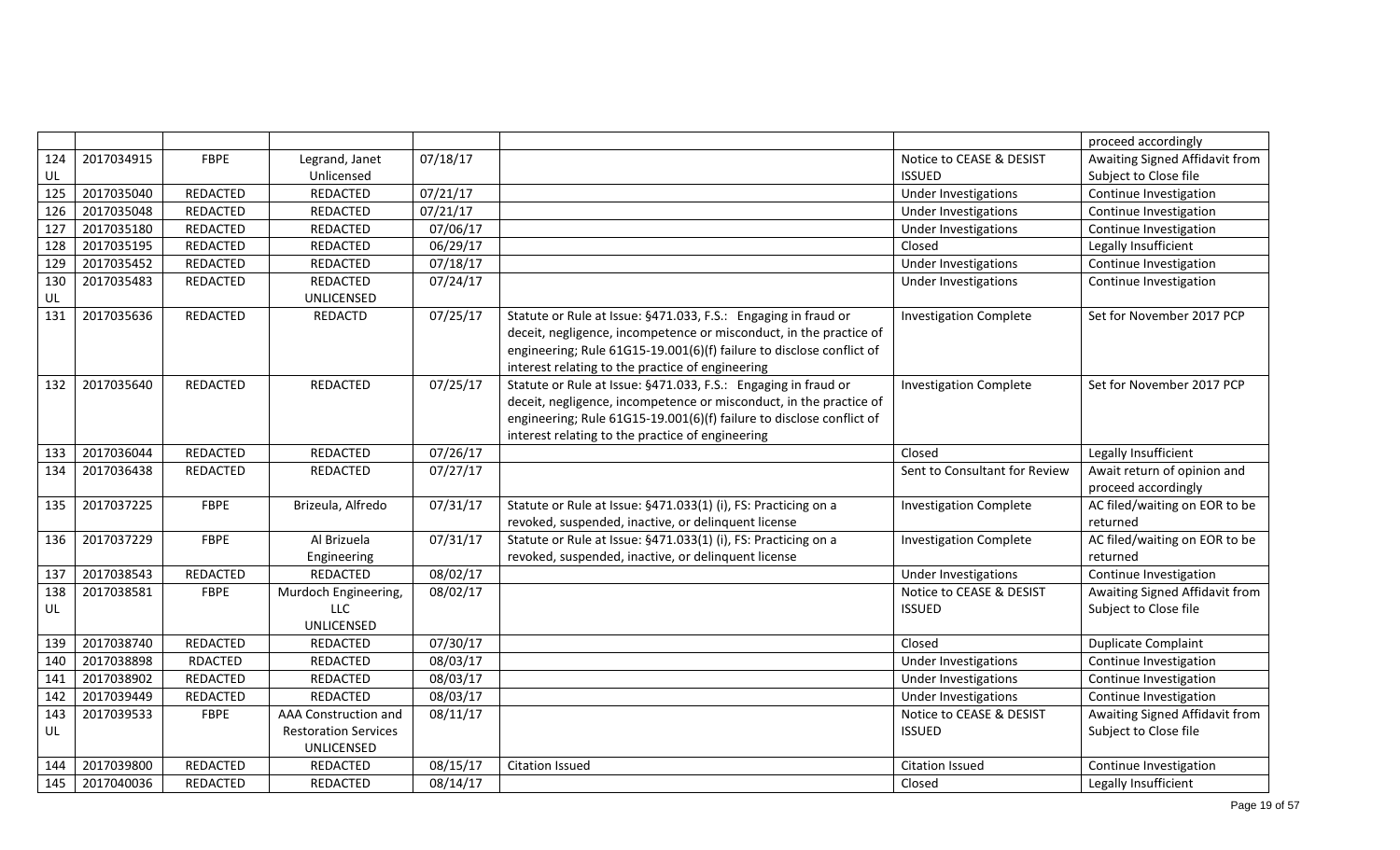| UL        |            |                 | UNLICENSED         |          |                                                                                                                                                                                                                                                                                                                                                                                                                                                                                                                                   |                               |                                |
|-----------|------------|-----------------|--------------------|----------|-----------------------------------------------------------------------------------------------------------------------------------------------------------------------------------------------------------------------------------------------------------------------------------------------------------------------------------------------------------------------------------------------------------------------------------------------------------------------------------------------------------------------------------|-------------------------------|--------------------------------|
| 146       | 2017040296 | <b>REDACTED</b> | REDACTED           | 08/16/17 | Statute or Rule at Issue: §471.033(1)(c), FS: Having a license to<br>practice engineering revoked, suspended, or otherwise acted<br>against, including the denial of licensurefor any act that would<br>constitute a violation of this chapter or chapter 455; 471.033(1)<br>(d), FS: Being convicted or found guilty of, or entering a plea of<br>nolo contendere to, regardless of adjudication, a crime in any<br>jurisdiction which directly relates to the practice of engineering or<br>the ability to practice engineering | <b>Investigation Complete</b> | Set for November 2017 PCP      |
| 147       | 2017041337 | Aguero,         | Diaz-Perna, Miguel | 07/27/17 |                                                                                                                                                                                                                                                                                                                                                                                                                                                                                                                                   | Notice to CEASE & DESIST      | Awaiting Signed Affidavit from |
| <b>UL</b> |            | Norman          | UNLICENSED         |          |                                                                                                                                                                                                                                                                                                                                                                                                                                                                                                                                   | <b>ISSUED</b>                 | Subject to Close file          |
| 148       | 2017041586 | REDACTED        | REDACTED           | 08/24/17 |                                                                                                                                                                                                                                                                                                                                                                                                                                                                                                                                   | Under Investigations          | Continue Investigation         |
| 149       | 2017042492 | REDACTED        | REDACTED           | 08/03/17 |                                                                                                                                                                                                                                                                                                                                                                                                                                                                                                                                   | Under Investigations          | Continue Investigation         |
| 150       | 2017042495 | REDACTED        | REDACTED           | 08/03/17 |                                                                                                                                                                                                                                                                                                                                                                                                                                                                                                                                   | <b>Under Investigations</b>   | Continue Investigation         |
| 151       | 2017043542 | REDACTED        | REDACTED           | 08/28/17 |                                                                                                                                                                                                                                                                                                                                                                                                                                                                                                                                   | Under Investigations          | Continue Investigation         |
| 152       | 2017044148 | <b>FBPE</b>     | Emerc Engineering, | 09/13/17 |                                                                                                                                                                                                                                                                                                                                                                                                                                                                                                                                   | Notice to CEASE & DESIST      | Awaiting Signed Affidavit from |
| UL        |            |                 | LLC                |          |                                                                                                                                                                                                                                                                                                                                                                                                                                                                                                                                   | <b>ISSUED</b>                 | Subject to Close file          |
|           |            |                 | UNLICENSED         |          |                                                                                                                                                                                                                                                                                                                                                                                                                                                                                                                                   |                               |                                |
| 153       | 2017044300 | <b>FBPE</b>     | San3 Engineering   | 09/14/17 |                                                                                                                                                                                                                                                                                                                                                                                                                                                                                                                                   | Notice to CEASE & DESIST      | Awaiting Signed Affidavit from |
| UL        |            |                 | UNLICENSED         |          |                                                                                                                                                                                                                                                                                                                                                                                                                                                                                                                                   | <b>ISSUED</b>                 | Subject to Close file          |
| 154       | 2017044304 | REDACTED        | <b>REDACTED</b>    | 09/14/17 |                                                                                                                                                                                                                                                                                                                                                                                                                                                                                                                                   | Under Investigations          | Continue Investigation         |
| 155       | 2017044324 | <b>REDACTED</b> | REDACTED           | 09/14/17 |                                                                                                                                                                                                                                                                                                                                                                                                                                                                                                                                   | <b>Under Investigations</b>   | Continue Investigation         |
| 156       | 2017044718 | REDACTED        | REDACTED           | 08/28/17 |                                                                                                                                                                                                                                                                                                                                                                                                                                                                                                                                   | Under Investigations          | Continue Investigation         |
| 157       | 2017044807 | REDACTED        | REDACTED           | 08/23/17 |                                                                                                                                                                                                                                                                                                                                                                                                                                                                                                                                   | Under Investigations          | Continue Investigation         |
| 158       | 2017044836 | REDACTED        | REDACTED           | 09/13/17 |                                                                                                                                                                                                                                                                                                                                                                                                                                                                                                                                   | <b>Under Investigations</b>   | Continue Investigation         |
| 159       | 2017044871 | Anonymous       | Jim Diehl Designs  | 09/14/17 |                                                                                                                                                                                                                                                                                                                                                                                                                                                                                                                                   | Notice to CEASE & DESIST      | Awaiting Signed Affidavit from |
| <b>UL</b> |            |                 | UNLICENSED         |          |                                                                                                                                                                                                                                                                                                                                                                                                                                                                                                                                   | <b>ISSUED</b>                 | Subject to Close file          |
| 160       | 2017045355 | REDACTED        | REDACTED           | 08/04/17 |                                                                                                                                                                                                                                                                                                                                                                                                                                                                                                                                   | Under Investigations          | Continue Investigation         |
| 161       | 2017045676 | REDACTED        | REDACTED           | 09/20/17 |                                                                                                                                                                                                                                                                                                                                                                                                                                                                                                                                   | Under Investigations          | Continue Investigation         |
| 162       | 2017045689 | REDACTED        | REDACTED           | 09/20/17 |                                                                                                                                                                                                                                                                                                                                                                                                                                                                                                                                   | <b>Initial Review</b>         | Continue Investigation         |
| 163       | 2017045690 | REDACTED        | REDACTED           | 09/20/17 |                                                                                                                                                                                                                                                                                                                                                                                                                                                                                                                                   | <b>Initial Review</b>         | Continue Investigation         |
| 164       | 2017045795 | REDACTED        | REDACTED           | 09/21/17 |                                                                                                                                                                                                                                                                                                                                                                                                                                                                                                                                   | <b>Initial Review</b>         | Continue Investigation         |
| 165       | 2017046158 | REDACTED        | REDACTED           | 09/25/17 |                                                                                                                                                                                                                                                                                                                                                                                                                                                                                                                                   | Under Investigations          | Continue Investigation         |
| 166       | 2017046175 | REDACTED        | REDACTED           | 09/25/17 |                                                                                                                                                                                                                                                                                                                                                                                                                                                                                                                                   | <b>Initial Review</b>         | Continue Investigation         |
| 167       | 2017046397 | <b>FBPE</b>     | Sea LTD            | 09/25/17 |                                                                                                                                                                                                                                                                                                                                                                                                                                                                                                                                   | Notice to CEASE & DESIST      | Awaiting Signed Affidavit from |
|           |            |                 |                    |          |                                                                                                                                                                                                                                                                                                                                                                                                                                                                                                                                   | <b>ISSUED</b>                 | Subject to Close file          |
| 168       | 2017046627 | <b>REDACTED</b> | <b>REDACTED</b>    | 09/29/17 |                                                                                                                                                                                                                                                                                                                                                                                                                                                                                                                                   | Under Investigations          | Continue Investigation         |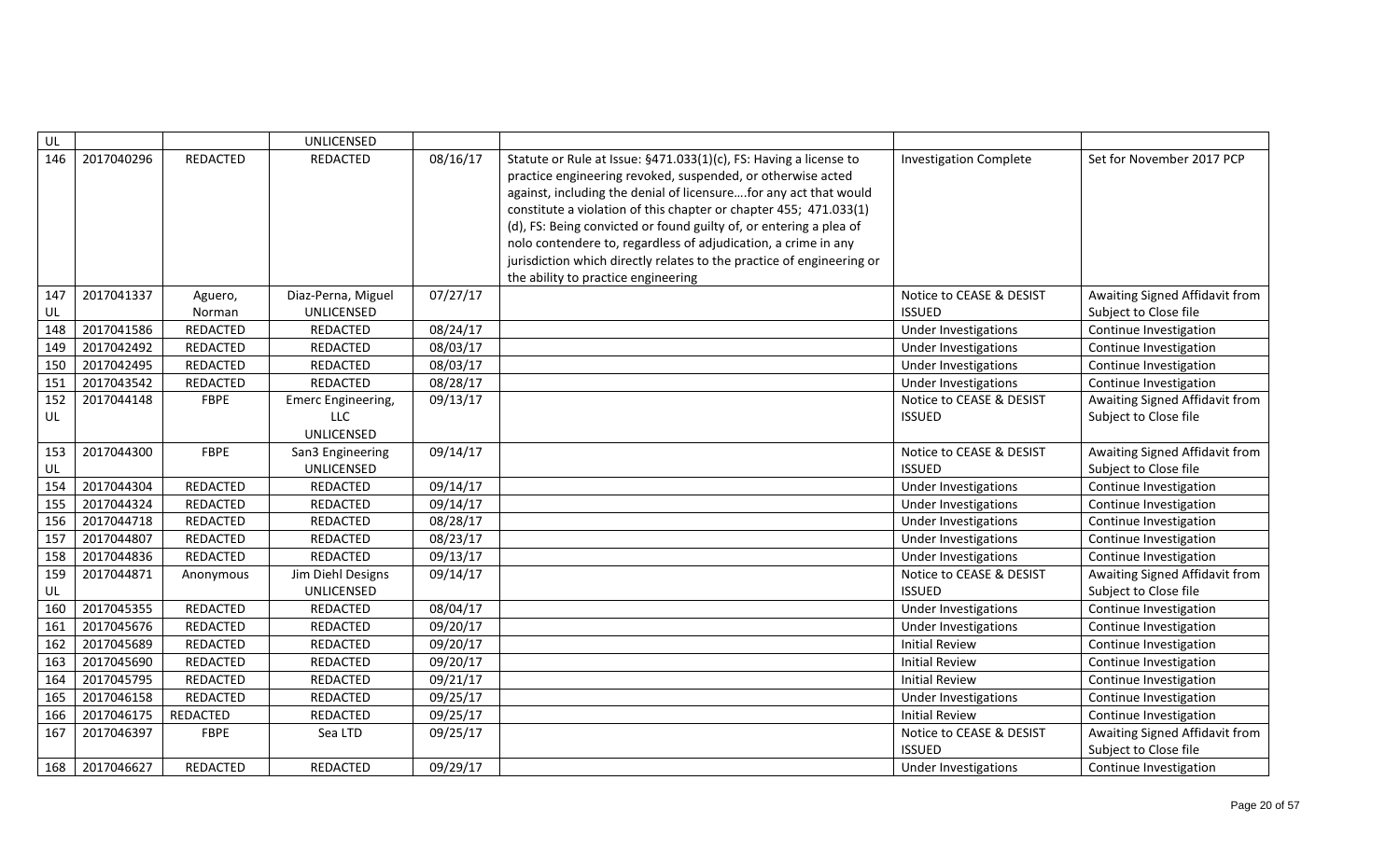|       | 169 2017047107 | <b>FBPE</b> | Shakhtour, Khalil        | 09/29/17 | Notice to CEASE & DESIST | Awaiting Signed Affidavit from        |
|-------|----------------|-------------|--------------------------|----------|--------------------------|---------------------------------------|
| UL    |                |             | UNLICENSED               |          | <b>ISSUED</b>            | Subiect to Close file                 |
| 170 l | 2017047108     | <b>FBPE</b> | Altima Engineerings &    | 09/29/17 | Notice to CEASE & DESIST | <b>Awaiting Signed Affidavit from</b> |
| UL    |                |             | <b>Drafting Services</b> |          | <b>ISSUED</b>            | Subject to Close file                 |
|       |                |             | UNLICENSED               |          |                          |                                       |

1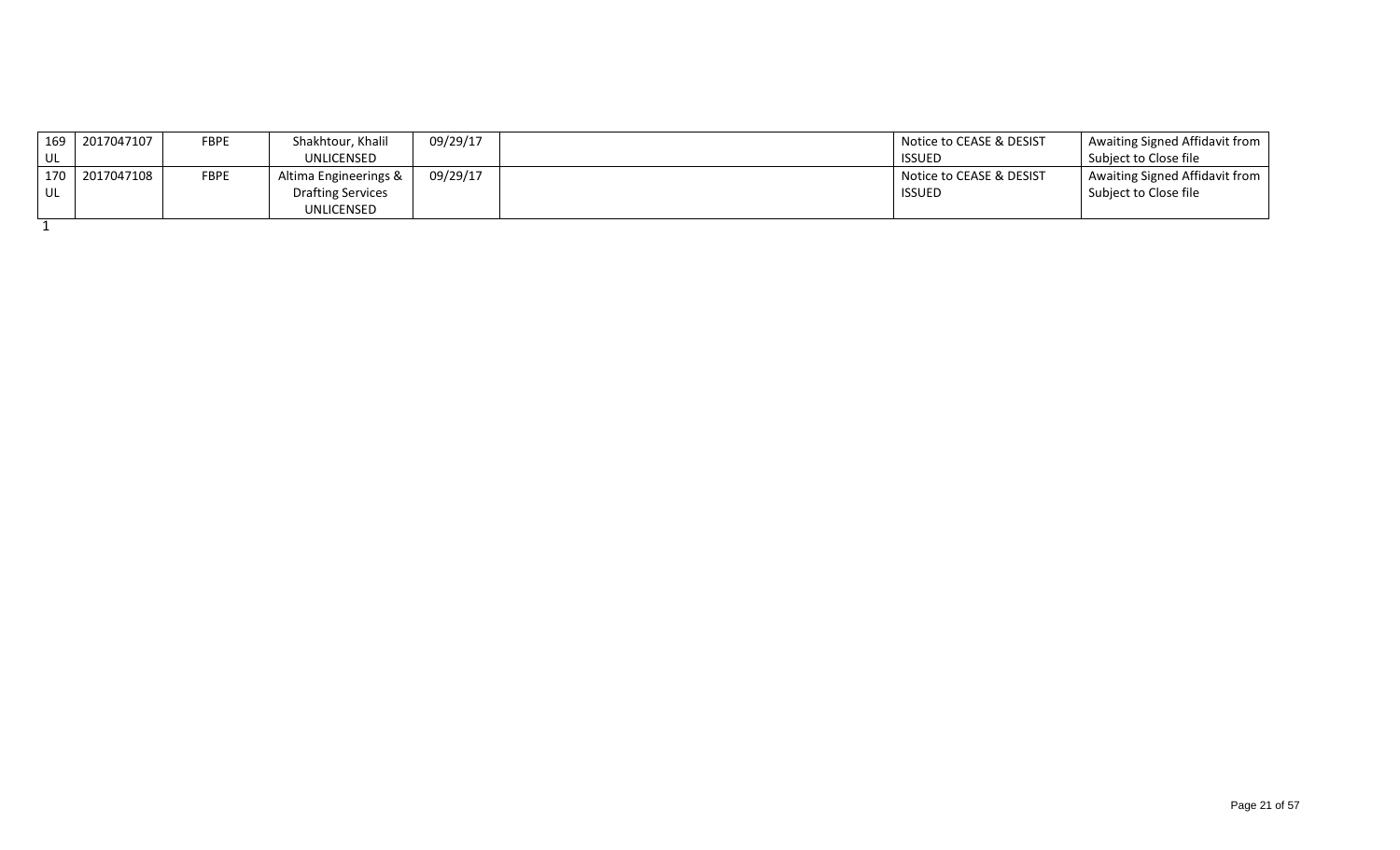### *B3b. Current FEMC Legally Insufficient Case List*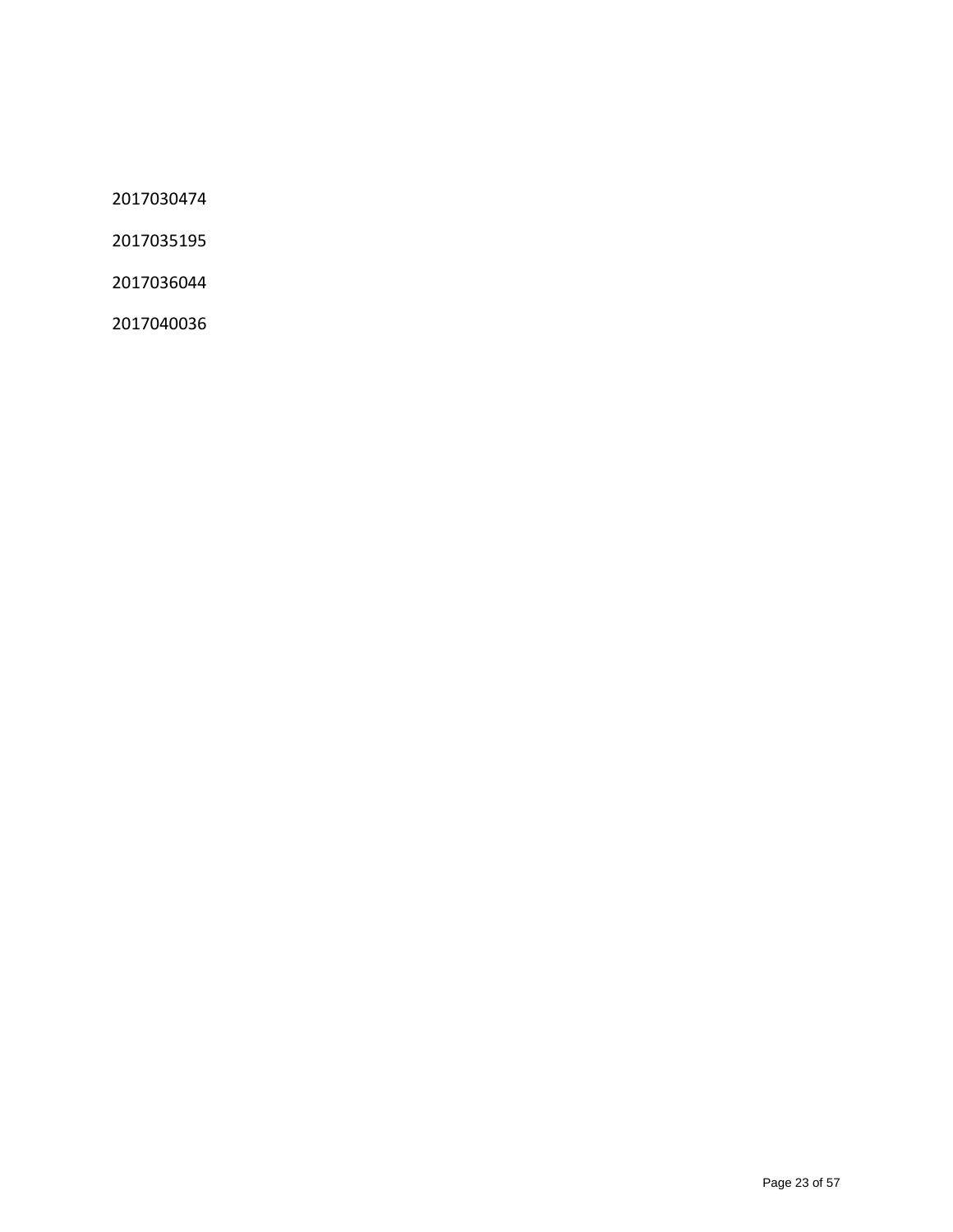*B3c. Final Order Compliance Report*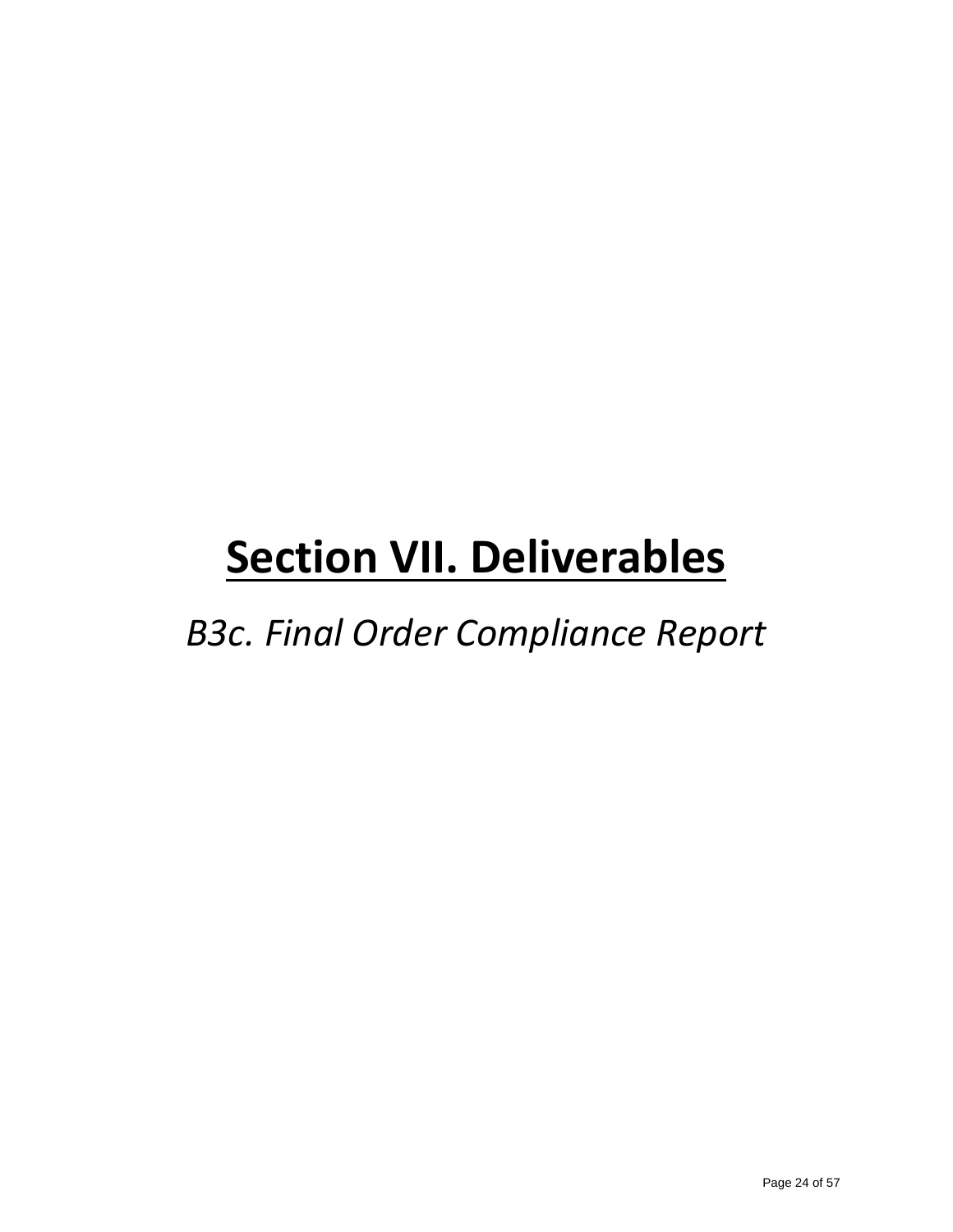List of meanings:

- 1. Turned over to FEMC Investigator for non-compliance: the file has been turned over to the FEMC Investigator for review and possible further action.
- 2. Red writing: All obligations have been met and the case has been closed.
- 3. Sent to Collections (date): the file has been sent to DBPR for collections. FEMC has no further responsibility in case.
- 4. Project Reviews—Once a list is received from the Subject, projects are chosen, documents are requested and then given to the Consultant for the review this process can sometimes take a couple of months. Once the Opinion is received it is forwarded to the Subject and possibly taken to PCP.

AA Masters Mechanical Air Moving and Engineering System Corp. – Case No: 2016050175 (Final Order filed with DBPR on 08/17/2017)

- o Basic Engineering Professionalism and Ethics Course DUE: 08/18/2018
- o Costs: \$66.30 DUE 09/18/2017
- o Fine: \$1,000.00 DUE 09/18/2017
- o Study Guide DEADLINE: 09/18/2017
	- o 09/26/2017-emailed past due reminder for study guide, cost and fine. **SUBJECT IS NOT IN COMPLIANCE**

Banks, Julio C. – Case Nos: 2015032603 & 2015036080 (Final Order filed with DBPR on 12/09/2016)

- o Advanced Engineering Professionalism and Ethics Course: Deadline: 12/09/2017.
	- o Costs: \$2513.70 DUE: 12/09/2017.
	- o Study Guide. COMPLETED: 12/14/2016.
	- o Suspended: 2 years from filing Final Order 12/09/2018

#### **SUBJECT IS IN COMPLIANCE**

Batterson, R. Scott – Case No: 2014037527 (Final Order filed with DBPR on 02/09/2017)

- o Basic Engineering Professionalism and Ethics Course DUE: 02/09/2018
- o Costs: \$378.49 DUE 03/09/2017-Paid-03/13/2017
- o Study Guide DEADLINE: 03/09/2017\*\*\*with special circumstances
	- o emailed paper form of study guide to subject
	- o Completed 03/31/2017
- o Suspended while incarcerated: 02/09/2019

#### **SUBJECT IS IN COMPLIANCE**

Bolivar, Santiago – Case No: 2014030707 (Final Order filed with DBPR on 10/14/2015)

- o Basic Engineering Professionalism and Ethics Course: Completed: 12/12/2016.
- o Fine: \$4,000.00. PAID:
- o Costs: \$4,930.40. PAID:
	- o Paid \$4,465.20 -- 04/14/2016
	- o Paid \$4,465.20 -- 10/06/2016
	- The fine and costs have been combined into one total of \$8,930.40, which is to be paid in 2 equal payments of \$4,465.20 at 04/14/2016 and 10/14/2016.
- o Study Guide. COMPLETED: 12/31/2015.
- o Project review 6 months due: 04/14/2016
- o Requested an extension-due date now 10/14/2016-received list 10/17/2016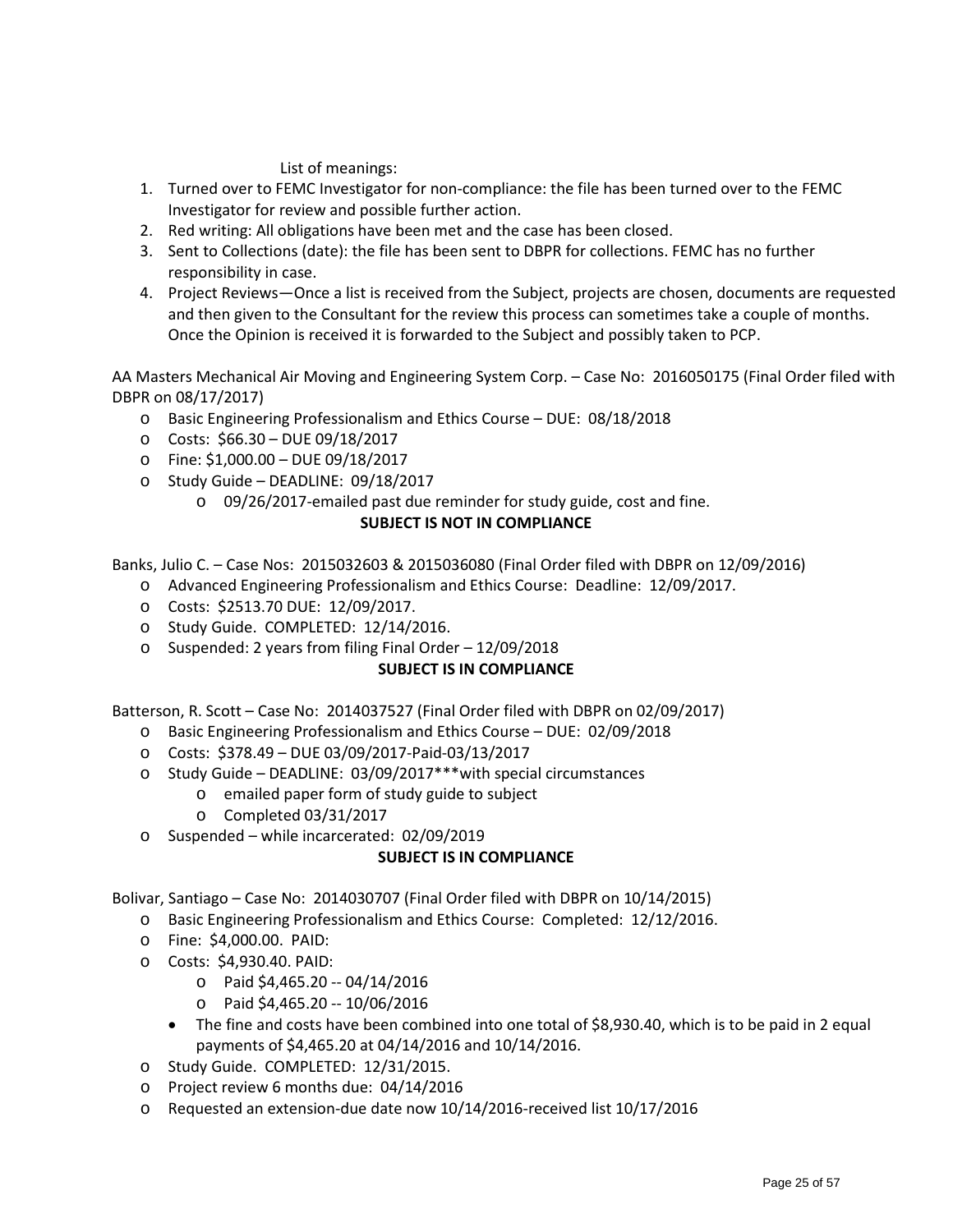- o Received an unfavorable MEP opinion for the 6 month review 01/20/17 will go before the PCP for bad project review. Currently waiting on the STR opinion.
- o 04/26/17-sent reminder of outstanding balance that he owes Dr. Ooten for the 6 month project review.
- o 05/10/2017--received payment of \$2,645.00 in money orders for Dr. Ootens unpaid invoice and forwarded them to Dr. Ooten
- o 05/31/17-Received money order for overpayment for the 6 month project review made payable to Subject from Dr. Ooten. Forwarded the money along with a letter of explanation to Subject.
- o Project review 18 months due 04/14/2017.
	- o received list 04/14/2017
	- o 04/24/2017- sent email requesting more information on the list and received updated list.
	- o 04/25/2017-forwarded list to FEMC consultant Dr. Ooten.
	- o 05/18/2017- Received picks from Dr. Ooten,sent email request for documents for chosen projects.
	- o 05/23/2017- Received an email regarding the project review from Mr. Bolivar. Forwarded that email to J. Rimes and W. Anderson. W. Anderson responded to the email.
	- $\circ$  06/05/2017- He has an extension until 06/20/17 to send in his consultant fee and project documents for the 18 month project review.
	- o 06/21/17--received project documents and consultant fee for 18 month project review.
	- o 06/21/17- forwarded consultant fee to Dr. Ooten and sent to Blueprint Shop for copies.(18 month project review)
	- o 06/22/2017-received digital copy of plans back from Blueprint Shop and forwarded the 18 month project documents to Dr. Ooten.
	- o 07/24/2017-Received and email from Dr. Ooten with a request for information. Sent an email to Subject requesting the information.
	- o 07/28/2017-Received additional information from Subject for 18 month project review.
	- o 07/31/2017-Forwarded additional information to Dr. Ooten for 18 month project review.
- o Probation: 2 years from filing: 10/14/2017

Bowen, David III – Case No: 2015034920 (Final Order filed with DBPR on 03/01/16)

- o Cost: \$168.75 DUE: 04/01/2016
- o Fine: \$1,000.00 DUE: 04/01/2016
	- o Subject has been turned over to Collections for non-payment on 06/09/2016 **SUBJECT IS NOT IN COMPLIANCE**

Cadavid, Rodrigo – Case No: 2015003839(Final Order filed with DBPR on 02/03/2016)

- o Costs: \$267.55 DUE: 06/03/2016
- o FINE: \$5,000.00 DUE: 06/03/2016
	- o Subject has been turned over to Collections for non-payment on 07/13/2016 **SUBJECT IS NOT IN COMPLIANCE**

Cardona, Alberto – Case No: 2013009998 & 2014023033 (Final Order filed with DBPR on 02/11/2016)

o Basic Engineering Professionalism and Ethics Course – DEADLINE: 02/15/2017-out of compliance. Sent past due reminder of P&E course 02/20/2017. Gave file to FEMC Investigator for non-compliance of Final Order- 06/05/2017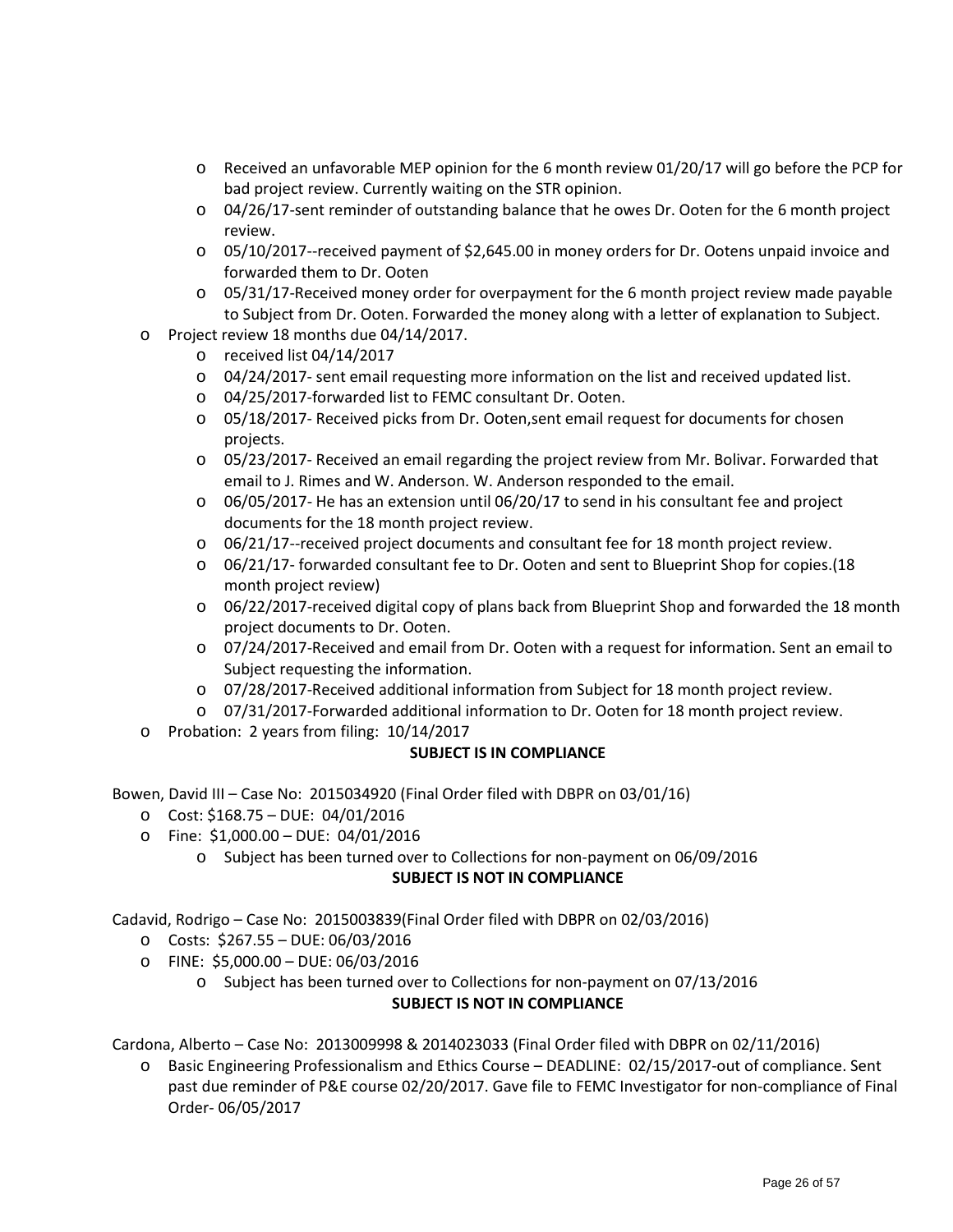- o 08/28/17-received certificate of completed for P&E course
- o 06/06/2017-forwarded to FEMC Investigator for non-compliance of Final Order- P&E Course
- o Costs: \$7,346.58 DUE: 02/15/2018
- o Costs(Complaint #2016048989 Due:07/18/2019
- o Fine: \$6,000.00 DUE: 02/15/2018
	- o Paid quarterly payment of \$1,668.32 for Fines & Costs.
	- o Paid quarterly payment of \$1,688.32 for Fines & Costs-08/19/2016
	- o Paid quarterly payment of \$1,648.32 for Fines & Costs-11/21/2016
	- o Paid quarterly payment of \$1,668.32 for Fines & Costs-02/16/2017
	- o Paid quarterly payment of \$1,668.32 for Fines & Costs-05/15/2017
	- o Paid quarterly payment of \$1668.32 for Fines & Costs -08/18/2017
	- o Fine (Complaint #2016048989 Due:07/18/2019
- o Study Guide DEADLINE: 03/15/2016- Completed 02/18/2016
- o Advance P&E course(Complaint #2016048989 Due: 07/18/2019
- o Project Reviews
	- 9 months Deadline : 11/15/2016 gave extension new deadline-05/15/2017
		- o Sent a reminder of the deadline 12/2016
		- o Gave extension. New deadline is 05/15/2017
		- o Received list for project review- 03/02/17
		- o 03/21/2017-sent FEMC consultant project documents for project review.
		- o 05/26/2017-received 9 month project review opinion and an invoice for overages from Dr. Ooten. Forwarded to Subject.
		- o 06/08/2017-received response from Cardona regarding Ooten opinion and invoice. Responded to his email and forwarded his response to the opinion to Dr. Ooten.
		- o 06/12/2017-received response from Dr. Ooten. Dr. Ootens opinion on the 9 month project review remains unchanged.
		- o 06/1320/17-going before PCP for unfavorable review on 9 month project review.
		- o 07/13/2017- emailed reminder of outstanding balance owed to Dr. Ooten for project review
		- o 07/18/2017-Subject sent check for Dr. Ooten for half (\$1,400.00) of invoice # 1703.8 for the overage on the nine month project review. I forwarded the check to Dr. Ooten.
		- o 08/18/17--Subject sent check for Dr. Ooten for the remainder (\$1,400.00) of invoice # 1703.8 for the overage on the nine month project review. I forwarded the check to Dr. Ooten.
	- $\bullet$  21 Months Deadline: 11/15/2017
- o Probation Conclusion: 05/15/2018
- o Complaint # 2016048989 was opened due to the Subject violated restrictions set in the Final Order from case number's 2013009998 & 2014023033. AC was issued and filed with DBPR 01/20/2017. The signed EOR was received with the request for an Informal hearing. As of 04/04/2017- the Informal hearing process is still ongoing in Case # 2016048989.
- $\circ$  07/18/2017-Final Order filed in Complaint # 2016048989--(\$5,000.00 Fine, \$382.60 Cost and Advanced Engineering P&E Course due in 2 years 07/18/2019.)

Claiborne, G.R. – Case No: 2015018063 (Final Order filed with DBPR on 08/24/2016)

o Basic Engineering Professionalism and Ethics Course – COMPLETED: 11/03/2016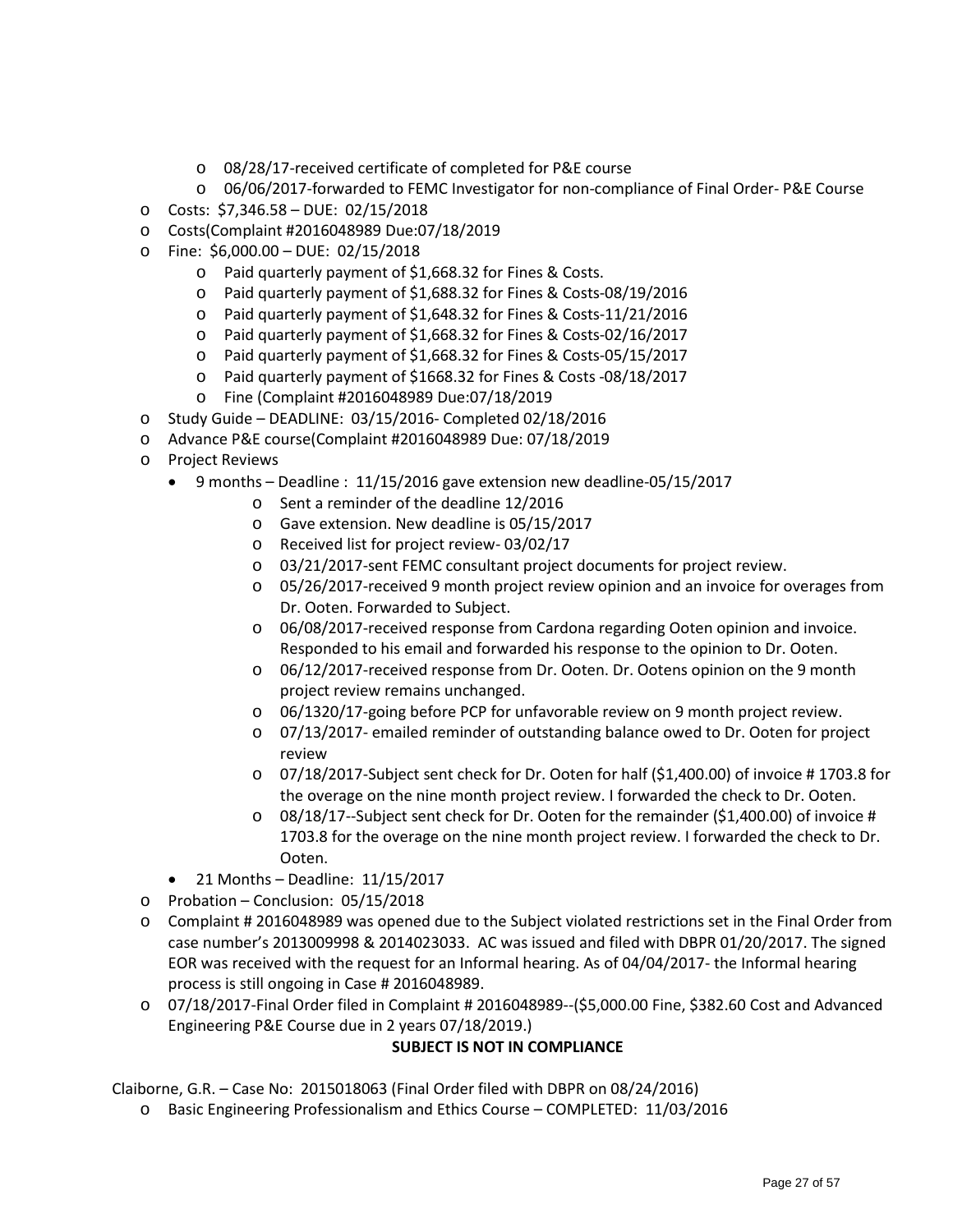- o Costs: \$2,344.05 PAID 09/03/2016
- o Fine: \$3,000.00 PAID: 09/03/2016
- o Study Guide DEADLINE: 09/24/2016- Completed 08/26/2016
- o Project Reviews
	- $\bullet$  6 months Deadline : 02/24/2017
		- o Received list 02/08/17
		- o 05/26/2017-received 6 month project review opinion and an invoice for overages from Dr. Ooten. Forwarded to Subject.
		- o 06/07/2017--Received a check for the invoice and forwarded it to Dr. Ooten.
	- 18 Months Deadline: 02/24/2018
- o Probation Conclusion: 08/24/2018

Chewning, Roger – Case No: 2013027115 (Final Order filed with DBPR on 11/04/2014)

- o Basic Engineering Professionalism and Ethics Course DEADLINE: 11/04/2016
- o Emailed reminder 06/23/2017
- o Costs: \$3,290.00 PAID: 02/02/2015
- o Fine: \$2,000.00 PAID: 02/02/2015
- o Study Guide DEADLINE: 11/04/2016
	- o Emailed reminder 06/23/2017
- o Project Reviews
	- $\bullet$  6 months Deadline : 05/04/2015
		- $\checkmark$  This case is before the November 17, 2015 Probable Cause Panel for direction on how to proceed regarding unfavorable projects reviews.
	- 18 Months Deadline: 05/04/2016
		- Sent 1<sup>st</sup> reminder of deadline 04/06/2016-did not hear back.
		- Sent 2<sup>nd</sup> reminder of deadline 05/11/2016-gave him a date of 05/19/16 or it will be turned or to FEMC Investigator for non-compliance.
- o Probation Conclusion: 11/04/2016
	- o Went to July 2016 PCP and AC for non-compliance of Final Order authorized.
- o Went before the Board on December 2016(Complaint # 2016024529), an AC was issued and Final Order filed with DBPR 01/04/17. His license has been suspended until he completes the 18 month project review and he has costs: \$132.60 – DUE: 02/04/2017
	- o Sent reminder that he is past due 03/09/2017
	- o 06/05/2017-Gave file for Complaint # 2016024529 to FEMC Investigator for non-compliance of Final Order.
	- o 07/28/2017-mailed Voluntarily Relinquish papers and cover letter.
	- o 07/31/2017-emailed Voluntarily Relinquish papers and cover letter.
	- o 09/08/2017-Received signed Voluntary Relinquish form. Set for October 2017 Board review.
	- $\circ$  09/19/17-went before PCP and an AC was authorized in Complaint #2017026828(to be held until after October Board review of Voluntary Relinquish)

#### **SUBJECT IS NOT IN COMPLIANCE**

Duenas, Edgar – Case No: 2015036055 (Final Order filed with DBPR on 02/09/2017)

o Basic Engineering Professionalism and Ethics Course – DUE: 02/09/2018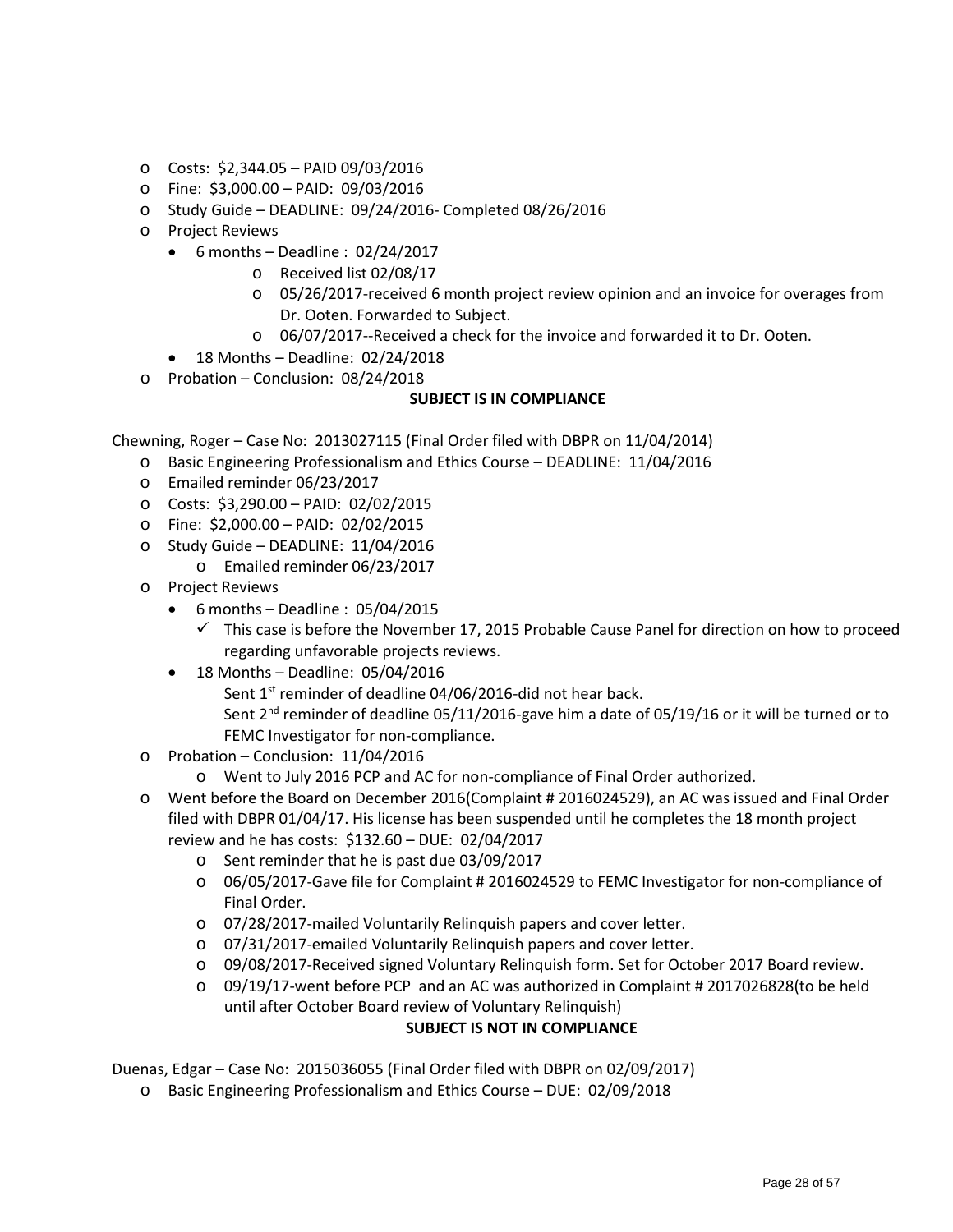- o Costs: \$1,227.75 DUE 03/09/2017- Paid 02/17/2017
- o Fine: \$1,000.00 DUE: 03/09/2017 –Paid 02/17/2017
- o Study Guide DEADLINE: 03/09/2017—Completed 02/18/2017
- o Probation Conclusion: 02/09/2019

DWR Architecture and Engineering, Inc. – Case No: 2016023010 (Final Order filed with DBPR on 01/04/2017)

- o Fines: \$5,000.00 Due 02/04/2017
- o Costs: \$278.85 DUE: 02/04/2017
- o Will go to collection for non-payment 05/04/2017.
	- o Subject has been turned over to collections for non-payment on 05/10/2017

#### **SUBJECT IS NOT IN COMPLIANCE**

Forbes, Carlton – Case No: 2016003962 (Final Order filed with DBPR on 08/17/2017)

- o Basic Engineering Professionalism and Ethics Course DUE: 08/18/2018
- o Costs: \$6,202.10 DUE 08/18/2018
- o Fine: \$500.00 DUE: 08/18/2018
- o Study Guide DEADLINE: 11/18/2017
	- o 09/26/2017-email reminder of due date.
- o Project Reviews
	- 6 months Deadline : 02/18/2018
	- 18 Months Deadline: 02/18/2019
- o Probation Conclusion: 08/18/2019

#### **SUBJECT IS IN COMPLIANCE**

Gaydosh, Stephen – Case No: 2012013872 (Final Order filed with DBPR on 06/18/2014)

- o Basic Engineering Professionalism & Ethics Course COMPLETED: 06/16/2015
- o Costs \$8,072.97 PAID: 07/21/2014
- o Fine \$4,000.00 PAID: 07/21/2014
- o Study Guide COMPLETED: 07/21/2014
- o Probation Two Years, until: 06/18/2016
- o Project Reviews: for 4 different disciplines Civil, Structural, Electrical/Mechanical/Plumbing
	- $6$  months –Structural: favorable reports on both projects
	- $\checkmark$  Civil: reports not completed
	- $\checkmark$  Electrical/Mechanical/Plumbing documents and payment requested
	- 18 months DEADLINE: 06/18/2015- has not completed an 18 month review.
	- 03/08/16- PCP reviewed and recommended a new complaint for negligence be opened based upon the project review. Gave to FEMC Investigator as directed by the Panel.
	- New complaint opened.(Complaint # 2016012649)
		- 05/22/2017-received the Filed Final Order for Complaint # 2016012649 and he has been suspended until he appears before the Board. Mailed Final Order to Subject. **SUBJECT IS NOT IN COMPLIANCE**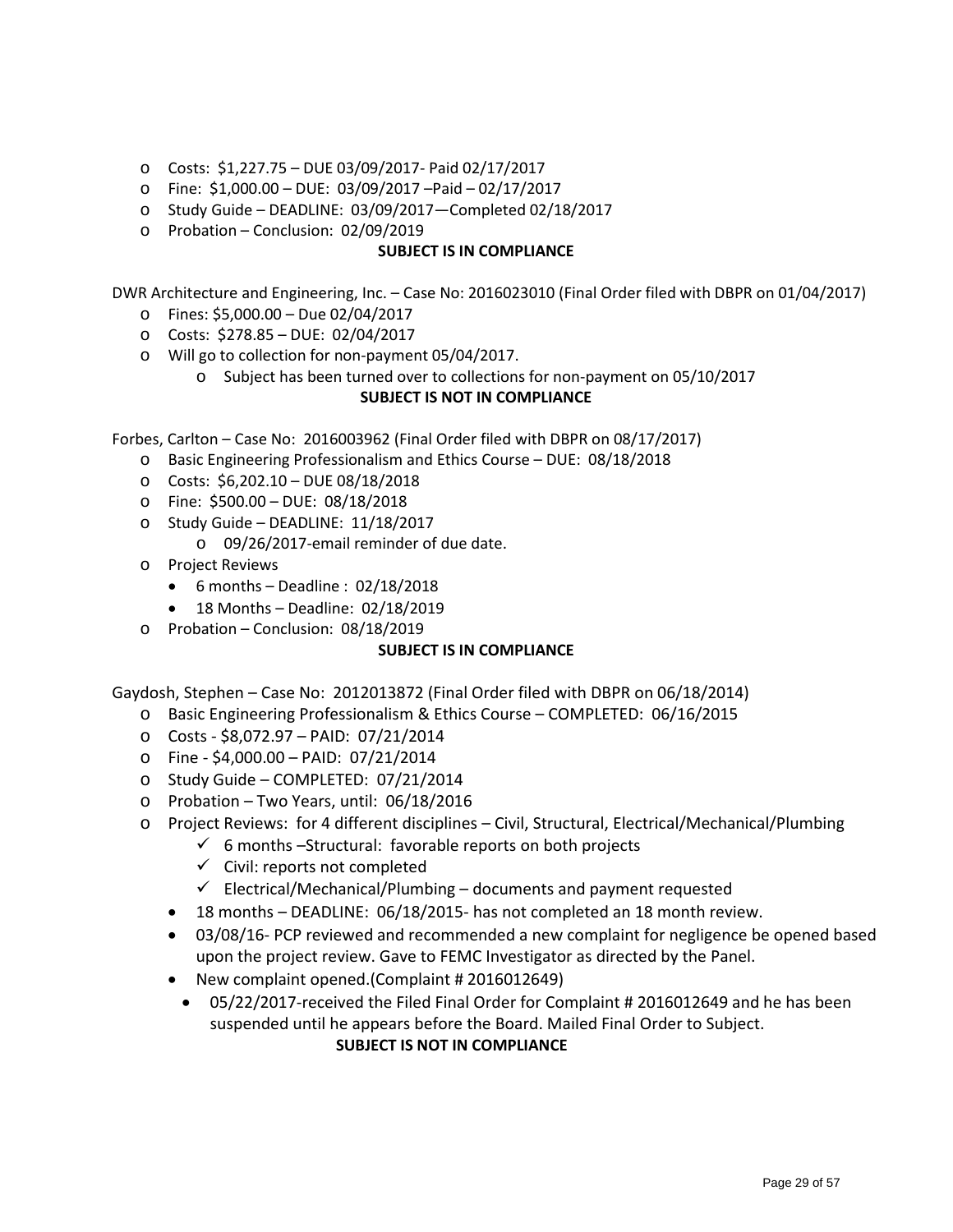Gavarrete, Gilberto – Case No: 2013033149 (Final Order filed with DBPR on 10/14/2015)

- o Basic Engineering Professionalism & Ethics Course. DUE: 10/14/2016.-Sent email showing enrollment 12/2016. Out of compliance for P&E course. Sent a reminder 02/13/17 and gave him until 03/01/2017 to show proof of passing. Gave file to FEMC Investigator for non-compliance of Final Order.
	- o Went before PCP May 2017. AC filed for non-compliance in complaint # 2016028352 on May 22, 2017
- o Costs \$4,477.00. PAID IN FULL: 10/28/2016.
- o Fine: \$1,000.00. PAID IN FULL: 10/28/2016.
	- The fine and costs have been combined to a total of \$5,477.00 which is payable in 4 equal quarterly payments of \$1,369.25.
	- Paid quarterly payment of \$1,369.25 for Fines & Costs-03/03/2016
	- Paid quarterly payment of \$1,369.25 for Fines & Costs-04/05/2016
	- Paid quarterly payment of \$1,369.25 for Fines & Costs-08/29/2016
	- Paid quarterly payment of \$1,369.25 for Fines & Costs-10/28/2016
- o Study Guide. DUE: Completed 04/05/2016
- o 6 month project review set for 04/14/2016.
	- Received project information but no fee for consultant or project list. Sent reminder on 05/05/2016 requesting project list and fee of \$1500 for the Consultant.
	- 06/02/2016-gave file to FEMC Investigator for non-compliance of Final Order.
	- Sent in project list for 6 month project review 11/04/2016
	- Received the opinion from the Consultant. Opinion not favorable. File to March 2017 PCP. PCP instructed to open a complaint.
		- o 04/26/2017-emailed reminder of unpaid invoice for Dr. Ooten for the 6 month review
		- o 05/08/2017--received payment of \$2062.50 in money orders for Dr. Ooten's unpaid invoice and forwarded them to Dr. Ooten
- o 18 month project review set for 04/4/2017
	- o 04/26/2017-emailed reminder of 18 month project review
	- o 05/08/2017-received unsigned/sealed plans from Mr. Gavarrete
	- o 05/09/2017-emailed another reminder to Subject that he needs to send a list of the projects for his 18 month project review
	- o 06/08/2017-received list for 18 month project review.
	- o 06/09/2017-received an email from Dr. Ooten with the two projects chosen for 18 month project review (New Const SF Atlantic Tech and Prop. new residence to United Home)
	- o 06/09/2017-sent email request for documents for projects chosen and consultant fee to Subject
	- o 07/17/2017-received an email from Dr. Ooten. We have not received anything for the project review from Subject since the email 06/09/2017.
	- o 07/24/2017-Sent Subject a reminder email.
	- o 08/01/2017-recived plans and check for consultant fee for 18 month project review. Forwarded check to Dr. Ooten and sent plans to Blueprint shop.
	- o 08/02/2017-Received plans back from the Blueprint shop. Forwarded the Plans and documents to Dr. Ooten for review.
- o Probation ends 10/14/2017
- o Has been set to Inactive status per Final Order. Must request in writing change of status.11/2016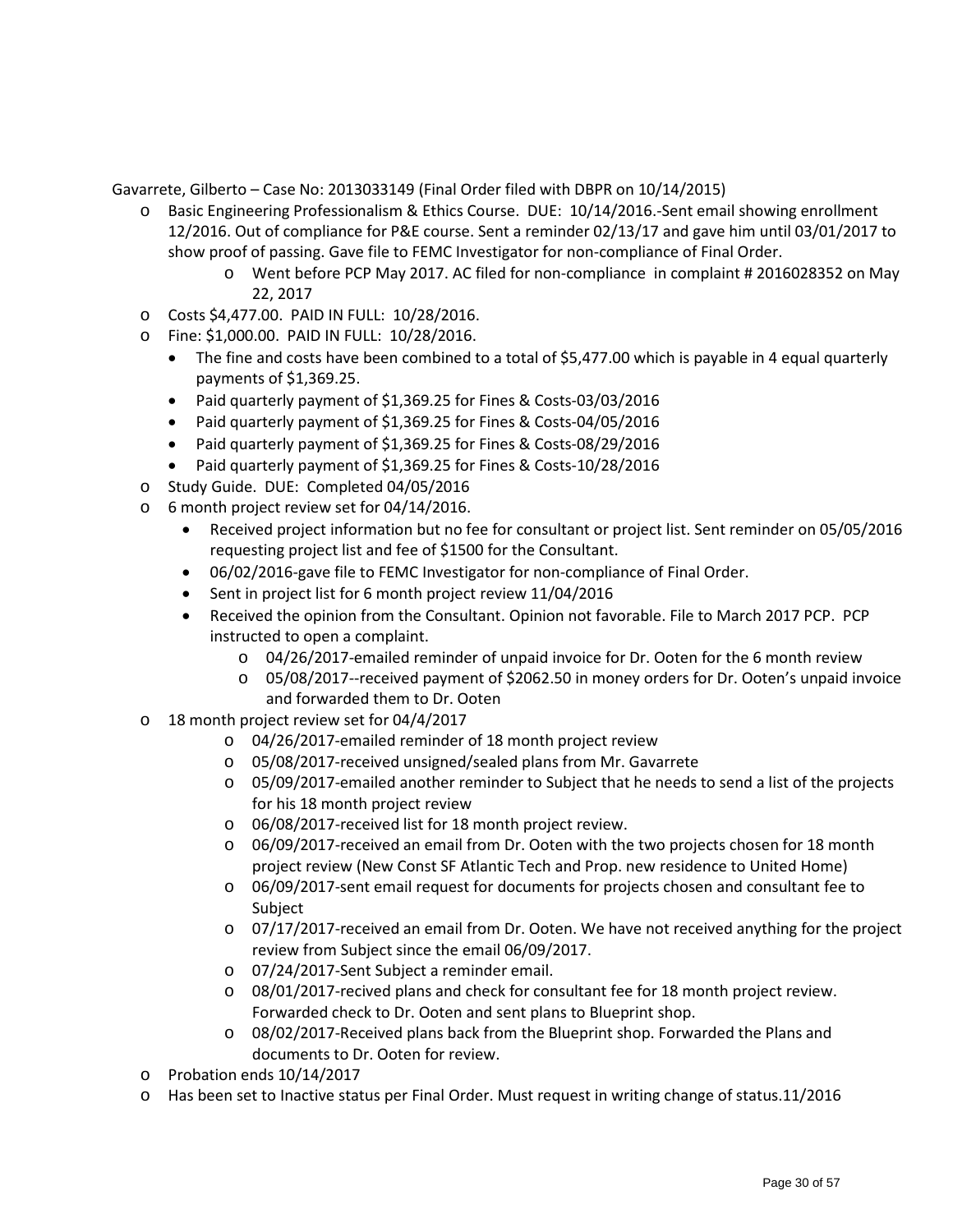- o Sent in list for project review and went before PCP and came out of Inactive status
- o May 09, 2017-Went to PCP on Complaint # 2016028352 for non-compliance of final order and an AC was authorized and filed.
- o Set for Board presentation for December 2017 for Default( he did not respond to the AC) **SUBJECT IS NOT IN COMPLIANCE**

Goel, Ram – Case No's: 2013029125 & 2014045758(Final Order filed with DBPR on 02/15/2016)

- o Basic Engineering Professionalism and Ethics Course COMPLETED: 11/21/2016
- o Costs: \$16,988.40 DUE: 04/15/2016- Paid 04/08/2016
- o Study Guide DEADLINE: 03/15/2016- Completed 02/18/2016
- o Project Reviews
	- 6 months Deadline : 08/15/2016 requested an extension- new date 02/15/2017
		- o 03/32/2017-received list of project and sent the list to consultant 03/23/2017
		- o 04/10/2017-received plans for project review. Forwarded to FEMC Consultant R. Jeffery, P.E. for review.
		- o 05/13/2017-received 6 month project review opinion from R. Jeffery. The 6 month project review opinion was a favorable one.
		- o 05/1520/17-forward opinion to Subject.
	- 18 Months Deadline: 08/15/2017
- o Restricted from geotechnical/sinkhole engineering until he passes the NCEES Geotechnical Examination. He will then have 6 & 18 month reviews.

#### **SUBJECT IS IN COMPLIANCE**

Griffin, H. John – Case No: 2015033401 (Final Order filed with DBPR on 02/09/2017)

- o Basic Engineering Professionalism and Ethics Course DUE: 02/09/2018
- o Costs: \$4,000.00 DUE 02/09/2019-Paid in full 04/21/2017
- o Fine: \$1,000.00 DUE: 02/09/2019- Paid in full 04/21/2017
	- o 04/18/2017- Emailed reminder
	- o Paid fine and costs in full 04/21/2017
- o Study Guide DEADLINE: 03/09/2017-Completed 03/03/2017
- o Project Reviews
	- 6 months Deadline: 08/09/2017-extension given new due date-02/09/2018
	- 07/11/2017-mailed reminder letter for 6 month project review
	- 09/05/2017-sending emails back and forth with subject regarding the 6 month project review and he has been given an extension on the project reviews.
	- 18 Months Deadline: 08/09/2018-extension given new due date-02/09/2019 **SUBJECT IS IN COMPLIANCE**

Hakken, Joshua – Case No: 2014049993 (Final Order filed with DBPR on 02/11/2016)

- o Costs: \$121.87 DUE: 11/17/2029
- o Fine: \$1,000.00 DUE: 11/17/2029

#### **SUBJECT IS IN COMPLIANCE**

Hakken, Sharon P. – Case No: 2014050002 (Final Order filed with DBPR on 12/08/2015)

o Costs: \$112.12 – DUE: 01/08/2016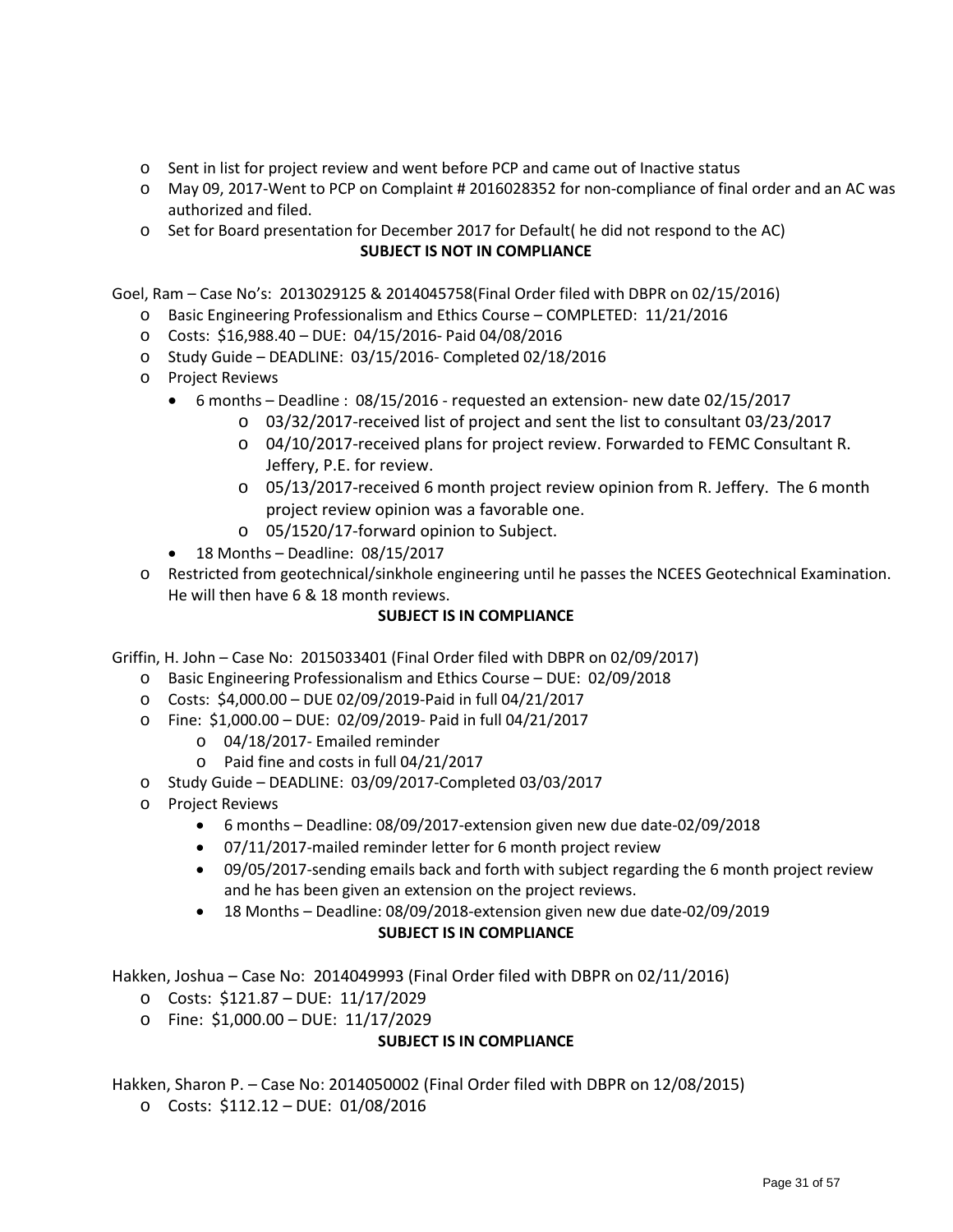- o Fine: \$1,000.00 DUE: 01/08/2016
- o Currently incarcerated and will pay costs & fines when she is released.

Hotic, Eldin – Case No: 2015032758 & 201548853 (Final Order filed with DBPR on 02/09/2017)

- o Basic Engineering Professionalism and Ethics Course DUE: 02/09/2018
- o Costs: \$2,338.40 DUE 03/09/2017-Paid 02/28/2017
- o Fine: \$1,000.00 PAID: 03/09/2017 –Paid 02/28/2017
- o Study Guide DEADLINE: 03/09/2017-Completed 02/28/2017
- o Probation Conclusion: 02/09/2018

#### **SUBJECT IS IN COMPLIANCE**

Ina, Paul – Case No: 2015045621 (Final Order filed with DBPR on 08/17/2017)

- o Basic Engineering Professionalism and Ethics Course DUE: 08/18/2018
- o Costs: \$4,300.00 DUE 08/18/2019
- $\sigma$  1<sup>st</sup> quarterly payment of \$537.50 due:11/18/2017
- o Study Guide DEADLINE: 09/18/2017-Completed 09/18/2017
- o RESTRICTED from producing No-Rise Certification until Respondent submits a request to the Board to Amend the Final Order to allow him to produce No-Rise Certifications. Then he will have 1year Probation with conditions.

#### **SUBJECT IS IN COMPLIANCE**

James, Jacqueline. – Case No: 2014039414(Final Order filed with DBPR on 06/23/2015)

- o Costs: \$395.00 PAID: 06/23/2015
- o P&E course due: 06/23/2017
	- o Sent reminder 06/22/2017
- o Probation ends 06/23/2017
- o Restricted from practicing structural engineering until she passes the NCEES 16 hour Structural Examination and then complies with project review obligation.
	- o 09/25/2017-turned over to FEMC Investigator for non-compliance of Final Order. The Subject has not completed the P&E course and has not responded to the reminder sent. **SUBJECT IS NOT IN COMPLIANCE**

Landers, Edward – Case No: 2016000184 (Final Order filed with DBPR on 02/09/2017)

- o Basic Engineering Professionalism and Ethics Course DUE: 02/09/2018
- o Costs: \$4,566.67 DUE 02/09/2019-first payment due 05/09/2017
	- o 04/18/2017- emailed reminder
	- o 05/09/2017-paid first installment of costs.
	- o 08/07/2017-emailed reminder
	- o 08/08/2017-paid second installment of costs.
- o Fine: \$1,000.00 DUE: 03/09/2017 –Paid 03/08/2017
- o Study Guide DEADLINE: 03/09/2017
- o Project Reviews
	- $\bullet$  6 months Deadline : 08/09/2017
		- 07/11/2017-mailed reminder letter for 6 month project review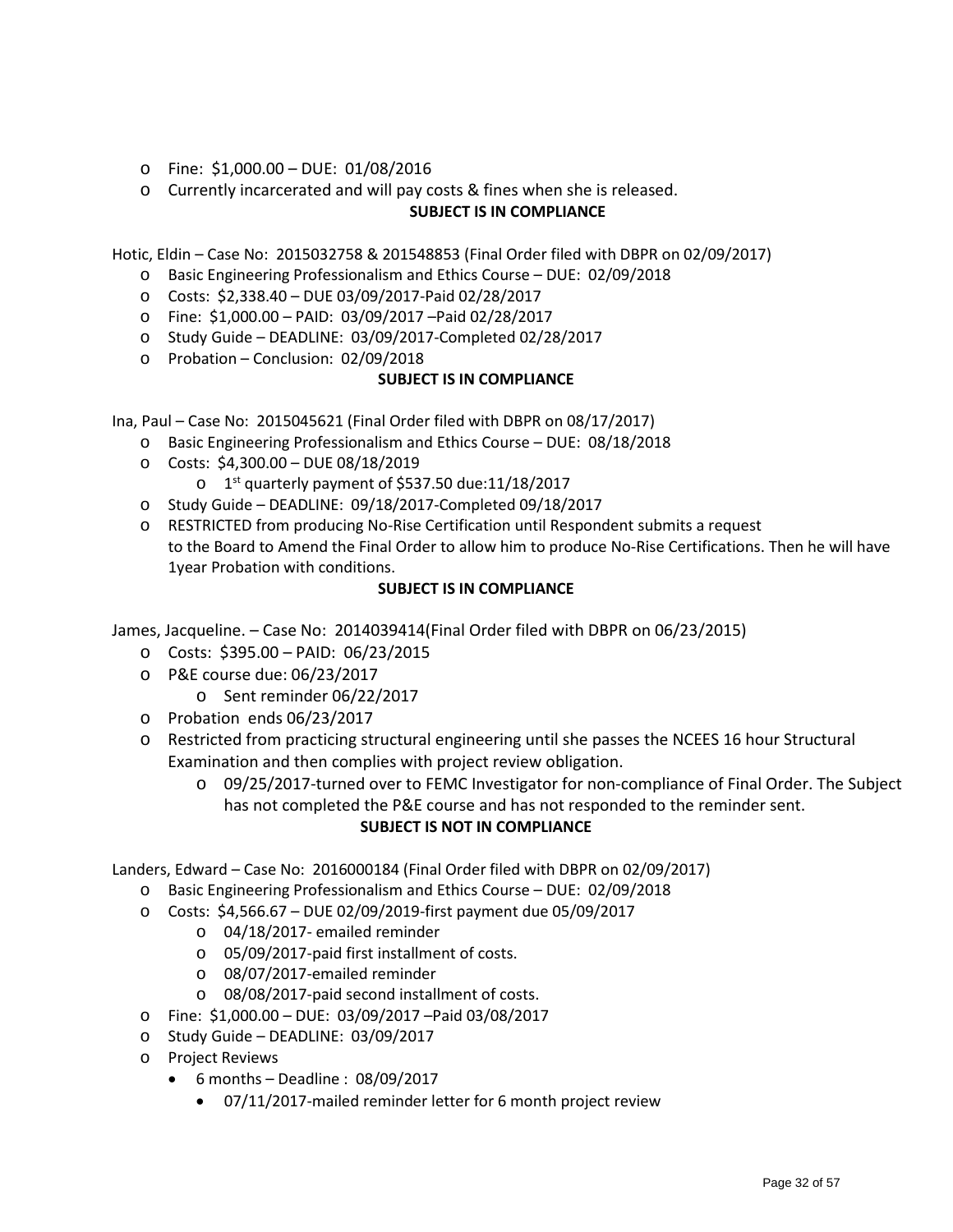- 08/09/2017-received list for 6 month project review and forwarded list to FEMC consultants Roger Jeffery and Dr. Ooten.
- 08/11/2017-received emails from FEMC Consultants Roger Jeffery, P.E. and Dr. Ooten, P.E. with two projects picked for review.
- 08/14/2017-sent email to Subject requesting all documentation for projects chosen for review and \$1500 check for each consultant.
- 09/05/2017-emailed 2nd request to Subject requesting all documentation for projects chosen for review and \$1500 check for each consultant.
- 09/13/2017-Received consultant fee for both FEMC Consultants Dr. Ooten and R. Jeffery and documents for 6 month project review. Forwarded money orders to the FEMC consultants and the plans to the Blueprint shop.
- 09/21/2017-received plans back from Blueprint shop forwarded plans and documents to Dr. Ooten and Mr. Jeffery for 6 month project review.
- 18 Months Deadline: 08/09/2018
- o Probation Conclusion: 02/09/2019

Mahoney, John – Case No: 2015045622 (Final Order filed with DBPR on 08/17/2017)

- o Basic Engineering Professionalism and Ethics Course DUE: 08/18/2018
- o Costs: \$4,218.15 DUE 08/18/2018
	- $O = 1$ <sup>st</sup> quarterly payment of \$1,054.75 due-  $11/18/2017$ -PAID 09/29/2017
	- 09/29/17-received 1st quarterly payment of \$1,054.75.
- o Study Guide DEADLINE: 09/18/2017-Completed:09/18/2017
- o RESTRICTED from producing No-Rise Certification until Respondent submits a request to the Board to Amend the Final Order to allow him to produce No-Rise Certifications. Then he will have 1year Probation with conditions.

#### **SUBJECT IS IN COMPLIANCE**

Martinez, Fermin – Case No: 2015045726 & 2016026528 (Final Order filed with DBPR on 08/17/2017)

- o Basic Engineering Professionalism and Ethics Course DUE: 08/18/2018
- o Costs: \$4,712.25 DUE 08/18/2018
- o Fine: \$2000.00 DUE: 08/18/2018
- o Study Guide DEADLINE: 09/18/2017
	- o 09/26/2017-emailed past due reminder for study guide.
- o Project Reviews
	- 6 months Deadline : 02/18/2018
	- 18 Months Deadline: 02/18/2019
- o Probation Conclusion: 08/18/2019

#### **SUBJECT IS NOT IN COMPLIANCE**

James Meehan – Case Nos: 2016035647, 2016037330 & 2016045018 (Final Order filed with DBPR on 07/18/2017)

- o Costs: \$260.15. DUE: 08/18/2017.
- o Fine: \$7,400.00. DUE: 08/18/2017.
	- o 09/27/2017-emailed reminder of past due fine and costs.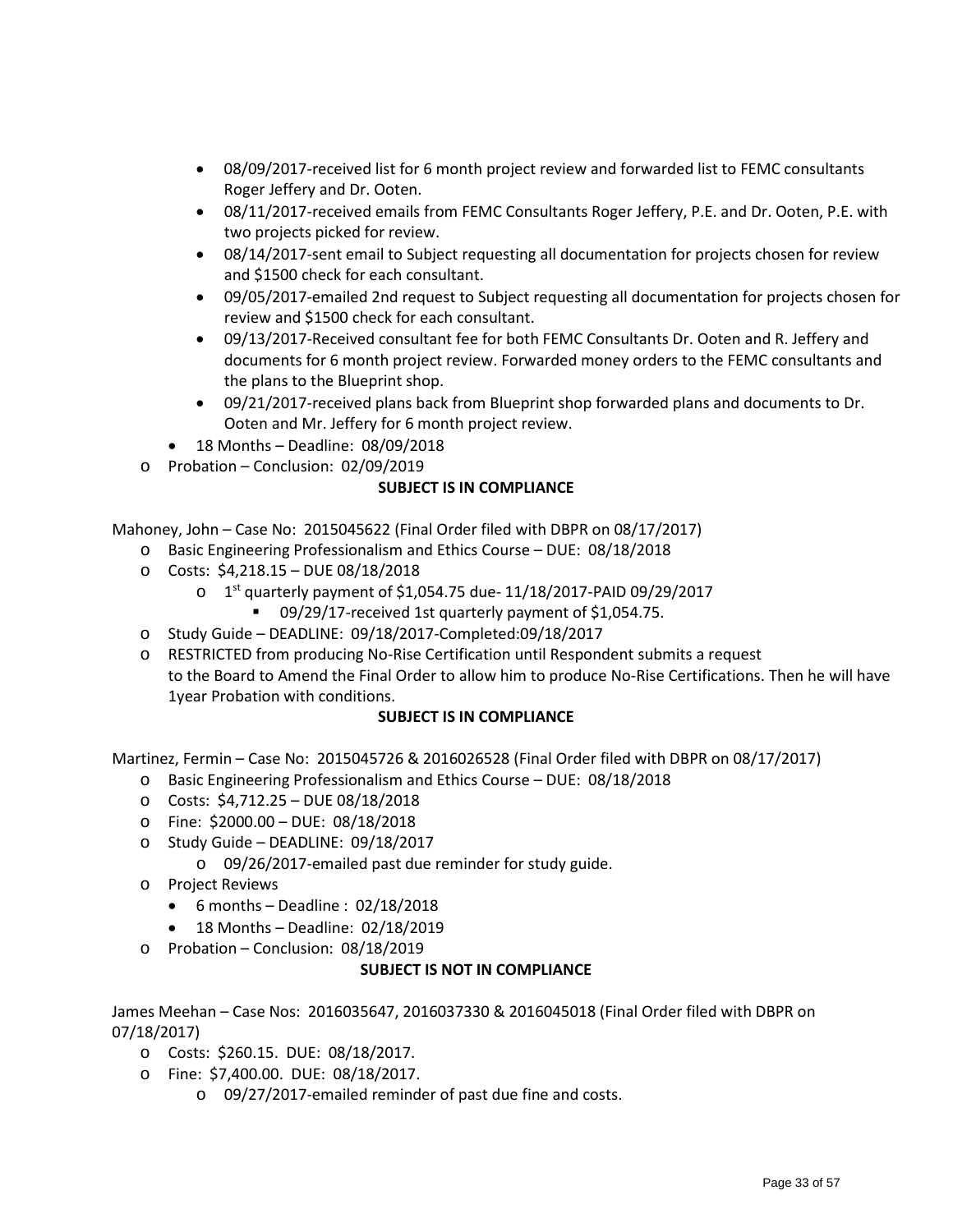Messulam, Aldo Jack – Case No: 2014017182 (Final Order filed with DBPR: 10/14/2015)

- o Basic Engineering Professionalism and Ethics Course: DUE: 10/14/2016.
	- o 07/11/2017- received an email from Subject's attorney informing FBPE that Subject is in the process of completing the P&E course. The email stated that the course should be completed by 09/17/2017
- o Costs: \$1,411.75. PAID: 11/12/2015.
- o Fine: \$500.00. PAID: 11/12/2015.
- o Study Guide: DUE: Completed 04/06/2016
- o sent reminder of due dates 02/09/2016
- o gave file to FEMC Investigator due to non-compliance
- o Hard copy of study guide mailed to attorney for subject on 03/29/2016
- o Project Reviews:
	- 6 months: DUE: 04/14/2016.
	- Requested a 6 month extension- Due date now 10/14/2016
		- o Received list 03/22/2017
		- o 03/24/2017-sent request for documents for project review
		- o 03/29/2017-received email that Subject was out of the country.
		- o 05/12/2017-received the plans and check for consultant fee for the 6 month review. Sent plans to Blueprint Shop. Forwarded check to Consultant R. Jeffery.
		- o 05/15/2017- sent 6 months project documents to R. Jeffery for review.
		- o 06/10/2017-received R. Jeffery opinion. Forwarded opinion to Subject.
	- 18 months: DUE: 04/14/2017
- o Probation ends: 10/14/2017
- o Has been set to Inactive status per Final Order. Must request in writing change of status. 01/2017
- o Received written request to be brought out of Inactive status. Went before the Board 04/13/2017 and the Board Approved his request to come out of Inactive status.
	- o 04/13/2017-- Sent email to Zana to change his status to Active and to Subject Attorney notifying him that the request has been approved.
	- o 04/14/17-License has been set back to Active status
- o Gave file to FEMC Investigator due to non-compliance. Subject is out of the country and has not completed the P&E course.-04/04/2017

#### **SUBJECT IS NOT IN COMPLIANCE**

Mitchell, Charles – Case No: 2014031694 – Final Order date to reinstate licensure 08/24/2016

- o Fine of \$1,000.00 Due:08/24/2017
- o Cost of \$ 5,957.95- Due 08/24/2017
	- o 06/28/2017-emailed reminder for Fine, Cost and P&E course
- o STUDY GUIDE COMPLETED: 09/12/2016
- o Project Reviews two required –
- o (structural) 6 month- 02/24/2017
	- o Received list 02/28/17
- o (structural) 18 month:02/24/2018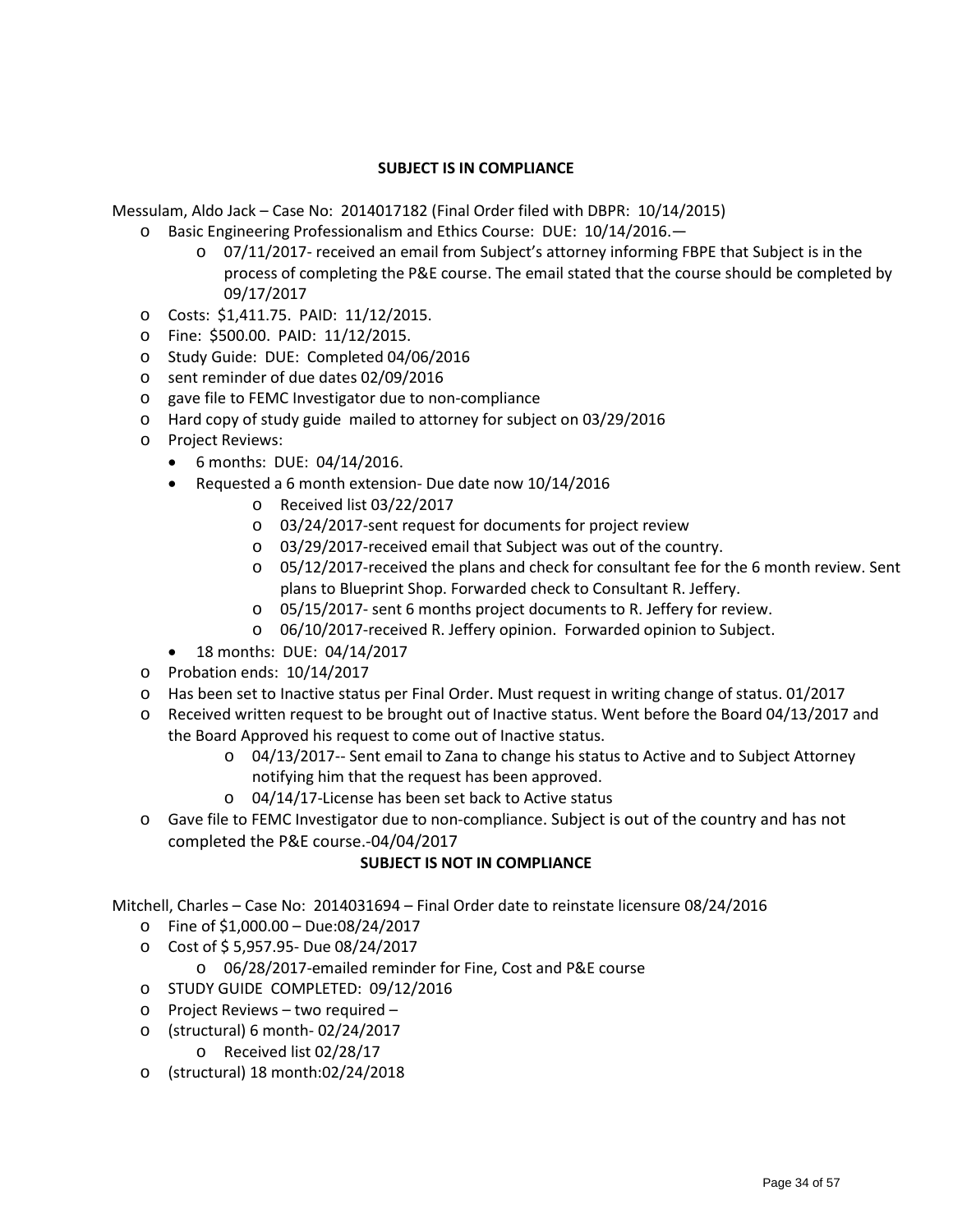- o Subject will have 6 & 18 project month reviews for electrical and mechanical once he passes the NCEES Electrical and Mechanical exams.
- o Engineering Professionalism & Ethics Course DUE: 08/24/2017
	- o 06/28/2017-emailed reminder for fine, cost and P&E course
	- o 09/25/2017-turned over to FEMC Investigator for non-compliance of Final Order. The Subject has not completed the P&E course, Fine and Costs and has not responded to the reminder sent.
	- o 09/27/2017-sent reminder of project docs and consultant fee.

Mitchell, Stephen – Case No: 2013026181 – Final Order Date to reinstate licensure 3/7/2014

- $\circ$  Fine of \$2,000.00 PAID IN FULL
- o STUDY GUIDE COMPLETED: 09/24/2013
- o Project Reviews two required Subject has not completed any Florida projects so Subject's PE License will remain on probation until such time as Subject completes Florida projects and submits them for review by the Consultant. This is a very old Final Order (1995)
- o Engineering Professionalism & Ethics Course COMPLETED: 01/20/2015
- o Probation Ends (if discipline is adhered to and successfully completed): 03/07/2016
	- o Out of compliance due to the project reviews. Subjects file has been turned over to FEMC Investigator due to not being in compliance.
	- $\circ$  Sent for 1<sup>st</sup> project review 06/02/2016
	- o 04/13/2017-sent reminder for next project review(email)

#### **SUBJECT IS IN COMPLIANCE**

RHH Consulting & Engineering, LLC. – Case No: 2015050230(Final Order Filed with DBPR on 05/22/2017) o Fines: \$5,000.00 – Due 05/22/2018

#### **SUBJECT IS IN COMPLIANCE**

Sinkholes, LLC.– Case No: 2015047628 (Final Order filed with DBPR on 02/21/2017)

- o Fines: \$5,000.00 Due 02/21/2018
- o Costs: \$107.25 DUE: 02/21/2018

#### **SUBJECT IS IN COMPLIANCE**

Sneddon, Gary – Case No: 2015045621 (Final Order filed with DBPR on 08/17/2017)

- o Basic Engineering Professionalism and Ethics Course DUE: 08/18/2018
- o Costs: \$4,300.00 DUE 08/18/2019
	- $o$  1<sup>st</sup> quarterly payment of \$537.50 due -11/18/17
- o Study Guide DEADLINE: 09/18/2017-Completed:09/18/2017
- o RESTRICTED from producing No-Rise Certification until Respondent submits a request to the Board to Amend the Final Order to allow him to produce No-Rise Certifications. Then he will have 1year Probation with conditions.

#### **SUBJECT IS IN COMPLIANCE**

Sota Engineers & General Contractors, LLC – Case No: 2016007629 (Final Order filed with DBPR on 06/26/17)

o Cost: \$585.90 – DUE: 07/26/2017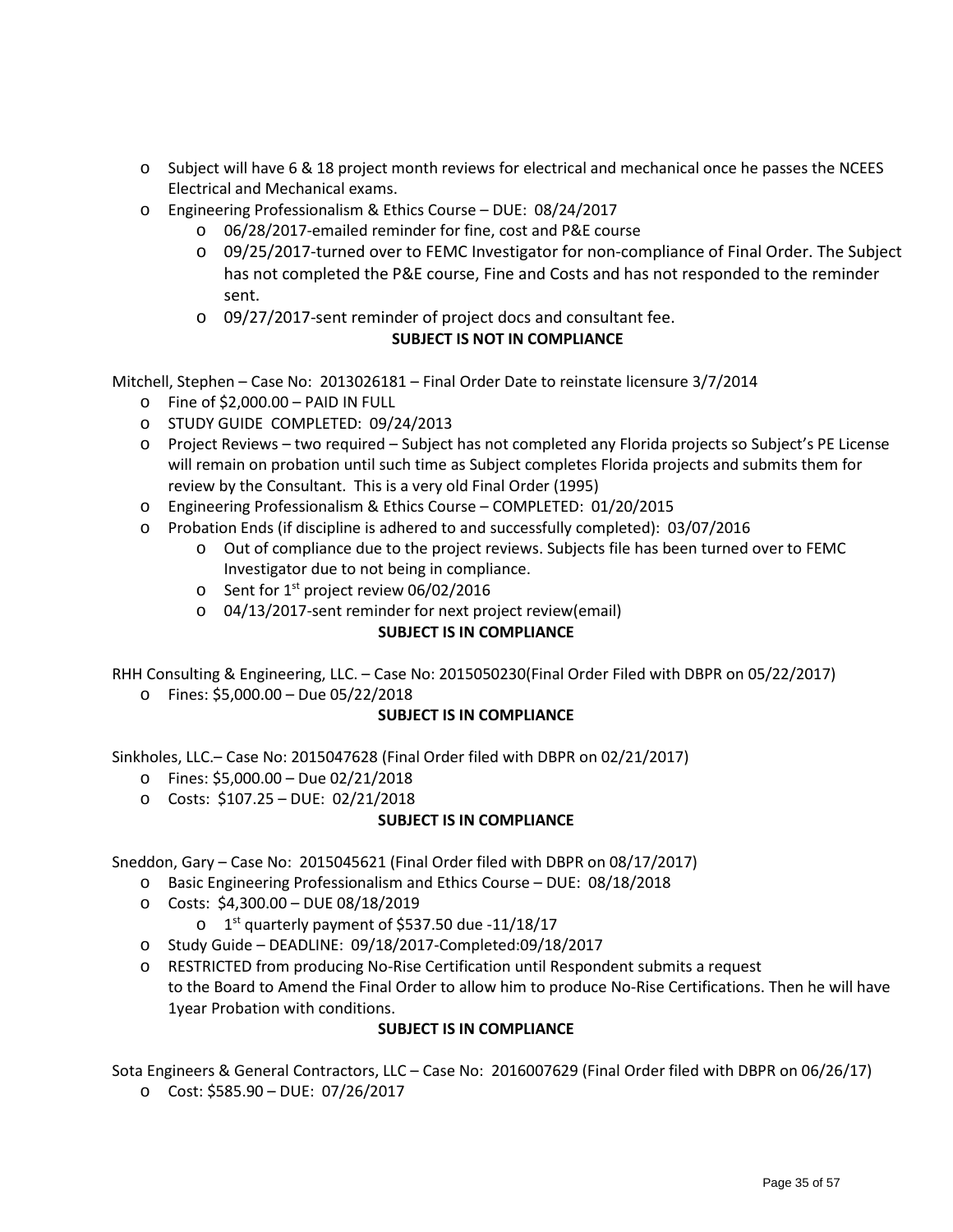- o 08/08/2017-mailed reminder of costs.
- o 09/26/2017-emailed reminder of past due deadline.

Standrod, Marcus – Case No: 2015030471(Final Order filed with DBPR on 07/05/2016)

- o Costs: \$210.60 DUE: 08/04/2016
- o FINE: \$5,000.00 DUE: 08/04/2016
	- o Subject has been turned over to collections for non-payment on 09/27//2016 **SUBJECT IS NOT IN COMPLIANCE**

Stitgen, Douglas. – Case No: 2014046334 & 2015011700 (Final Order filed with DBPR on 06/26/17)

- o Costs: \$1,876.75. DUE: 07/26/17.
	- o 08/02/17-received partial payment of \$1000.00 for the costs.
	- o 08/22/17- received a check for \$292.25 for partial payment of costs.(Subject now owes \$584.50). I will send a reminder for the balance in September.
	- o 10/03/2017-received a check for \$292.25.(owes one more payment of \$292.25)
- o Study Guide. DUE: 11/26/17.
	- o 08/24/2017-Subject attorney requested a 60 day extension due to illness. Extension was granted and new due dated for the study guide is 11/26/2017.
- o Project review 9 Months due 03/26/18
	- o 09/26/2017-emailed reminder of past due cost and upcoming study guide due dates. **SUBJECT IS NOT IN COMPLIANCE**

Williams, Allan, P.E. – Case No: 2013019830 (Final Order filed with DBPR on 11/04/2014) and

ABW Engineering – Case No: 2013019832 (Final Order filed with DBPR on 11/04/2014)

These two cases were combined and treated as one.

- o Cost: \$1,292.15 DUE: 11/04/2016
- o Fine: \$5,000.00 DUE: 11/04/2016
	- o Gave to FEMC Investigator 02/10/17 for non-compliance of Final Order
	- o 09/19/2017-Went before the PCP for Complaint # 2017006475 for noncompliance of a final order and an AC was authorized.
		- o 10/03/2017-received information that the Subject is now deceased. Received the death certificate. The two new AC's and the probation file are set to go before the Board to be closed.

#### **SUBJECT IS NOT IN COMPLIANCE**

Zaleski, James – Case No.: 2013000391 (Final Order filed with DBPR on 04/15/2014)

- o Advanced Engineering Professionalism and Engineering Course COMPLETED: 04/15/2015.
- o Costs \$159.00. PAID: 05/05/2014.
- o Fine \$1,000.00. PAID: 05/05/2014.
- o Study Guide. COMPLETED 04/17/2014.
- o Probation to extend to 04/15/2016
- $\circ$  If Subject commits a crime prior to 04/15/2019, his PE License will be suspended.

#### **THIS SUBJECT IS IN COMPLIANCE**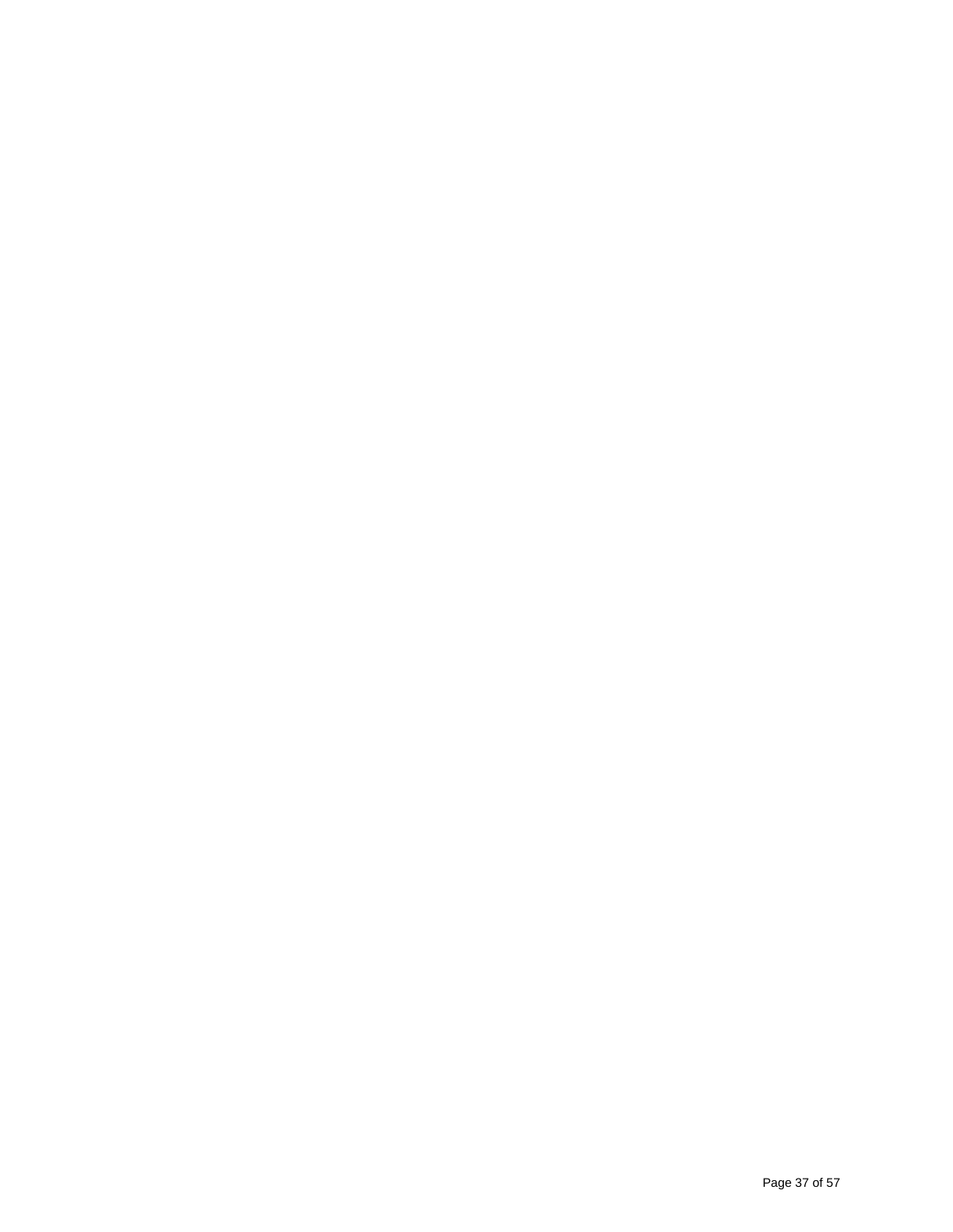*B3d. Unlicensed Activity Case List for Multiple DBPR License Owners*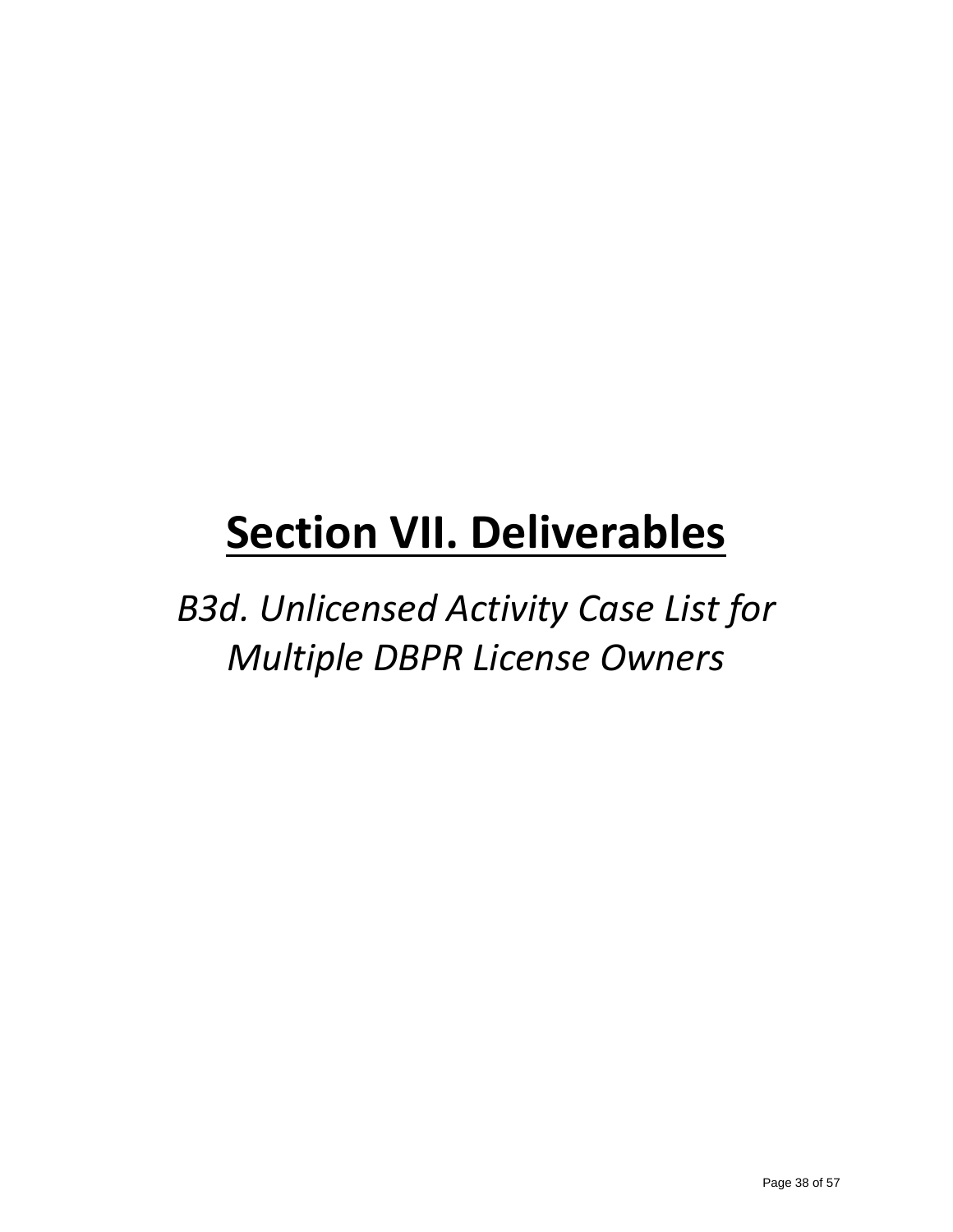During the quarter from 7/1/17 – 9/30/17, FEMC received 11 legally sufficient cases alleging unlicensed activity. Of those 11 cases, 2 held another DBPR licenses:

Complaint #2017035483 holds RG0066810 and RC0067331 Complaint #2017039533 holds CBC1251797 and CCC1329749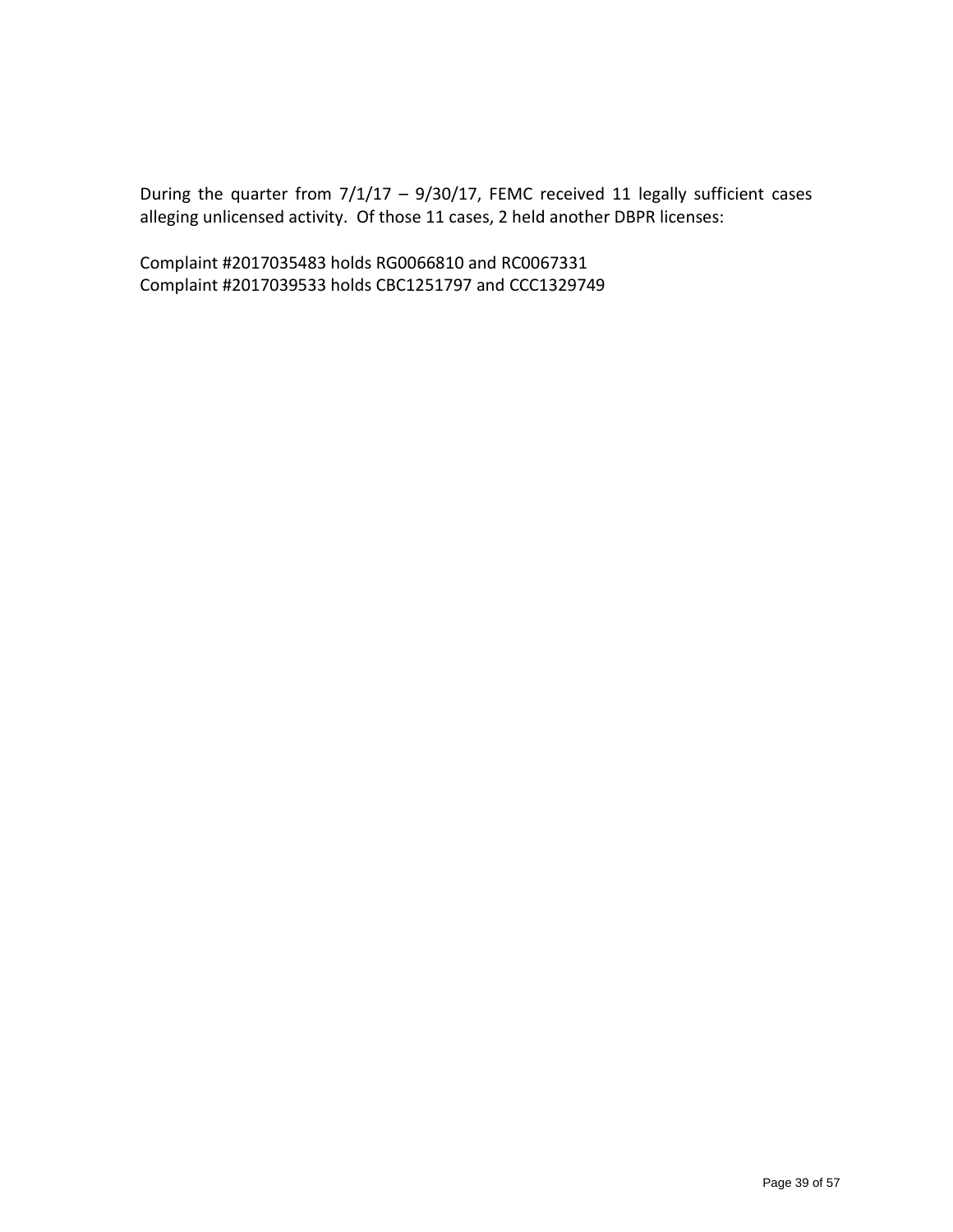*B4. Information Regarding the Failure of FEMC to Comply with Provisions of the Contract*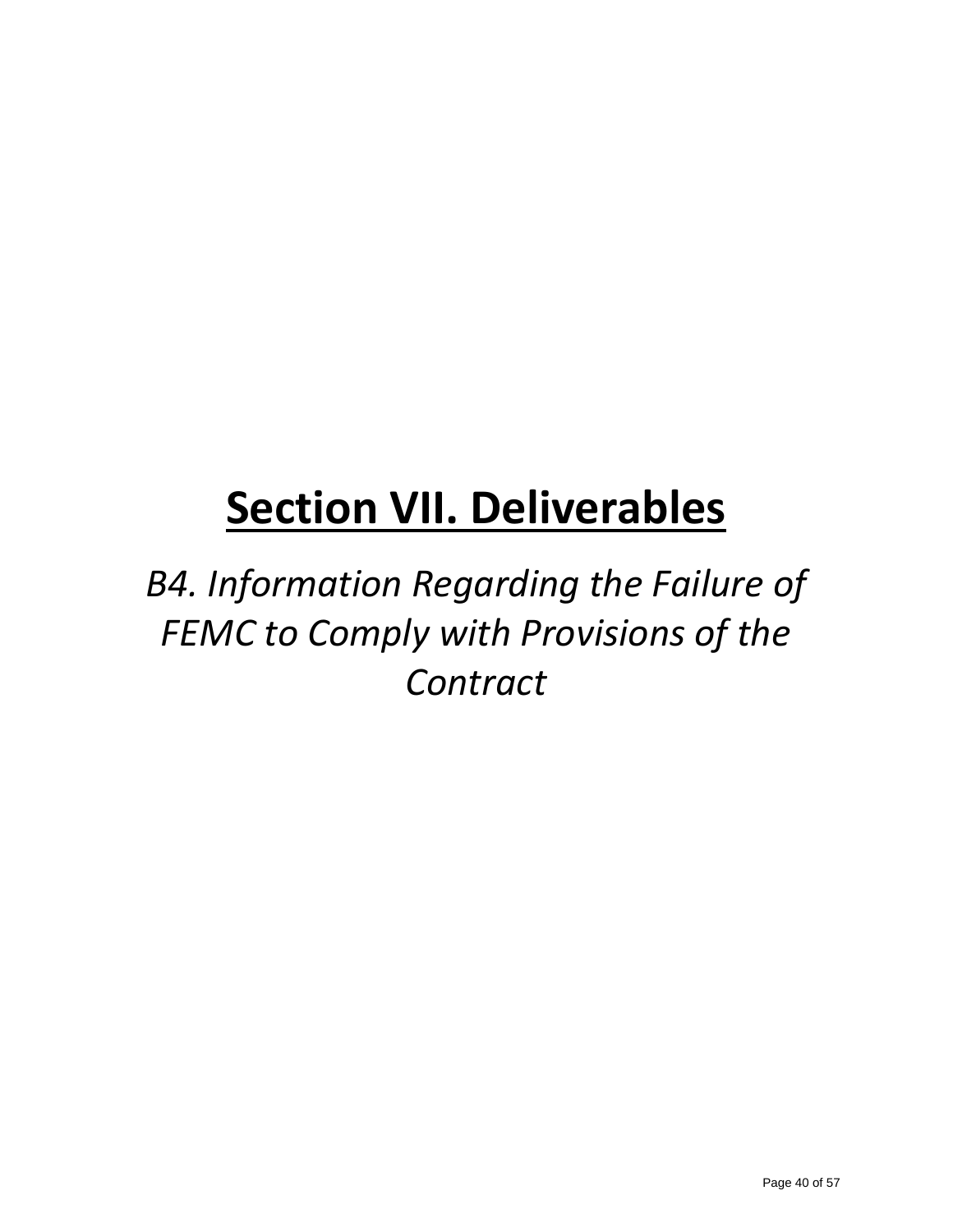### **B4. Information regarding the failure of FEMC to comply with any provision of the Contract.**

FEMC failed determine legal sufficiency within 30 days of receipt of a complaint.

FEMC failed to provide proof of engagement of auditors for 2017-2018.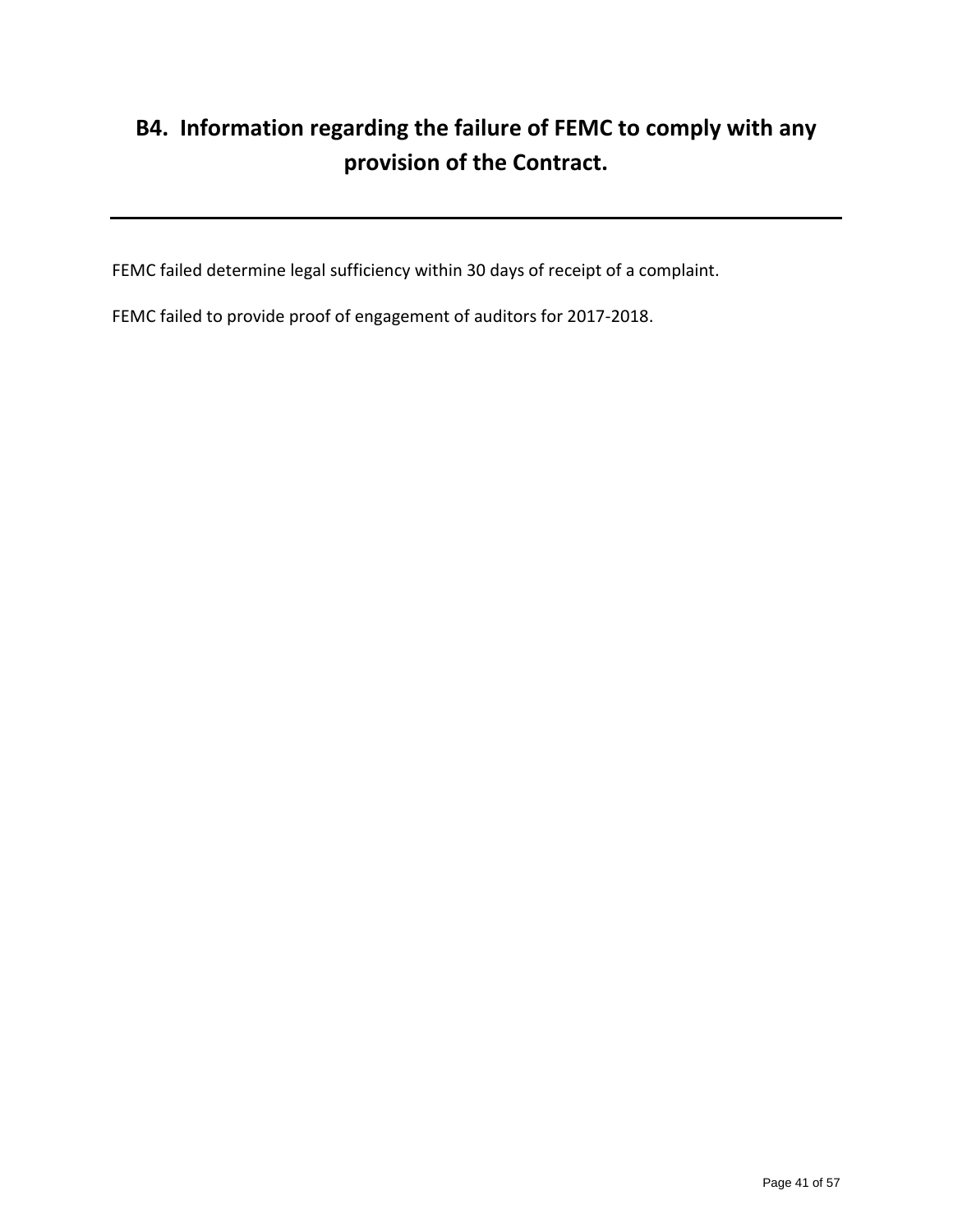*B5. Non-Prevailing Party Case List*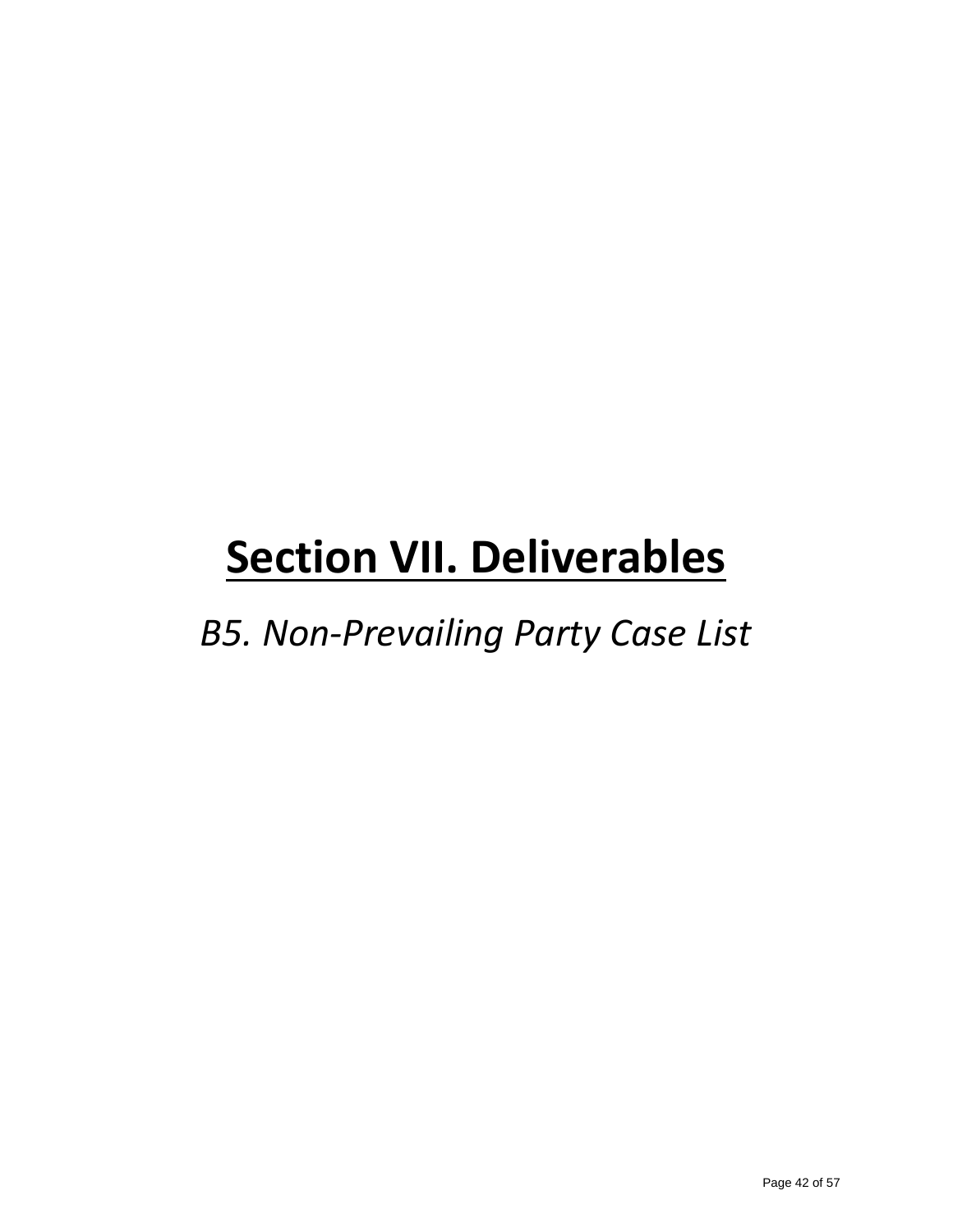There have been no cases in the First Quarter of fiscal year 2017 / 2018 in which FEMC has not been the prevailing party; as such, no attorney fees have been awarded.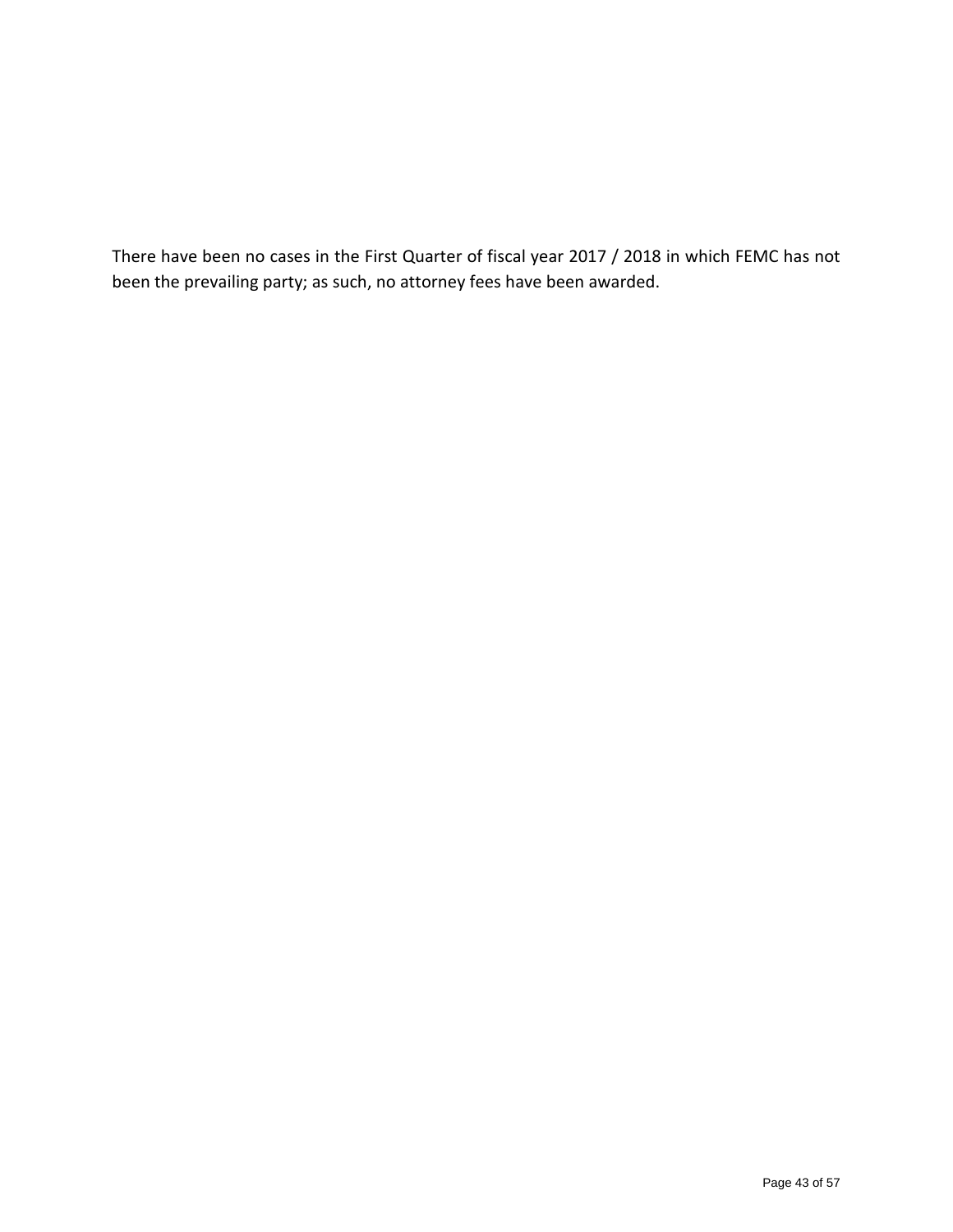### *B6. Corrective Action Plan*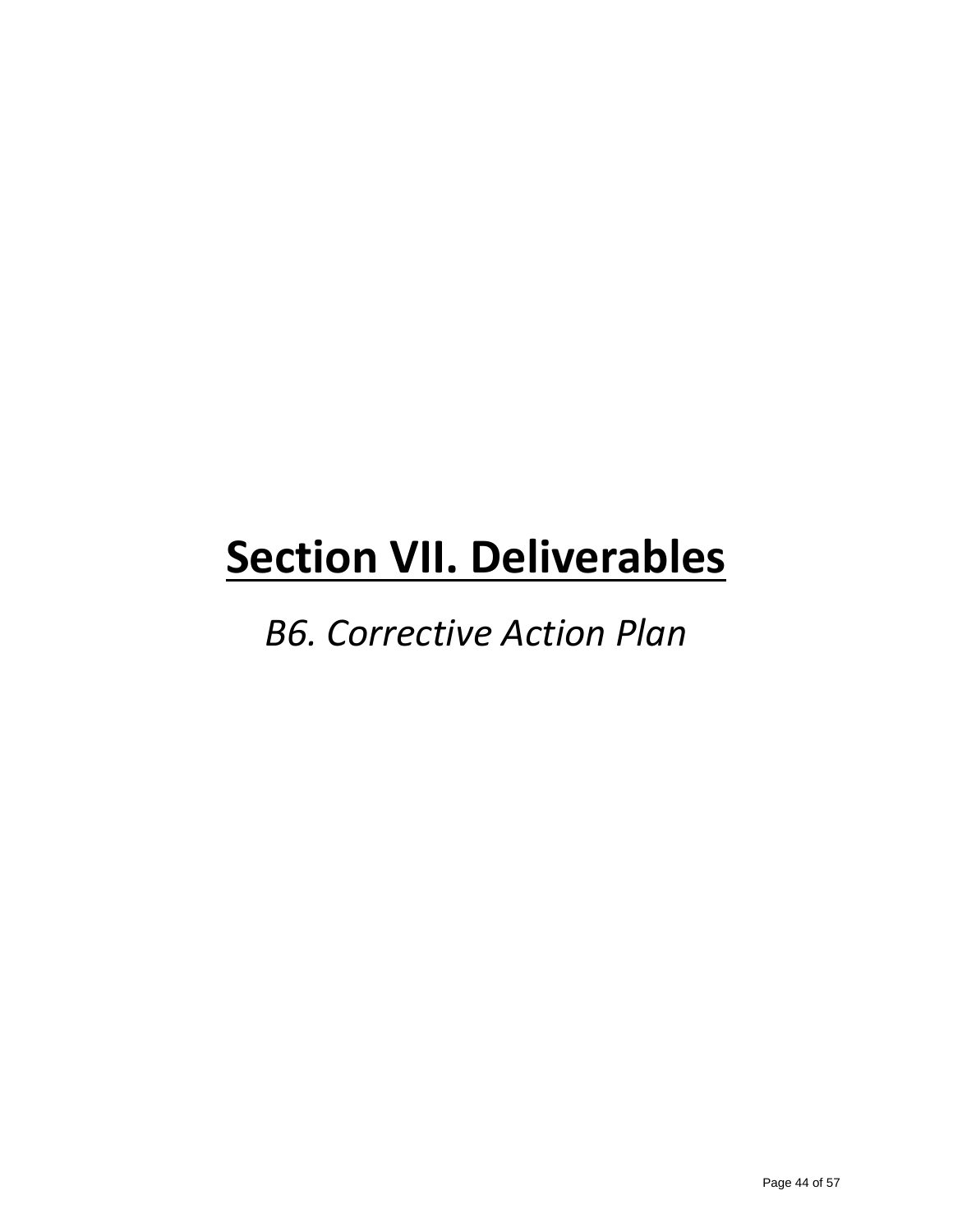**Deficiency with the compliance of Rule 61G15-37.001 (1), F.A.C** *"FEMC shall make a determination of legal sufficiency within 30 days of receipt of a complaint. FEMC is authorized to seek an extension of an additional 30 days from the Chair of the Probable Cause Committee if the circumstances of a specific complaint justify such an extension."* 

- *A description of the deficiency: FEMC has identified one complaint that was not determined to be legally sufficient within 30 days of receipt.*
- *The impact of the deficiency: There was no impact.*
- An action plan to correct the deficiency: Rule 61G15-37.001, FAC, was amended to include a *request for an extension of time for determination of legal sufficiency beyond the initial 30 day timeline. The request was made days after the initial 30 day deadline and has been granted; therefore, the deficiency has been corrected.*
- *The responsible individuals to implement the action plan: Prosecuting Attorney and Executive Director.*
- *A time line for implementing the action plan that is consistent with the severity of the deficiency: The time line for implementing such action is immediately.*

*The estimated cost of implementing the corrective plan: There are no costs associated with such an implementation.* 

FEMC failed to comply with VII. Deliverables, Section E. Audit of the contract, which requires evidence of an independent certified public accountant to conduct an audit as required by this contract shall be provided to the Department no later than October 1st of each year.

- *A description of the deficiency: FEMC notified our interim contract monitor on September 19th that this engagement letter would not be sent by October 1st as required. This item was on our FEMC Board Operations Conference Call that was scheduled for September 8th but was cancelled due to the closure of all state office for Hurricane Irma. This item was placed on our October 11th FEMC Board meeting for action. This item was provided to our contract monitor on October 16th.*
- *The impact of the deficiency: There was no impact.*
- *An action plan to correct the deficiency: A three year engagement letter will be finalized at the December 2017 FEMC Board meeting.*
- *The responsible individuals to implement the action plan: Executive Director, Assistant Executive Director and Controller.*
- *A time line for implementing the action plan that is consistent with the severity of the deficiency: The time line for implementing such action is immediately.*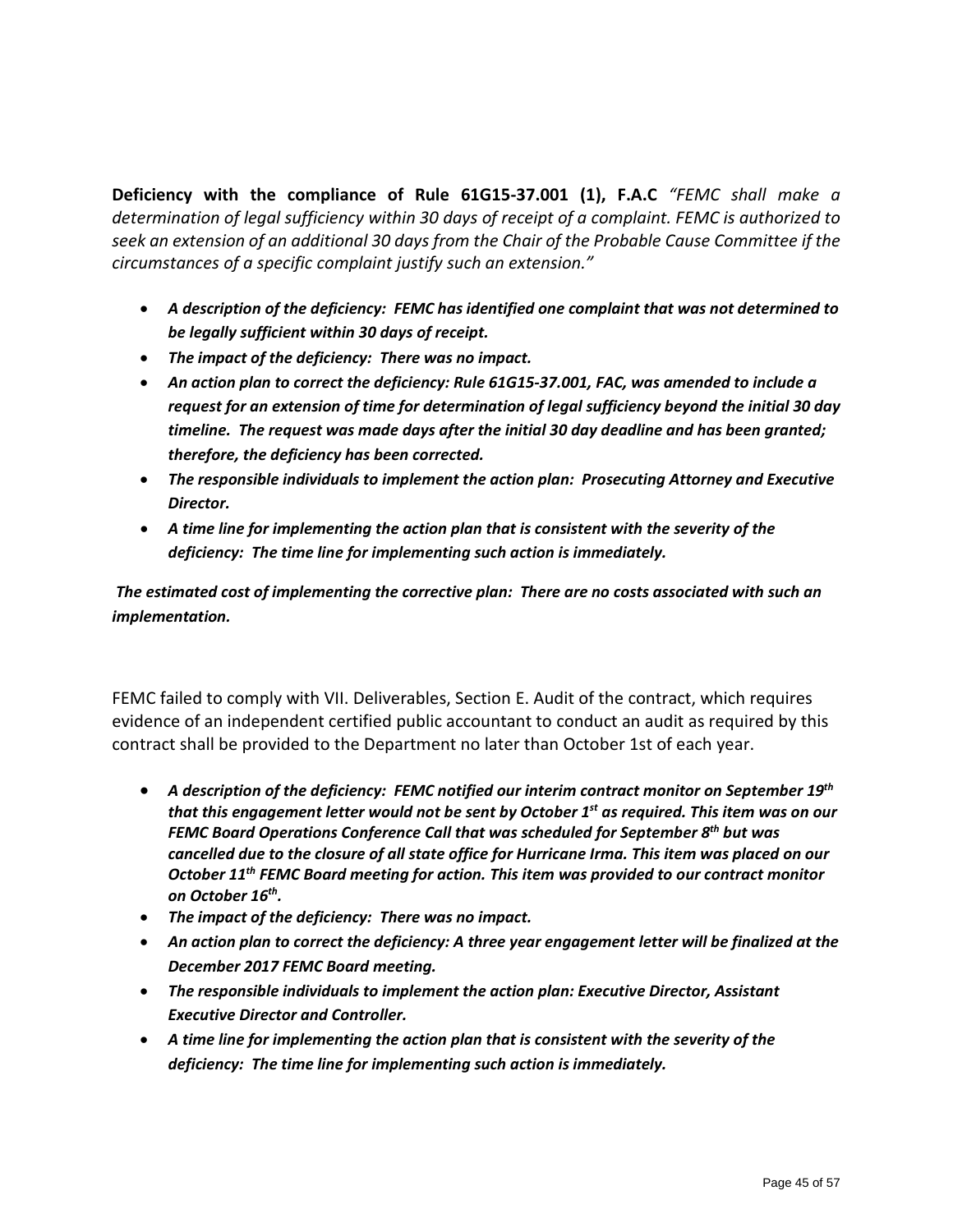*The estimated cost of implementing the corrective plan: There are no costs associated with such an implementation.*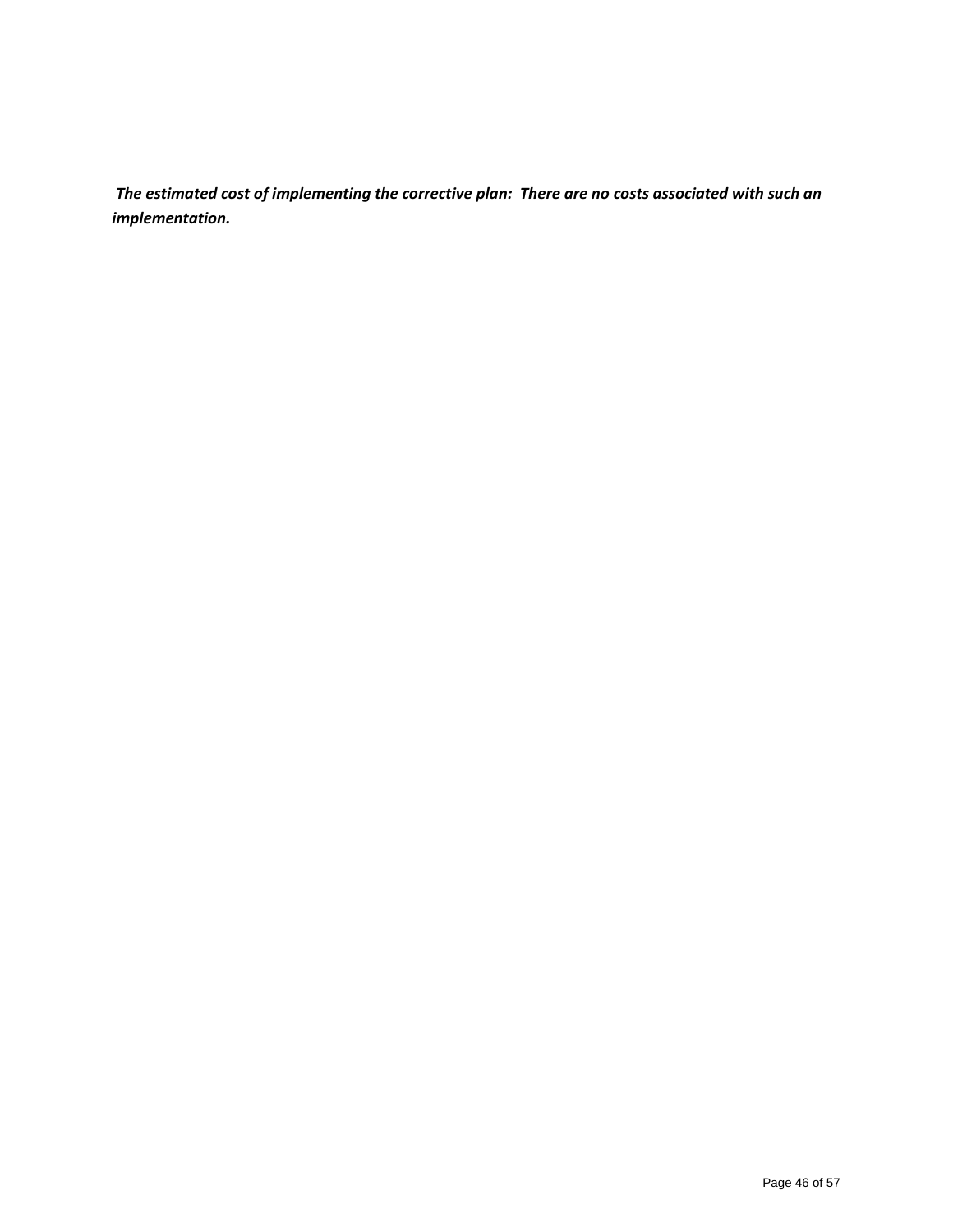*B7. Expenditures and Cash Balance Report*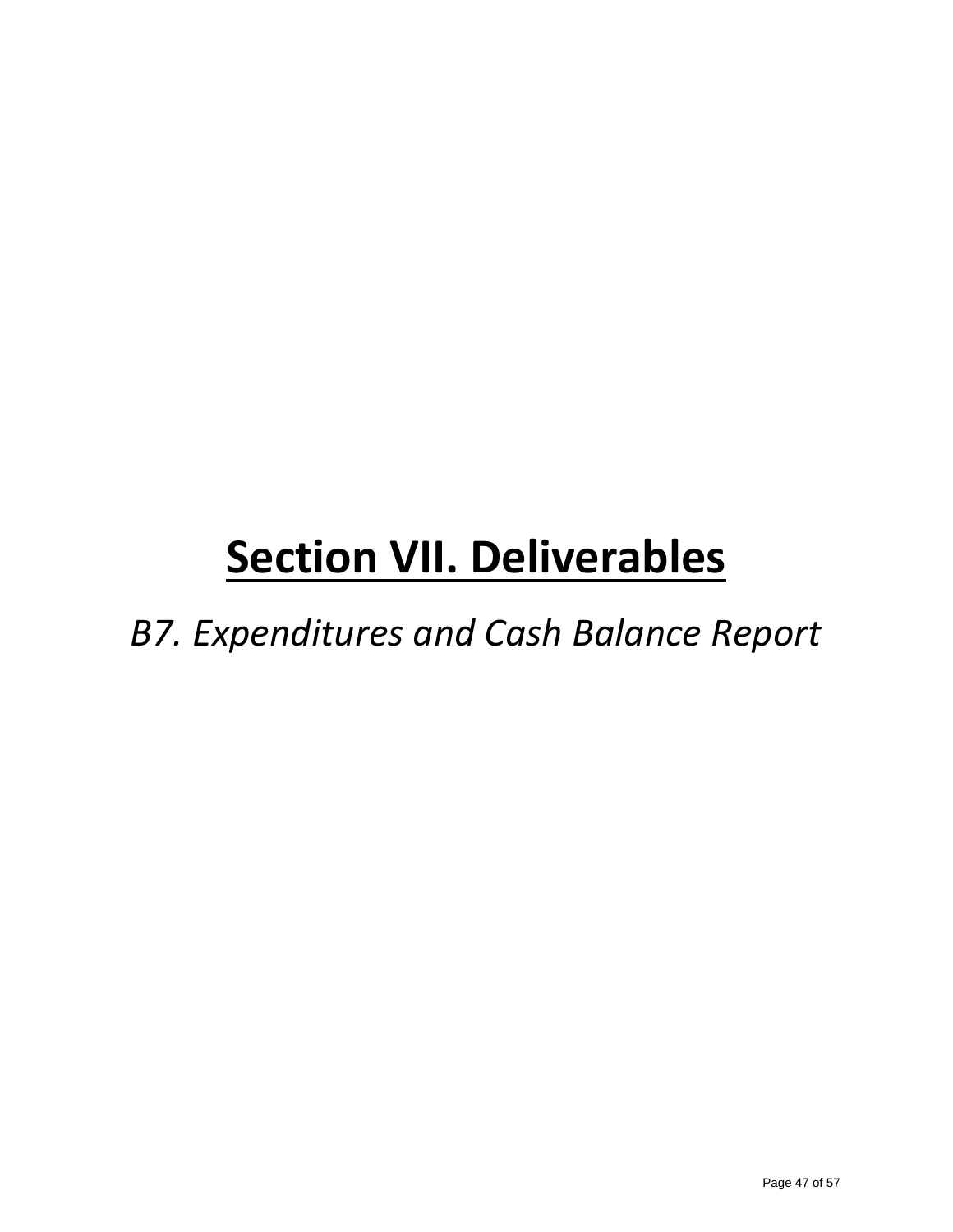#### FLORIDA ENGINEERS MANAGEMENT CORP

September 30, 2017

The carrying amount of FEMC's cash deposits were \$399,959.13 and the bank balance was \$457,879.15.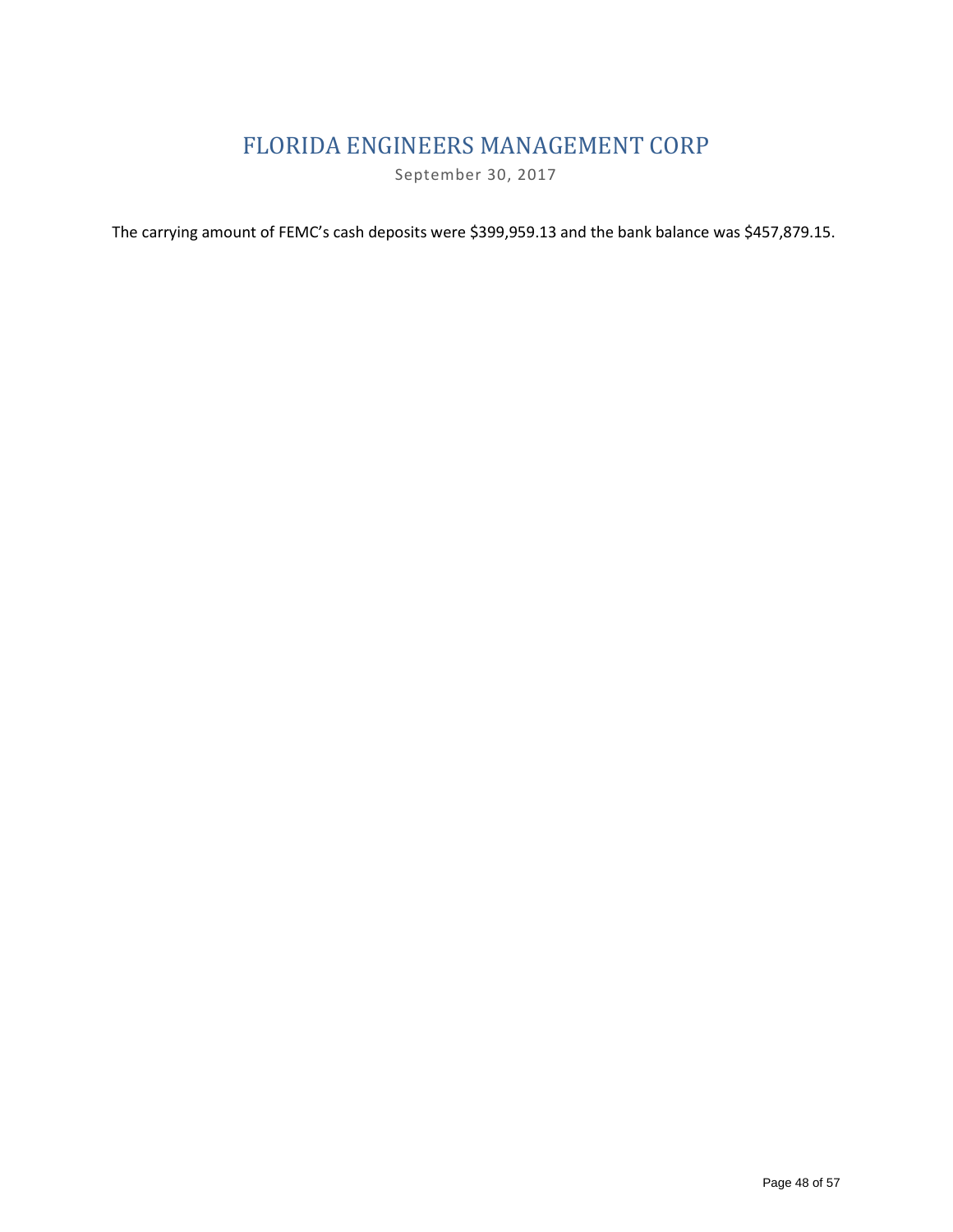#### FL Engineer Managemet Corporation

| <b>Accrual Basis</b>                 |                      |              | Preliminary              | Preliminary      |                    | Preliminary                 | Preliminary             | Preliminary                                    | Preliminary                                  | Preliminary                         | Preliminary                   | Preliminary            | Preliminary                                    | Preliminary        | Preliminary                    |                    | Preliminary      |
|--------------------------------------|----------------------|--------------|--------------------------|------------------|--------------------|-----------------------------|-------------------------|------------------------------------------------|----------------------------------------------|-------------------------------------|-------------------------------|------------------------|------------------------------------------------|--------------------|--------------------------------|--------------------|------------------|
| <b>DISBURSEMENTS</b>                 |                      |              | Report of                | Report of        |                    | Report of                   | Report of               | Report of                                      | Report of                                    | Report of                           | Report of                     | Report of              | Report of                                      | Report of          | Report of                      |                    | Report of        |
| <b>FBPE Grants and Aid</b>           | Expense Budget 2017- |              | Expenses                 | Expenses         |                    | Expenses                    | Expenses                | Expenses                                       | Expenses                                     | Expenses                            | Expenses                      | Expenses               | Expenses                                       | Expenses           | Expenses                       |                    | Expenses         |
|                                      | 2018                 |              | July-17                  | August-17        |                    | September-17                | October-17              | November-17                                    | December-17                                  | January-18                          | February-18                   | March-18               | April-18                                       | May-18             | June-18                        |                    | <b>YTD Total</b> |
| Salary & Expenses                    | 1,227,532            |              | 50,635.60                | 79,418.76        | Ś                  | 120,783.94                  |                         |                                                |                                              |                                     |                               |                        |                                                |                    |                                |                    | 250,838.30       |
| <b>Other Personnel Services(OPS)</b> |                      | Ś            | $\overline{\phantom{a}}$ |                  |                    |                             |                         |                                                |                                              |                                     |                               |                        |                                                |                    |                                |                    |                  |
| Consultants                          |                      |              |                          |                  |                    |                             |                         |                                                |                                              |                                     |                               |                        |                                                |                    |                                |                    |                  |
| Prosecution/Enforcement              | 249,600              |              | 21,800.00                | 14,904.60        | Š.                 | 7,829.15                    |                         |                                                |                                              |                                     |                               |                        |                                                |                    |                                |                    | 44,533.75        |
| <b>Court Reporters</b>               | 6,484                |              | 180.00                   | 425.00           |                    | 270.00                      |                         |                                                |                                              |                                     |                               |                        |                                                |                    |                                |                    | 875.00           |
| <b>Computer Consultants</b>          | 100,00               |              | 6,725.05                 | 6,428.80         |                    | 7,174.80                    |                         |                                                |                                              |                                     |                               |                        |                                                |                    |                                |                    | 20,328.65        |
| Human Resource Consultants           | 500                  | Ś            | $\sim$                   | Ś                |                    |                             |                         |                                                |                                              |                                     |                               |                        |                                                |                    |                                | Ś                  |                  |
| <b>Accounting Services</b>           | 35.300               | ¢            | 13,276.00                | 10,613.00        |                    | ÷.                          |                         |                                                |                                              |                                     |                               |                        |                                                |                    |                                | $\zeta$            | 23,889.00        |
| <b>FEMC General Counsel</b>          | 10,000               | Ś            |                          | Ś                | Ś                  | $\sim$                      |                         |                                                |                                              |                                     |                               |                        |                                                |                    |                                | $\mathsf{\hat{S}}$ |                  |
| <b>Contract Monitor</b>              | 19,200               | Ś.           | 1,600.00                 | 1,600.00         | Š.                 | 1,600.00                    |                         |                                                |                                              |                                     |                               |                        |                                                |                    |                                | $\mathcal{S}$      | 4,800.00         |
| mployment/Training                   | 19,69                | Ś            | 695.00                   | 1,169.00         |                    | 9,650.00                    |                         |                                                |                                              |                                     |                               |                        |                                                |                    |                                | $\mathsf{\hat{S}}$ | 11,514.00        |
| ublications                          | 14,802               | Ś            | 1,096.46                 | 702.21           | Ś                  | 672.51                      |                         |                                                |                                              |                                     |                               |                        |                                                |                    |                                | $\zeta$            | 2,471.18         |
| nsurance                             |                      |              |                          |                  |                    |                             |                         |                                                |                                              |                                     |                               |                        |                                                |                    |                                |                    |                  |
| Directors & Officers                 | 6,137                | Ŝ.           |                          | 555.68<br>Ś      |                    | 277.84                      |                         |                                                |                                              |                                     |                               |                        |                                                |                    |                                | Ŝ.                 | 833.52           |
| <b>Commercial Liability</b>          | 6,782                |              | 584.07                   | 584.07           |                    | 584.07                      |                         |                                                |                                              |                                     |                               |                        |                                                |                    |                                | $\mathsf{\hat{S}}$ | 1,752.21         |
| Professional Liability               | 8,200                |              | 490.08                   | 490.08           |                    | 490.08                      |                         |                                                |                                              |                                     |                               |                        |                                                |                    |                                | $\mathsf{\hat{S}}$ | 1,470.24         |
| <b>Cyber Liability</b>               | 2,381                | Ś            | 204.00                   | 204.00           | Ŝ.                 | 204.00                      |                         |                                                |                                              |                                     |                               |                        |                                                |                    |                                | $\mathsf{\hat{S}}$ | 612.00           |
| <b>Workers Compensation</b>          | 3,590                | Ŝ.           | 196.58                   | 196.58           | Ŝ.                 | 196.58                      |                         |                                                |                                              |                                     |                               |                        |                                                |                    |                                | \$                 | 589.74           |
| Public Information                   | 15,000               | Ś            | 362.00                   | 3,423.32<br>Ś    | Ś                  | 362.77                      |                         |                                                |                                              |                                     |                               |                        |                                                |                    |                                | $\mathsf{\hat{S}}$ | 4,148.09         |
| <b>Board Member Honorarium</b>       | 11,800               | S.           | 100.00                   | 1,400.00         | Ś                  | 1,200.00                    |                         |                                                |                                              |                                     |                               |                        |                                                |                    |                                | $\mathsf{\hat{S}}$ | 2,700.00         |
| urniture and Equipment *             | 10,000               | ¢            |                          |                  |                    |                             |                         |                                                |                                              |                                     |                               |                        |                                                |                    |                                | $\mathsf{\hat{S}}$ |                  |
| Computers and Software *             | 20,000               | Ś.           | $\sim$                   | Ś                | Ś                  | 3,756.25                    |                         |                                                |                                              |                                     |                               |                        |                                                |                    |                                | $\zeta$            | 3,756.25         |
| Copying & Printing                   | 18.409               | Ś            | 2,067.59                 | 1,055.63<br>Ś    | $\hat{\zeta}$      | 1,060.10                    |                         |                                                |                                              |                                     |                               |                        |                                                |                    |                                | $\zeta$            | 4,183.32         |
| <b>Office Supplies</b>               | 35.25                | Ś            | 2,204.95                 | 2,371.81         |                    | 1,552.89                    |                         |                                                |                                              |                                     |                               |                        |                                                |                    |                                | Ś                  | 6,129.65         |
| eased Equipment & Repair             | 22,014               |              | 2,444.90                 | 1,324.00         | Ś.                 | 2,724.00                    |                         |                                                |                                              |                                     |                               |                        |                                                |                    |                                | Ś                  | 6,492.90         |
| ostage                               | 12,20                | ς            | 2,051.39                 | 14.35            | Ś                  |                             |                         |                                                |                                              |                                     |                               |                        |                                                |                    |                                | $\mathsf{\hat{S}}$ | 2,065.74         |
| Office Space                         |                      |              |                          |                  |                    |                             |                         |                                                |                                              |                                     |                               |                        |                                                |                    |                                | $\zeta$            |                  |
| Lease Payment                        | 128,019              |              | 10,433.47                | 10,433.47        | Ŝ.                 | 10,433.47                   |                         |                                                |                                              |                                     |                               |                        |                                                |                    |                                | \$                 | 31,300.41        |
| <b>Utilities</b>                     |                      | Ś            |                          |                  |                    |                             |                         |                                                |                                              |                                     |                               |                        |                                                |                    |                                | $\zeta$            |                  |
| Janitorial                           | 870                  | Ś            | 72.20                    | 65.34            |                    | 38.90                       |                         |                                                |                                              |                                     |                               |                        |                                                |                    |                                | $\zeta$            | 176.44           |
| Pest Control                         | 300                  |              |                          | 75.00            |                    |                             |                         |                                                |                                              |                                     |                               |                        |                                                |                    |                                | $\zeta$            | 75.00            |
| <b>Security Monitoring</b>           | 5,454                | Ś            | 190.11                   | 190.11<br>\$.    | -\$                | 354.11                      |                         |                                                |                                              |                                     |                               |                        |                                                |                    |                                | $\zeta$            | 734.33           |
| <b>Moving Expenses</b>               | o.                   | Ś            | $\sim$                   | ς<br>$\sim$      | Ŝ.                 | ×.                          |                         |                                                |                                              |                                     |                               |                        |                                                |                    |                                | $\mathsf{S}$       | n.               |
| Leasehold Improvements *             |                      | Ś            | $\overline{\phantom{a}}$ | $\sim$           | Ś                  | $\overline{\phantom{a}}$    |                         |                                                |                                              |                                     |                               |                        |                                                |                    |                                | $\mathsf{\hat{S}}$ | $\sim$           |
| elephone                             |                      |              |                          |                  |                    |                             |                         |                                                |                                              |                                     |                               |                        |                                                |                    |                                |                    |                  |
| Local Line Charge                    | 9.864                | Ś            | 885.11                   | 956.6            | \$.                | 955.93                      |                         |                                                |                                              |                                     |                               |                        |                                                |                    |                                | $\mathsf{S}$       | 2,797.64         |
| Long Distance                        | 2,340                | \$           | 104.35                   | 116.67<br>ς.     | \$.                | 116.67                      |                         |                                                |                                              |                                     |                               |                        |                                                |                    |                                | $\zeta$            | 337.69           |
| <b>Internet Access Charges</b>       | 5,227                | Ś.           | 308.93                   | 309.15<br>Ś      | Ś                  | 308.93                      |                         |                                                |                                              |                                     |                               |                        |                                                |                    |                                | $\mathsf{\hat{S}}$ | 927.01           |
| <b>Conference Calls</b>              | 1,200                | Ś            | 44.64                    | 209.09           |                    | ×.                          |                         |                                                |                                              |                                     |                               |                        |                                                |                    |                                | $\mathsf{\hat{S}}$ | 253.73           |
| raining - Board Members              | 800                  | S            | $\sim$                   | Ś<br>$\sim$      | Ś                  | $\sim$                      |                         |                                                |                                              |                                     |                               |                        |                                                |                    |                                | $\mathsf{\hat{S}}$ | $\sim$           |
| ravel                                |                      |              |                          |                  |                    |                             |                         |                                                |                                              |                                     |                               |                        |                                                |                    |                                |                    |                  |
| <b>Board/Committee Meetings</b>      | 109.69:              | Ś            | 1,441.73                 | 13,348.79        |                    | 836.51                      |                         |                                                |                                              |                                     |                               |                        |                                                |                    |                                | \$                 | 15,627.03        |
| Investigation/Prosecution            | 1.200                | S            | $\sim$                   | 594.78           | S                  |                             |                         |                                                |                                              |                                     |                               |                        |                                                |                    |                                | <sup>\$</sup>      | 594.78           |
| <b>NCEES Travel</b>                  | 21,200               | Ś            | $\overline{\phantom{a}}$ | 4,756.24         | Ś                  | 1,118.52                    |                         |                                                |                                              |                                     |                               |                        |                                                |                    |                                | $\mathsf{\hat{S}}$ | 5,874.76         |
| <b>General Travel</b>                | 120                  | S            | $\sim$                   | $\sim$           | Ś                  | $\sim$                      |                         |                                                |                                              |                                     |                               |                        |                                                |                    |                                | $\mathsf{\hat{S}}$ |                  |
| <b>Employee Training Travel</b>      | 12,905               | Ś            | 2,167.02                 | 3,887.59<br>Ś    | Ś                  | 870.40                      |                         |                                                |                                              |                                     |                               |                        |                                                |                    |                                | $\zeta$            | 6,925.01         |
| <b>Public Information Travel</b>     | 5,000                |              | $\sim$                   | 1,409.52<br>Ś    | Ŝ.                 | 270.12                      |                         |                                                |                                              |                                     |                               |                        |                                                |                    |                                | $\zeta$            | 1,679.64         |
| <b>ICEES Dues</b>                    | 6,500                | Ś            | $\sim$                   | $\sim$<br>Ś      | Š.                 | $\sim$                      |                         |                                                |                                              |                                     |                               |                        |                                                |                    |                                | $\mathsf{S}$       | $\sim$           |
| Memberships/Registrations            | 5,310                |              | $\sim$                   | 15.00            |                    | $\mathcal{L}_{\mathcal{A}}$ |                         |                                                |                                              |                                     |                               |                        |                                                |                    |                                |                    | 15.00            |
| Renewal Activites                    |                      |              |                          |                  |                    |                             |                         |                                                |                                              |                                     |                               |                        |                                                |                    |                                |                    |                  |
| <b>Printing Renewal Notices</b>      |                      | Ś            | $\sim$                   | Ś<br>$\sim$      | Ś                  |                             | <sup>5</sup><br>÷.      | Ś                                              | \$<br>÷                                      | Ŝ.<br>×,                            | Ŝ.                            | \$<br>×.               | Š.                                             | $\mathsf{\hat{S}}$ | <sup>5</sup>                   | $\mathsf{\hat{S}}$ | $\sim$           |
| <b>Mailing Renewal Notices</b>       | $\sim$               | Ś            | $\sim$                   | \$<br>$\sim$     | $\mathsf{\hat{S}}$ | $\epsilon$                  | <sup>\$</sup><br>$\sim$ | Ś<br>$\overline{\phantom{a}}$                  | \$<br>$\sim$                                 | Ś<br>$\sim$                         | \$<br>$\sim$                  | Ś<br>$\sim$            | $\mathsf{\hat{S}}$<br>$\sim$                   | \$<br>$\sim$       | \$<br>$\overline{\phantom{a}}$ | $\mathcal{S}$      | $\sim$           |
| Printing Licenses/ID Cards           | ×.                   | S            | $\sim$                   | $\sim$<br>Ŝ.     | Ŝ.                 | $\sim$                      | Ŝ.<br>$\sim$            | Ŝ.<br>$\sim$                                   | Ŝ.<br>$\sim$                                 | Ś<br>$\sim$                         | $\sim$<br>-S                  | Ś.<br>$\sim$           | Ŝ.<br>$\sim$                                   | Ŝ.<br>$\sim$       | \$.<br>$\sim$                  | <sup>\$</sup>      | $\sim$           |
| Mailing Licenses/ID Cards            |                      | Ś            | $\sim$                   | $\sim$           |                    | ÷.                          | $\sim$                  | Ś<br>$\mathbf{r}$                              | $\mathcal{L}_{\mathcal{A}}$<br><sup>\$</sup> | Ś<br>÷.                             |                               | Ś<br>$\sim$            | $\hat{\varsigma}$<br>$\sim$                    | $\sim$             | $\sim$                         |                    | $\mathcal{L}$    |
| Renewal OPS                          | ×.                   | Ś            | $\sim$                   | Ś<br>$\sim$      | Ś                  | ÷.                          | \$<br>$\sim$            | Ś<br>$\mathcal{L}_{\mathcal{A}}$               | Ś<br>$\sim$                                  | <sub>S</sub><br>$\bar{\phantom{a}}$ | Ś<br>$\overline{\phantom{a}}$ | \$<br>$\sim$           | Ś<br>$\sim$                                    | \$<br>$\sim$       | \$<br>$\sim$                   | $\zeta$            | $\sim$           |
| <b>Renewal Supplies</b>              |                      | $\mathsf{S}$ | $\mathcal{L}$            | \$<br>$\sim$     | S.                 | ÷                           | $\mathsf{S}$<br>$\sim$  | Ŝ.<br>$\mathcal{L}$                            | Ŝ.<br>$\sim$                                 | l \$<br>$\mathcal{L}$               | Ŝ.<br>÷                       | Ŝ.<br>$\sim$           | S.<br>$\mathbf{r}$                             | Ŝ.<br>n.           | l \$<br>$\mathcal{L}$          | $\zeta$            | $\sim$           |
| egal Settlements                     |                      | Ś.           |                          | \$<br>$\sim$     | Ś                  |                             | <sup>5</sup><br>$\sim$  | \$<br>$\sim$                                   | Ŝ.<br>$\sim$                                 | \$<br>$\sim$                        | \$                            | Ś<br>$\sim$            | $\mathsf{\hat{S}}$<br>$\overline{\phantom{a}}$ | \$<br>$\sim$       | \$<br>$\overline{\phantom{a}}$ | $\mathsf{\hat{S}}$ | $\sim$           |
| <b>FEMC Budget Total</b>             | 2,170,875            | $\zeta$      | 122,361.23               | 163,248.24<br>\$ | $\zeta$            | 175,692.54                  | $\mathcal{S}$<br>$\sim$ | $\mathsf{\hat{S}}$<br>$\overline{\phantom{a}}$ | $\mathsf{\hat{S}}$<br>$\sim$                 | $\zeta$<br>$\sim$                   | $\mathsf{S}$                  | $\mathsf{S}$<br>$\sim$ | $\mathsf{\hat{S}}$<br>$\sim$                   | $\zeta$<br>$\sim$  | $\mathsf{\hat{S}}$<br>$\sim$   | \$                 | 461,302.01       |
|                                      |                      |              |                          |                  |                    |                             |                         |                                                |                                              |                                     |                               |                        |                                                |                    |                                |                    |                  |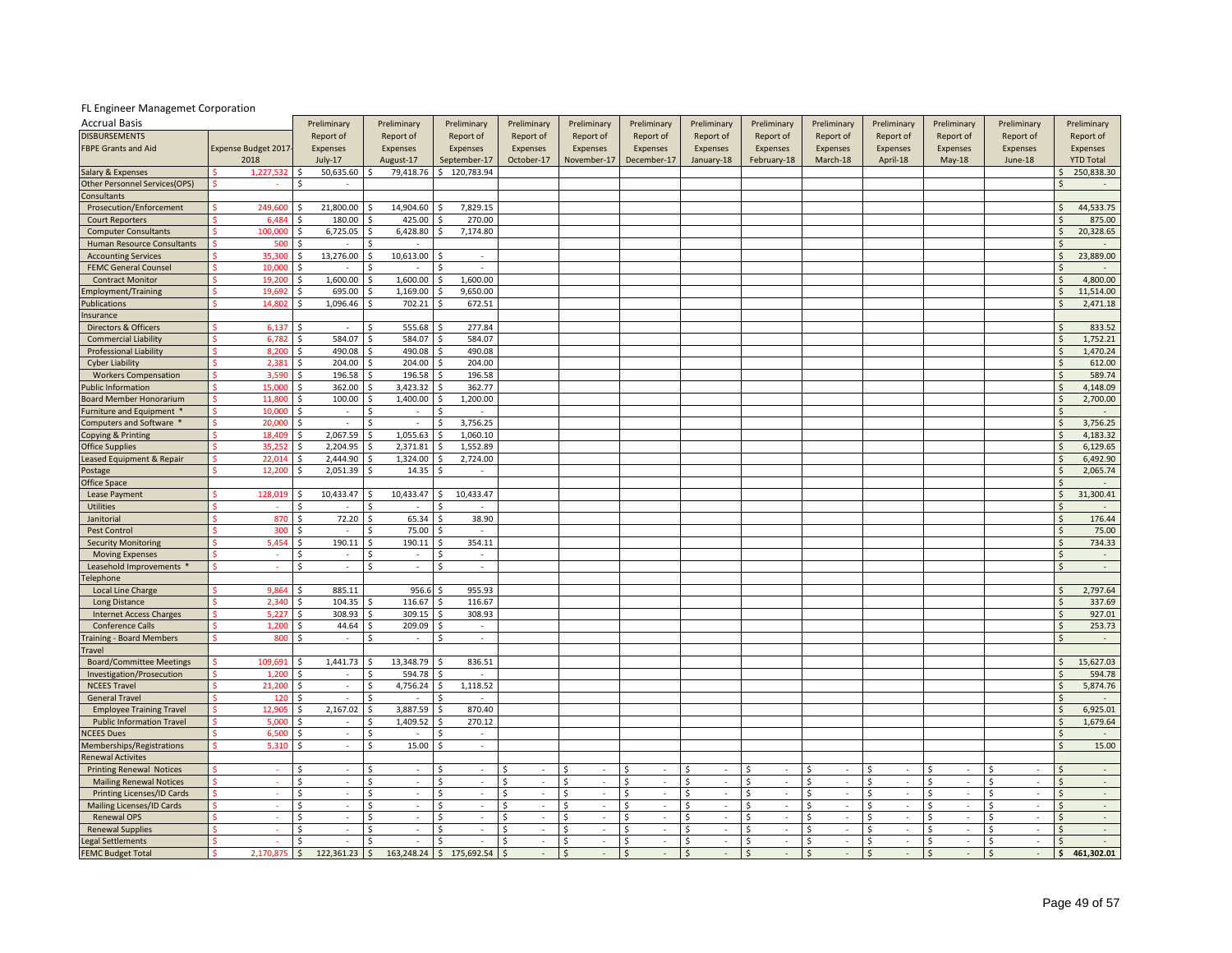*B8. Long Range Estimates of Revenue*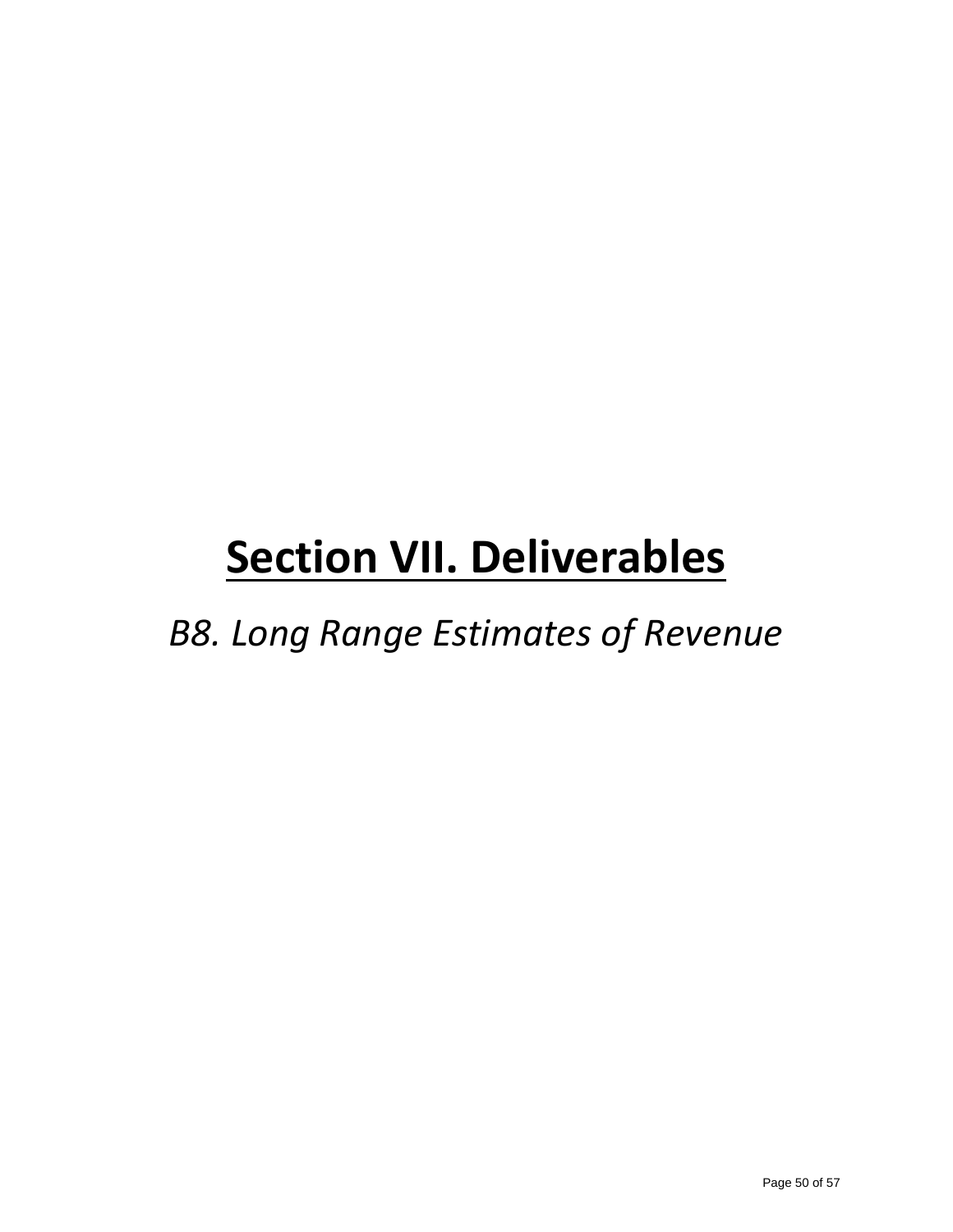#### AND CHANGES IN ACCOUNT BALANCE FISCAL YEARS ENDING JUNE 30, 2013 THROUGH JUNE 30, 2022 STATE OF FLORIDA DEPARTMENT OF BUSINESS AND PROFESSIONAL REGULATION BOARD OF PROFESSIONAL ENGINEERS ACTUAL AND PROJECTED REVENUES, EXPENSES OPERATING ACCOUNT

|                                               |                  |                          | <b>Actual</b>  |                |                |                |                                                                                                                      | Projected                |                          |                                |
|-----------------------------------------------|------------------|--------------------------|----------------|----------------|----------------|----------------|----------------------------------------------------------------------------------------------------------------------|--------------------------|--------------------------|--------------------------------|
|                                               | <b>JUNE 30</b>   | <b>JUNE 30</b>           | <b>JUNE 30</b> | <b>JUNE 30</b> | <b>JUNE 30</b> | <b>JUNE 30</b> | <b>JUNE 30</b>                                                                                                       | <b>JUNE 30</b>           | <b>JUNE 30</b>           | <b>JUNE 30</b>                 |
|                                               | 2013             | 2014                     | 2015           | 2016           | 2017           | 2018           | 2019                                                                                                                 | 2020                     | 2021                     | 2022                           |
| <b>REVENUES</b>                               |                  |                          |                |                |                |                |                                                                                                                      |                          |                          |                                |
| <b>Fees and Charges</b>                       | \$<br>490,903 \$ | 454,342 \$               | 500,829 \$     | 516,744 \$     | 565,240 \$     | $516,725$ \$   | 565,240 \$                                                                                                           | 516,725 \$               | 565,240 \$               | 516,725                        |
| Licenses                                      | 4,869,110        | 357,163                  | 3,934,303      | 385,155        | 4,023,714      | 349,731        | 3,943,788                                                                                                            | 349,731                  | 3,943,788                | 349,731                        |
| <b>Less: Licenses Waiver</b>                  |                  | $\blacksquare$           |                | $\blacksquare$ |                |                |                                                                                                                      | $\blacksquare$           |                          |                                |
| <b>Net Licenses</b>                           | 4,869,110        | 357,163                  | 3,934,303      | 385,155        | 4,023,714      | 349,731        | 3,943,788                                                                                                            | 349,731                  | 3,943,788                | 349,731                        |
| <b>Fines</b>                                  | 12,305           | (2, 271)                 | 27,085         | 27,414         | 20,448         | 24,982         | 24,282                                                                                                               | 23,237                   | 24,167                   | 23,895                         |
| <b>Investment Earnings</b>                    | 35,335           | 22,664                   | 45,700         | 53,075         | 57,156         | 50,066         | 35,485                                                                                                               | 53,860                   | 39,298                   | 57,707                         |
| Refunds                                       | 121,300          | 42,067                   | 40,655         | 42,996         | 29,660         |                |                                                                                                                      |                          |                          |                                |
| <b>Refund from FEMC</b>                       | $\blacksquare$   | 247,840                  | 198,176        | 333,750        |                | $\blacksquare$ | $\blacksquare$                                                                                                       | $\blacksquare$           | $\overline{\phantom{a}}$ | $\blacksquare$                 |
| <b>Other Revenues</b>                         |                  | $\blacksquare$           | 566            |                | 13,417         |                |                                                                                                                      | $\overline{\phantom{a}}$ | $\overline{\phantom{a}}$ | $\blacksquare$                 |
| <b>Total Revenues</b>                         | 5,528,953        | 1,121,805                | 4,747,314      | 1,359,134      | 4,709,634      | 941,504        | 4,568,794                                                                                                            | 943,554                  | 4,572,492                | 948,059                        |
| <b>EXPENSES</b>                               |                  |                          |                |                |                |                |                                                                                                                      |                          |                          |                                |
| <b>Board Office</b>                           |                  |                          |                |                |                |                |                                                                                                                      |                          |                          |                                |
| <b>FEMC Contracted Services</b>               | 2,070,036        | 2,070,023                | 2,070,000      | 2,070,320      | 2,070,051      | 2,070,051      | 2,070,051                                                                                                            | 2,070,051                | 2,070,051                | 2,070,051                      |
| <b>Refunds</b>                                | 9,390            | 8,575                    | 16,976         | 12,309         | 13,420         | 13,420         | 13,420                                                                                                               | 13,420                   | 13,420                   | 13,420                         |
| <b>Service Charge to General Revenue</b>      | 444,635          | 71,128                   | 359,360        | 77,822         | 375,265        | 75,320         | 365,503                                                                                                              | 75,484                   | 365,799                  | 75,845                         |
| <b>Professional Regulation Division</b>       |                  |                          |                |                |                |                |                                                                                                                      |                          |                          |                                |
| <b>Attorney General's Office</b>              | 77,783           | 76,598                   | 75,334         | 62,870         | 67,040         | 67,040         | 67,040                                                                                                               | 67,040                   | 67,040                   | 67,040                         |
| <b>Service Operations</b>                     |                  |                          |                |                |                |                |                                                                                                                      |                          |                          |                                |
| <b>Revenue Bank Charges</b>                   | 77,708           | 2,206                    | 59,995         | 2,019          | 81,144         | 2,019          | 81,144                                                                                                               | 2,019                    | 81,144                   | 2,019                          |
| <b>Call Center</b>                            | 57,761           | 11,607                   | 38,740         | 1,679          | 2,545          | 1,679          | 2,545                                                                                                                | 1,679                    | 2,545                    | 1,679                          |
| <b>Department Administrative Costs</b>        |                  |                          |                |                |                |                |                                                                                                                      |                          |                          |                                |
| Administration                                | 17,172           | 11,167                   | 16,734         | 12,712         | 15,133         | 15,133         | 15,133                                                                                                               | 15,133                   | 15,133                   | 15,133                         |
| <b>Informaton Technology</b>                  | 205,380          | 129,021                  | 163,436        | 154,946        | 116,427        | 154,946        | 116,427                                                                                                              | 154,946                  | 116,427                  | 154,946                        |
| <b>General Counsel/Legal</b>                  | $\blacksquare$   | $\overline{\phantom{a}}$ | $\sim$         | $\blacksquare$ | $\sim$         | $\blacksquare$ | $\blacksquare$                                                                                                       | $\blacksquare$           | $\blacksquare$           |                                |
| <b>DOAH</b>                                   | $\blacksquare$   | $\blacksquare$           |                | $\blacksquare$ |                | $\blacksquare$ |                                                                                                                      | $\blacksquare$           | $\overline{\phantom{a}}$ |                                |
| <b>Board Administrative Office</b>            |                  |                          |                |                |                |                |                                                                                                                      |                          |                          |                                |
| <b>Total Expenses</b>                         | 2,959,865        | 2,380,325                | 2,800,575      | 2,394,677      | 2,741,025      | 2,399,609      | 2,731,263                                                                                                            | 2,399,772                | 2,731,559                | 2,400,133                      |
| <b>Excess (Deficiency) of Revenues</b>        |                  |                          |                |                |                |                |                                                                                                                      |                          |                          |                                |
| <b>Over (Under) Expenses</b>                  | 2,569,088        | (1, 258, 520)            | 1,946,739      | (1,035,543)    | 1,968,609      | (1,458,104)    | 1,837,530                                                                                                            | (1,456,219)              | 1,840,933                | (1,452,074)                    |
| TRANSFERS                                     |                  |                          |                |                |                |                |                                                                                                                      |                          |                          |                                |
| <b>Transfers In</b>                           |                  |                          |                |                |                |                |                                                                                                                      |                          |                          |                                |
| Transfers (to)/from Administrative Trust Fund |                  |                          |                |                |                |                |                                                                                                                      |                          |                          |                                |
| <b>Transfer To General Revenue-GAA</b>        | (99, 500)        | (68, 518)                | (220, 362)     | (58.800)       | (147, 160)     |                |                                                                                                                      |                          |                          |                                |
| <b>Total Transfers</b>                        | (99, 500)        | (68, 518)                | (220, 362)     | (58, 800)      | (147, 160)     | $\sim$         | $\sim$                                                                                                               | $\sim$                   | $\blacksquare$           | $\sim$                         |
| <b>CHANGE IN ACCOUNT BALANCE</b>              | 2,469,588        | (1, 327, 038)            | 1,726,377      | (1,094,343)    | 1,821,449      | (1,458,104)    | 1,837,530                                                                                                            | (1,456,219)              | 1,840,933                | (1,452,074)                    |
| <b>ACCOUNT BALANCE, Beginning of Period</b>   | 1,415,181        | 3,884,769                | 2,553,077      | 4,279,454      | 3,185,111      | 5,006,560      | 3,548,456                                                                                                            | 5,385,986                | 3,929,767                | 5,770,700                      |
| <b>Prior Period Adjustment</b>                |                  |                          |                |                |                |                |                                                                                                                      |                          |                          |                                |
| <b>ACCOUNT BALANCE, End of Period</b>         | \$               |                          |                |                |                |                | 3,884,769 \$ 2,553,077 \$ 4,279,454 \$ 3,185,111 \$ 5,006,560 \$ 3,548,456 \$ 5,385,986 \$ 3,929,767 \$ 5,770,700 \$ |                          |                          | $\frac{P_{399}}{4,398,826}$ 57 |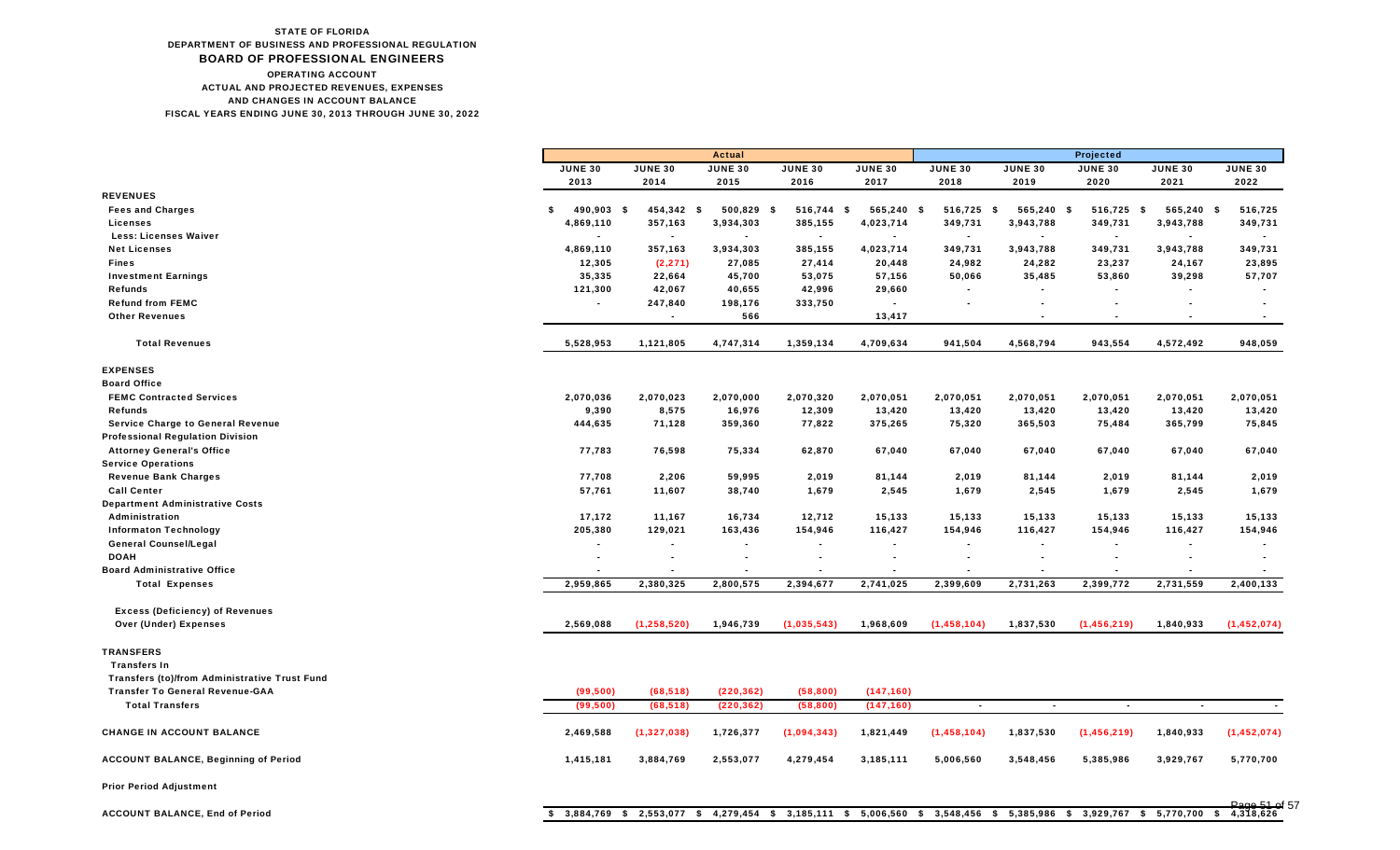*B9. Quarterly Licensure, Examination, Complaint & Disciplinary Activity Report*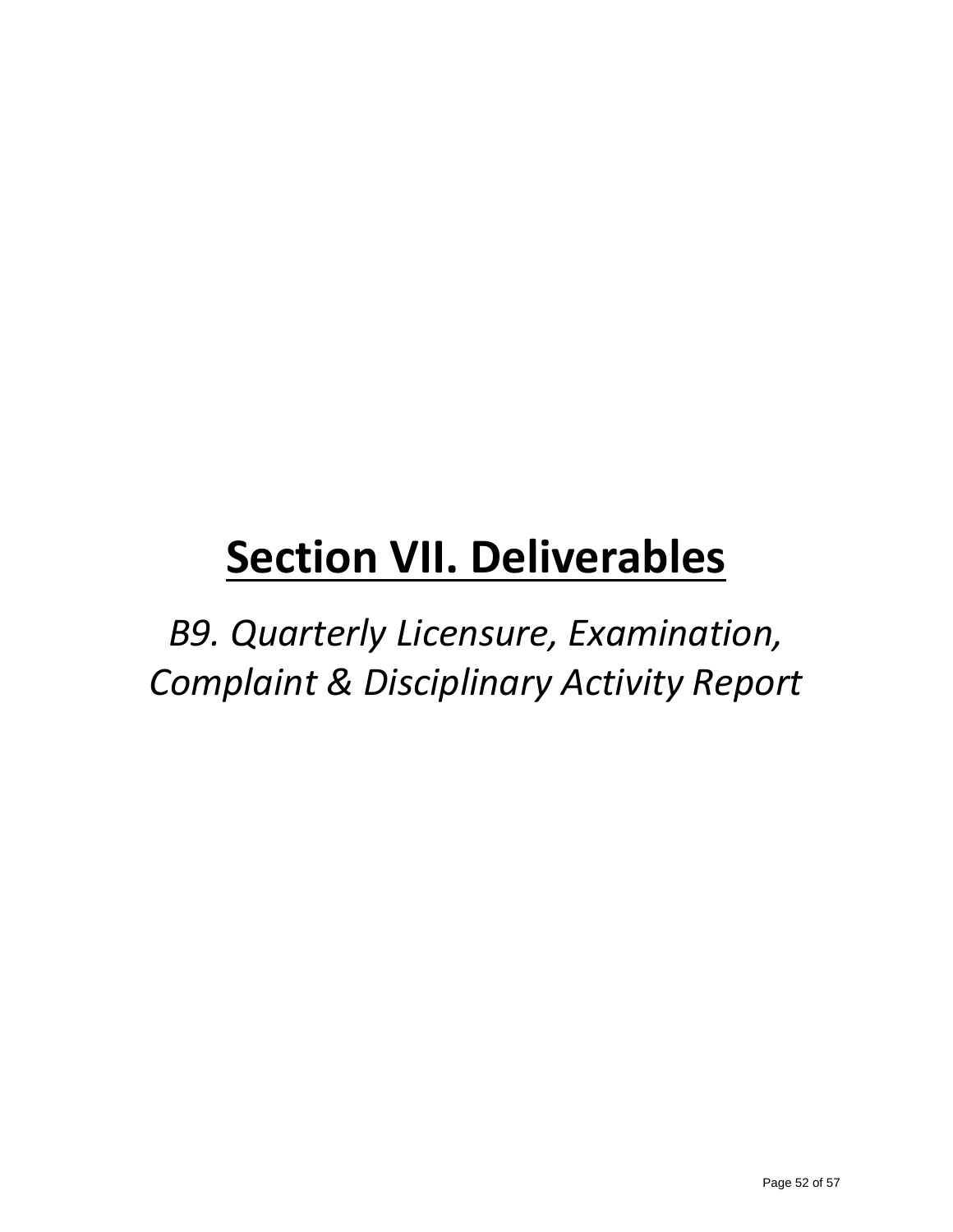| Total Renewals to date: (from 7/1/17)                                                                                                                                                                                                | 243 Professional Engineers<br>83 Certificate of Authorizations |  |
|--------------------------------------------------------------------------------------------------------------------------------------------------------------------------------------------------------------------------------------|----------------------------------------------------------------|--|
| <b>Applications:</b>                                                                                                                                                                                                                 |                                                                |  |
| Received:<br>Approved:                                                                                                                                                                                                               | 1161<br>984                                                    |  |
| Denied:                                                                                                                                                                                                                              | 36                                                             |  |
| Licenses Issued:                                                                                                                                                                                                                     | 610 PE<br>137 CA                                               |  |
| Average time (days) to Process Applications:                                                                                                                                                                                         | 43.11                                                          |  |
| Scheduled Candidates for October Exam                                                                                                                                                                                                |                                                                |  |
| Principles and Practice:<br>Scheduled:<br>Passed:<br>Failed:<br>No Show:                                                                                                                                                             | 604                                                            |  |
| Fundamentals of Engineering**:                                                                                                                                                                                                       |                                                                |  |
| Passed:                                                                                                                                                                                                                              | 251                                                            |  |
| Failed:                                                                                                                                                                                                                              | 167                                                            |  |
| ** In January 2014, NCEES moved to Computer Based Testing for the Fundamentals Examination. NCEES has contracted<br>with a third party vendor to administer the exam. FEMC now approves the applicant but FEMC has no way of knowing |                                                                |  |

with a third party vendor to administer the exam. FEMC now approves the applicant but FEMC has no way of knowing when the applicant schedules to take the exam. The applicant has 12 months to take the exam anywhere in the US. All FEMC is made aware of is who passes and who fails the examination. These results may contain candidates who have not applied with FEMC and who have been approved for licensure. The exam windows are for only two months at a time with one month off (January and February were exam windows and March they were closed).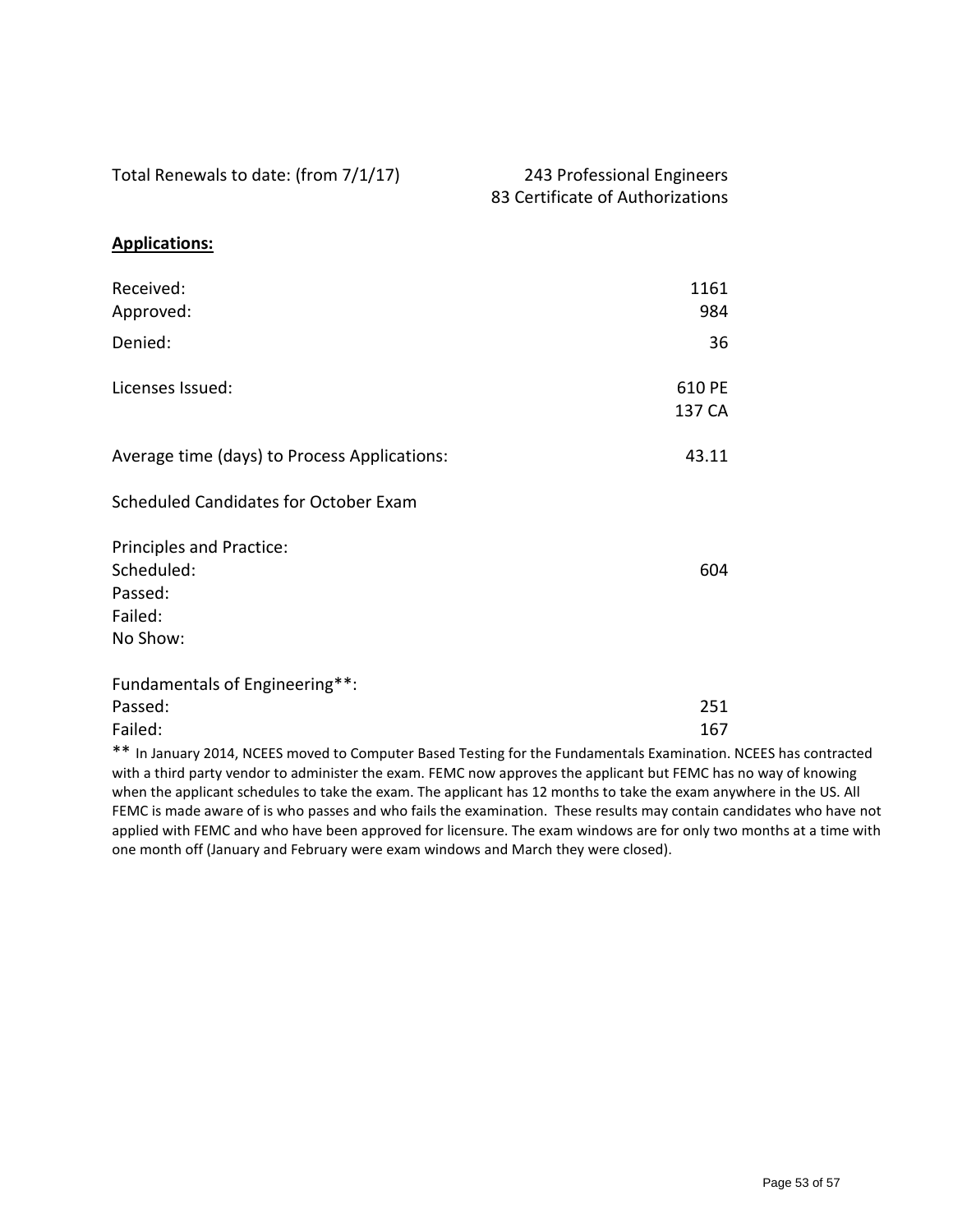| Activity on Licensed Complaints received in 1sth Quarter of 2017 / 2018:                                           |  |
|--------------------------------------------------------------------------------------------------------------------|--|
|                                                                                                                    |  |
|                                                                                                                    |  |
|                                                                                                                    |  |
|                                                                                                                    |  |
| Activity on Unlicensed Complaints received in 1sth Quarter of 2017 / 2018:                                         |  |
|                                                                                                                    |  |
|                                                                                                                    |  |
|                                                                                                                    |  |
|                                                                                                                    |  |
| Activity on all Licensed Complaints worked on in the 1sth Quarter of 2017 / 2018:                                  |  |
|                                                                                                                    |  |
|                                                                                                                    |  |
|                                                                                                                    |  |
| Disciplinary Actions Taken on all pending Licensed cases by FBPE during 1st <sup>h</sup> Quarter of 2017 / 2018:   |  |
|                                                                                                                    |  |
|                                                                                                                    |  |
|                                                                                                                    |  |
|                                                                                                                    |  |
|                                                                                                                    |  |
|                                                                                                                    |  |
|                                                                                                                    |  |
|                                                                                                                    |  |
|                                                                                                                    |  |
|                                                                                                                    |  |
| Disciplinary Actions Taken on all pending Unlicensed cases by FEMC during 1st <sup>h</sup> Quarter of 2017 / 2018: |  |
|                                                                                                                    |  |
|                                                                                                                    |  |
|                                                                                                                    |  |
|                                                                                                                    |  |
|                                                                                                                    |  |
|                                                                                                                    |  |
|                                                                                                                    |  |
|                                                                                                                    |  |
|                                                                                                                    |  |
|                                                                                                                    |  |
|                                                                                                                    |  |
| Section VII, Deliverables, Section B:                                                                              |  |

FEMC shall provide a quarterly report to the Department along with the report required in Section X, Funding, of this Agreement, which shall include the following: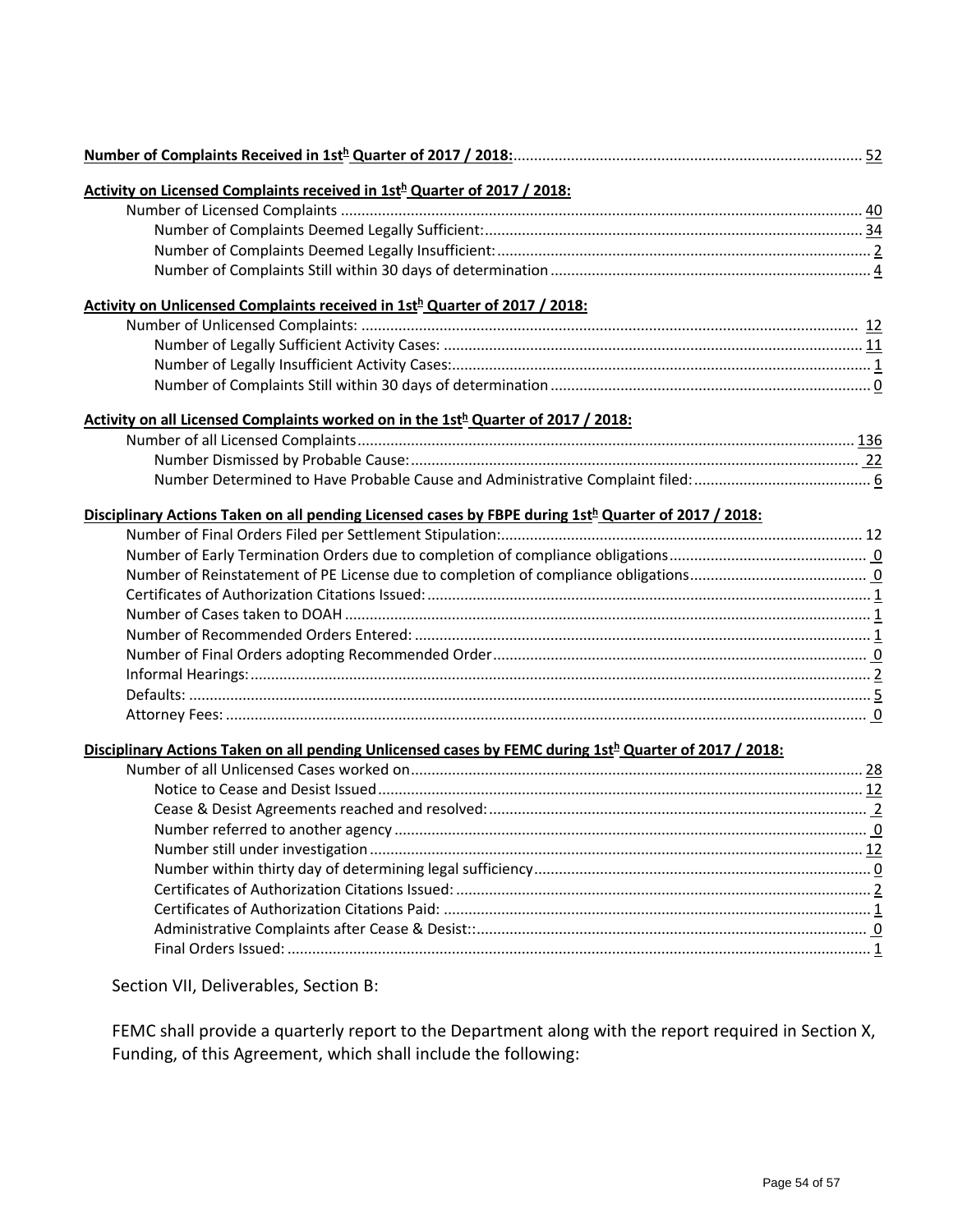A list and status of all complaints made during this agreement (open and closed, licensed and unlicensed). Please See Tab "B3."

A list and status of all complaints made during this agreement, a/k/a this First Quarter of 2017-2018 (open and closed, licensed and unlicensed). Please See Tab "B3."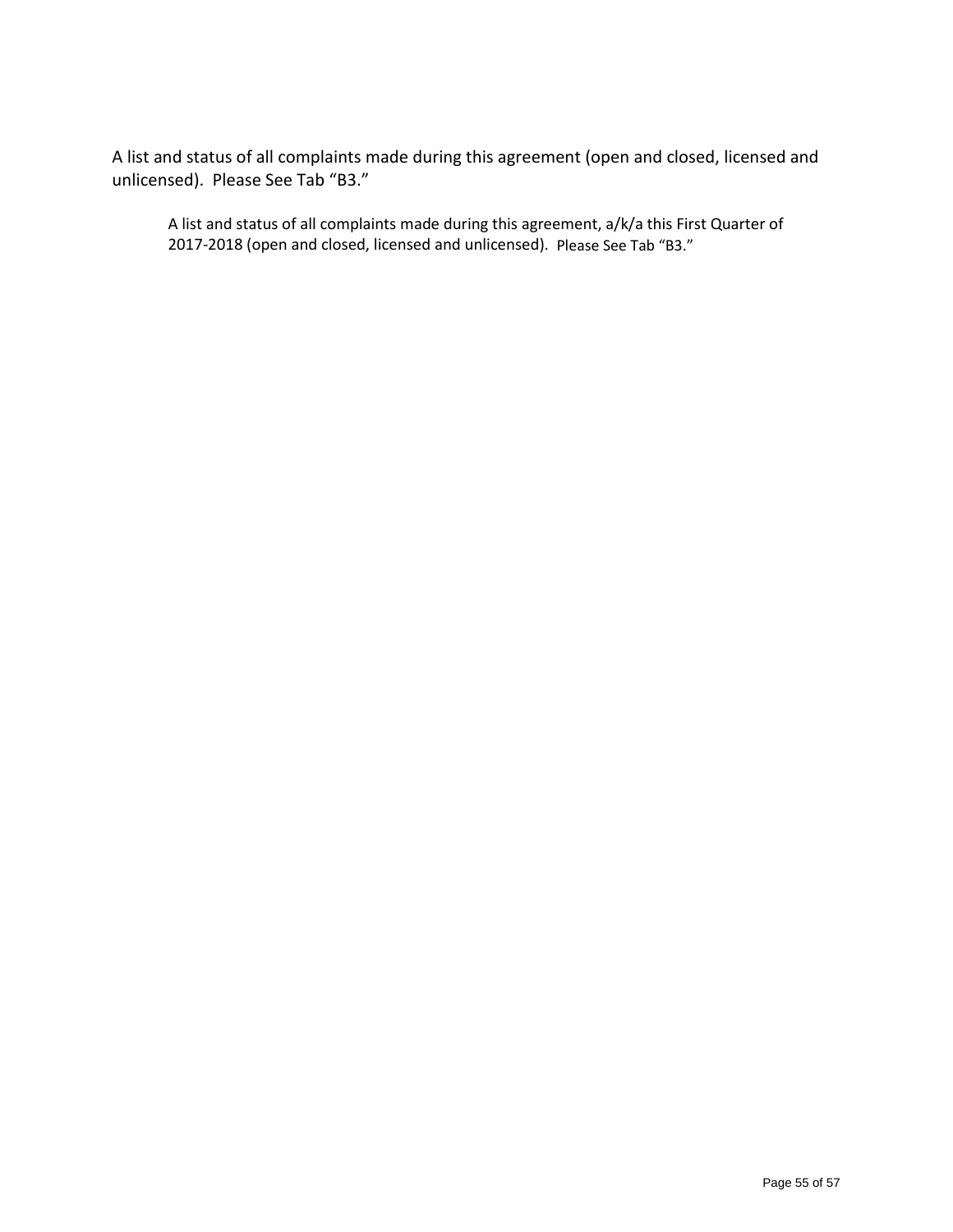#### **Licensed & Unlicensed Activity:**

| <b>Number of Complaints Received: 52</b> |            |            |            |            |            |            |  |  |  |
|------------------------------------------|------------|------------|------------|------------|------------|------------|--|--|--|
|                                          |            |            |            |            |            |            |  |  |  |
| 2017032049                               | 2017035048 | 2017037225 | 2017039533 | 2017043542 | 2017044871 | 2017046397 |  |  |  |
| 2017033051                               | 2017035180 | 2017037229 | 2017039800 | 2017044148 | 2017045355 | 2017046627 |  |  |  |
| 2017033052                               | 2017035452 | 2017038543 | 2017040036 | 2017044300 | 2017045676 | 2017047107 |  |  |  |
| 2017033337                               | 2017035483 | 2017038581 | 2017040296 | 2017044304 | 2017045689 | 2017047108 |  |  |  |
| 2017033357                               | 2017035636 | 2017038740 | 2017041337 | 2017044324 | 2017045690 |            |  |  |  |
| 2017034742                               | 2017035640 | 2017038898 | 2017041586 | 2017044718 | 2017045795 |            |  |  |  |
| 2017034915                               | 2017036044 | 2017038902 | 2017042492 | 2017044807 | 2017046158 |            |  |  |  |
| 2017035040                               | 2017036438 | 2017039449 | 2017042495 | 2017044836 | 2017046175 |            |  |  |  |

#### **Licensed Activity**

| Number of Licensed      | Number of Licensed       | Number of Licensed       | Number of Licensed Complaints |
|-------------------------|--------------------------|--------------------------|-------------------------------|
| Complaints Received: 40 | <b>Complaints Deemed</b> | <b>Complaints Deemed</b> | still within 30 day           |
|                         | Legally Sufficient: 34   | Legally Insufficient: 2  | determination time frame: 4   |
|                         |                          |                          |                               |
| 2017032049              | 2017032049               | 2017036044               | 2017045689                    |
| 2017033051              | 2017033051               |                          | 2017045690                    |
| 2017033052              |                          | Closed duplicate         |                               |
| 2017033337              | 2017033337               |                          | 2017045795                    |
| 2017034742              | 2017034742               |                          | 2017046175                    |
| 2017035040              | 2017035040               |                          |                               |
| 2017035048              | 2017035048               |                          |                               |
| 2017035180              | 2017035180               |                          |                               |
| 2017035452              | 2017035452               |                          |                               |
| 2017035636              | 2017035636               |                          |                               |
| 2017035640              | 2017035640               |                          |                               |
| 2017036044              | 2017036438               |                          |                               |
| 2017036438              | 2017037225               |                          |                               |
| 2017037225              | 2017037229               |                          |                               |
| 2017037229              | 2017038543               |                          |                               |
| 2017038543              | 2017038740               |                          |                               |
| 2017038740              | 2017038898               |                          |                               |
| 2017038898              | 2017038902               |                          |                               |
| 2017038902              | 2017039800               |                          |                               |
| 2017039449              | 2017039449               |                          |                               |
| 2017039800              | 2017040296               |                          |                               |
| 2017040296              | 2017042495               |                          |                               |
| 2017042495              | 2017043542               |                          |                               |
| 2017043542              | 2017044304               |                          |                               |
| 2017044304              | 2017044324               |                          |                               |
| 2017044324              | 2017044718               |                          |                               |
| 2017044718              | 2017044807               |                          |                               |
| 2017044807              | 2017044836               |                          |                               |
| 2017044836              | 2017045355               |                          |                               |
| 2017045355              | 2017045676               |                          |                               |